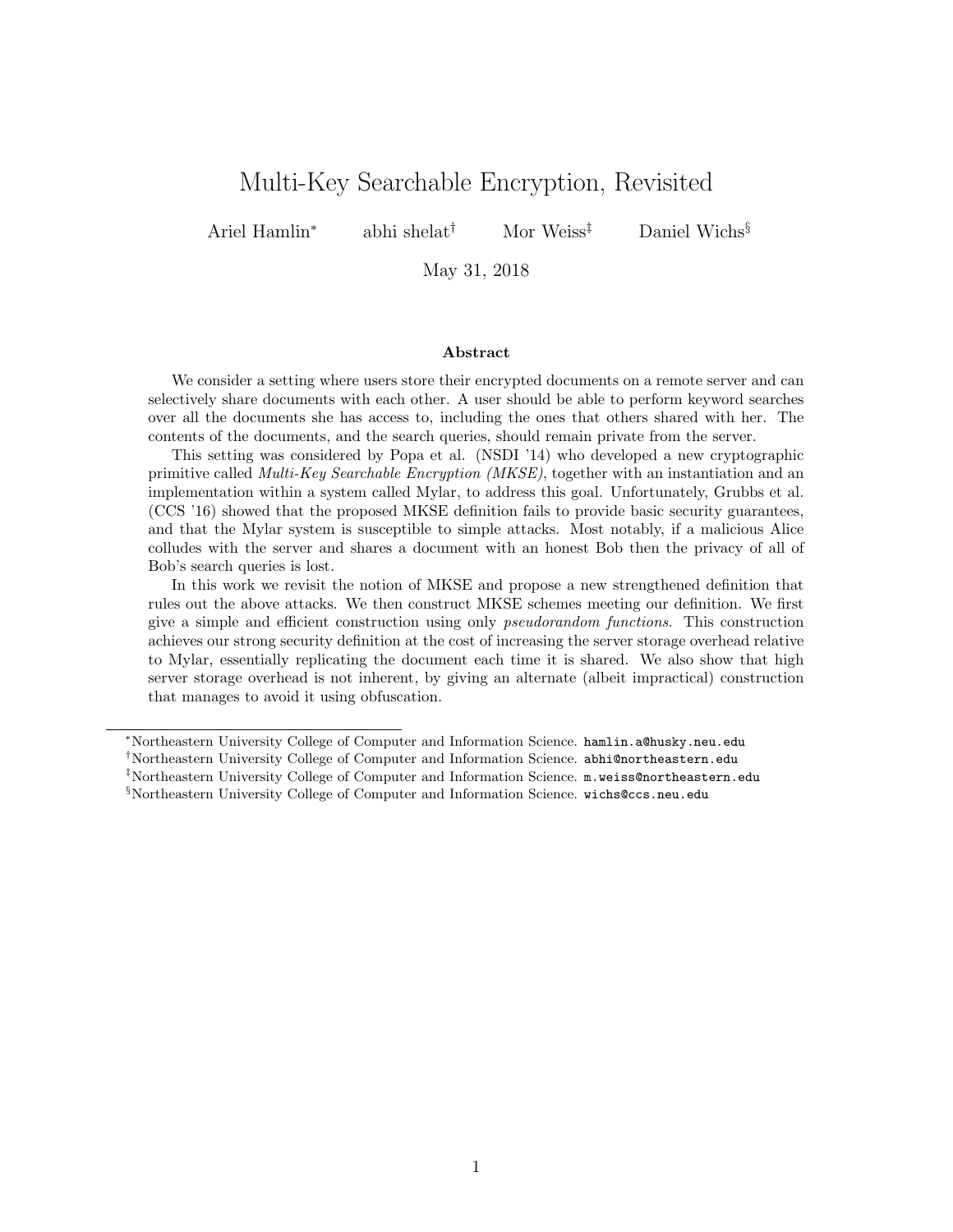# Contents

| $\mathbf{1}$ | Introduction                               | 3   |
|--------------|--------------------------------------------|-----|
|              | 1.1                                        |     |
|              | $1.2^{\circ}$                              |     |
|              | <b>Preliminaries</b>                       | 8   |
|              | 3 Defining Multi-Key Searchable Encryption | 8   |
|              | <b>MKSE</b> with Fast Search               | 10  |
| $\mathbf{5}$ | <b>MKSE</b> with Short Share Keys          | 13  |
|              | 5.1                                        | -13 |
|              | 5.2                                        |     |
|              | 5.2.1                                      |     |
|              | 5.2.2                                      | -26 |
| 6            | <b>Extensions and Open Problems</b>        | 29  |
|              | <b>A</b> Obfuscation Definitions           | 34  |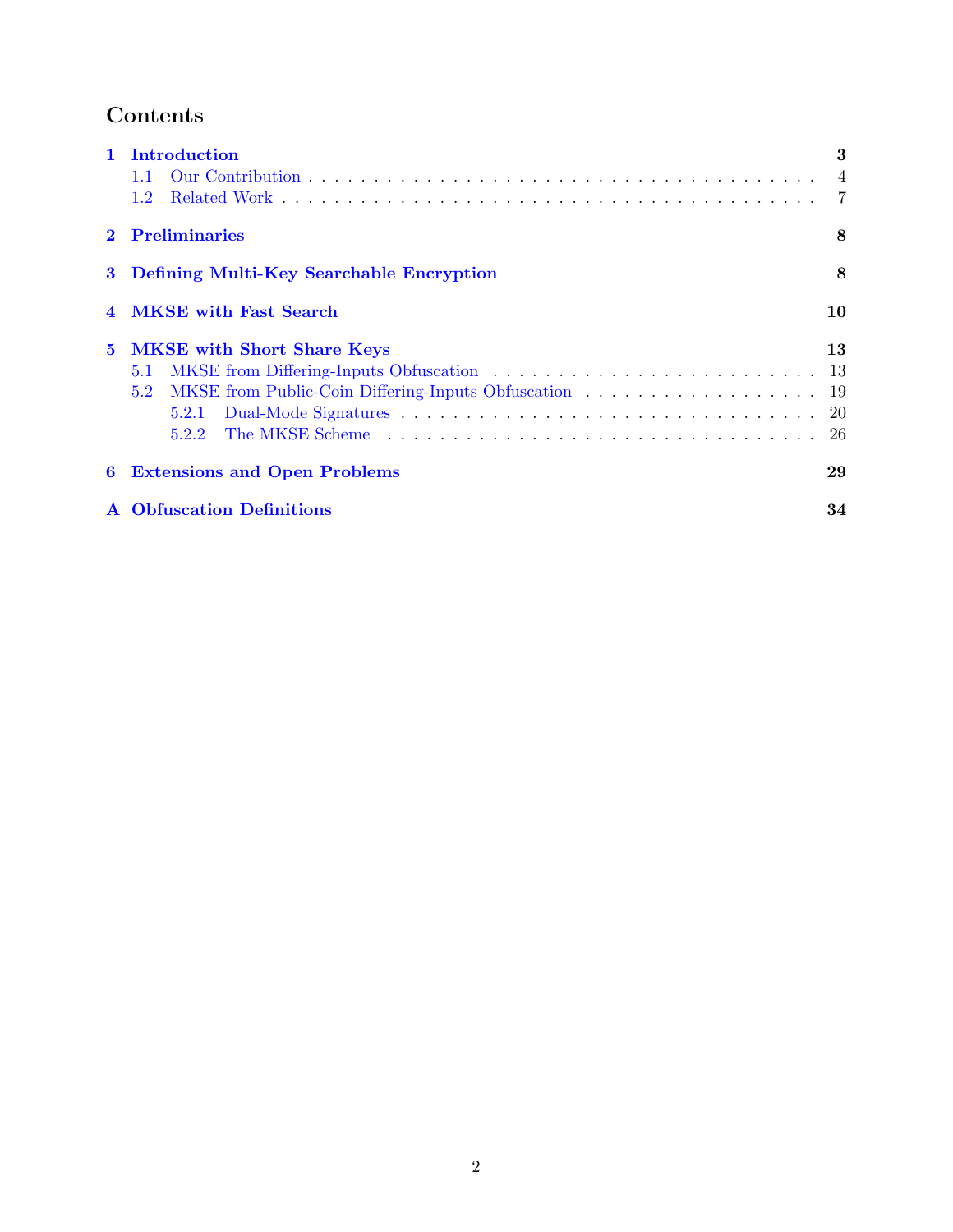### <span id="page-2-0"></span>1 Introduction

Searchable (symmetric) encryption (SSE) [\[SWP00,](#page-33-1) [Goh03,](#page-31-0) [CM05,](#page-31-1) [CGKO06\]](#page-31-2) allows a user to outsource her encrypted documents to a remote server. Later, she (or someone she authorizes) can send the server encrypted keyword search queries and receive the set of (encrypted) documents matching her keyword. Ideally, even a compromised server would not learn anything about the user's data or her queries. This functionality can in theory be achieved using techniques such as Oblivious RAM and Fully Homomorphic Encryption, but the efficiency overhead makes the resultant schemes largely impractical.

To allow for more practical schemes, SSE relaxes the ideal security requirement and allows the server to learn some *leakage*—namely the access pattern of which documents are returned by each query. The initial SSE definitions failed to capture natural attacks, and were revised by several followup works culminating in the work of Curtmula et al. [\[CGKO06\]](#page-31-2), who gave meaningful definitions that captured the intuitive security goal. There are now constructions of SSE schemes that meet this definition and are simple, practically efficient, and updatable [\[KPR12,](#page-32-0) [SPS14,](#page-33-2) [CJJ](#page-31-3)+14]. We also note that there have been several works [\[NKW15,](#page-32-1) [KKNO16,](#page-32-2) [ZKP16\]](#page-33-3) showing that the leakage provided by SSE can already be too damaging to give meaningful security guarantees in some contexts. Despite such attacks, it seems that in many cases SSE can provide meaningful security for certain data sets, even if it is imperfect.

One benefit of outsourcing data to the cloud is that it allows users to easily share data with each other. Therefore, it is natural to consider a setting where a large group of users store their individual documents, encrypted under their own keys, on a remote cloud server, where each document can be shared with an arbitrary subset of other users. As with SSE, a user should be able to perform keyword search queries over all of the documents she has access to, including both her own documents and the ones shared with her. A trivial solution is to have each user generate a new SSE key for each set of documents she wishes to share, and provide this key to the authorized group of users. However, this solution has two main drawbacks: the user must maintain many keys (one for each set of documents shared with her), and the query size scales with the number of documents that have been shared with the user. These limitations are undesirable in many realistic scenarios, since a user may have tens of thousands of document sets shared with her.

To avoid these drawbacks, Popa et al.  $[ PZ13, PSV<sup>+</sup>14]$  $[ PZ13, PSV<sup>+</sup>14]$  $[ PZ13, PSV<sup>+</sup>14]$  introduced the notion of *Multi-Key Search*able Encryption (MKSE) to specifically address the query size problem. They provided a formal definition of MKSE along with a construction using bilinear maps, and an implementation of their scheme within a framework called *Mylar* for building secure web-applications over encrypted data. As part of the framework, they provide a number of prototype applications, including a chat room and a medical application.

The MKSE definition of  $[PZ13, PSV^+14]$  $[PZ13, PSV^+14]$  $[PZ13, PSV^+14]$  $[PZ13, PSV^+14]$  aimed at capturing the following intuitive security guarantee: the scheme hides the content of both queries and stored documents, and the only information leaked is whether a given query matched any of the keywords in a given document. This should hold even when a subset of corrupted users colludes with the server. However, Grubbs et al. [\[GMN](#page-31-4)+16] showed that Mylar does not achieve this goal, and suffers from several serious security deficiencies, far beyond the limited leakage inherent in SSE. While some of these issues only apply to the particular design choices of Mylar and its applications, others are more general problems with the proposed MKSE definition. Recently, Van Rompay et al. [\[RMO17](#page-33-5)] designed a different attack that pointed to another problem with the proposed MKSE definition. All these deficiencies remain present in follow up works that build on top of the MKSE definition of  $[PZ13, PSV<sup>+</sup>14]$  $[PZ13, PSV<sup>+</sup>14]$  $[PZ13, PSV<sup>+</sup>14]$  $[PZ13, PSV<sup>+</sup>14]$ , such as the work of Kiayias et al.  $[KOR<sup>+</sup>16]$  $[KOR<sup>+</sup>16]$ . We outline the three main issues below.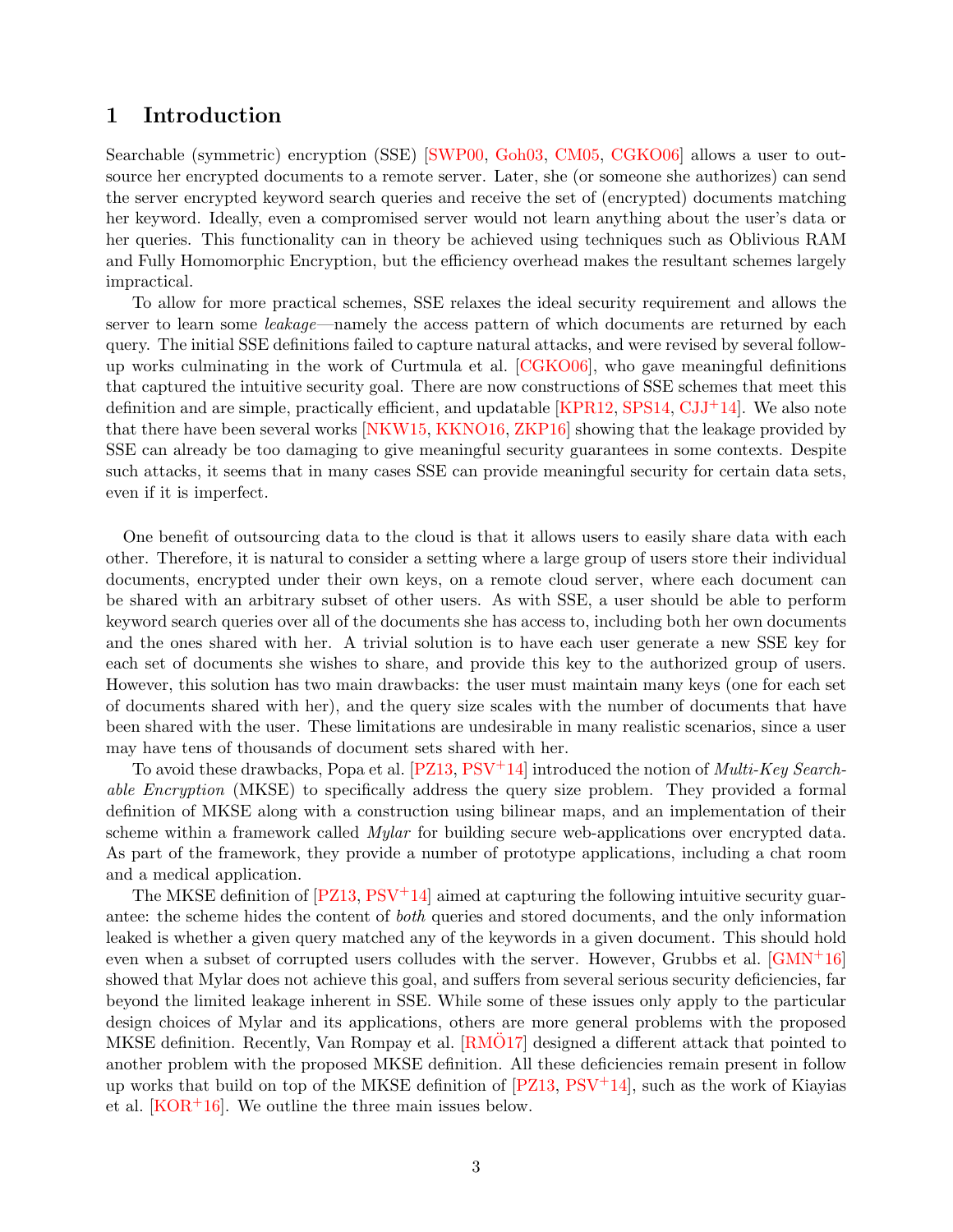Separating Data and Query Privacy. The first issue with the MKSE definition is that it separately defines *data privacy* and *query privacy*, although it is intuitively clear that data and query privacy are inherently intertwined. Indeed, the server learns which documents are returned in response to a query, so knowing the contents of these documents leaks information about the contents of the query, and vice versa. Therefore, the two properties cannot be meaningfully defined in isolation. This observation has already been made in the context of single-key SSE by Curtmula et al. [\[CGKO06\]](#page-31-2), who showed that earlier definitions that separated data and query privacy did not meaningfully rule out trivially insecure schemes. The work of  $\text{[GMN+16]}$  $\text{[GMN+16]}$  $\text{[GMN+16]}$  gives analogous examples in the context of MKSE, showing that there are trivially insecure schemes which satisfy the proposed definition.

Malicious Users Sharing Data. The second issue with the MKSE definition is more subtle. If an honest user Alice shares her document with a malicious user Mallory, then clearly privacy of her document is inherently lost. This limitation is intuitive, and users know they *should not* share their data with people they do not trust. But if Mallory shares her document with an honest Bob, one does not (and should not) expect Bob's security to be compromised. Unfortunately, [\[GMN](#page-31-4)+16] show that the proposed MKSE notion of  $[ PZ13, PSV<sup>+</sup>14 ]$  $[ PZ13, PSV<sup>+</sup>14 ]$  $[ PZ13, PSV<sup>+</sup>14 ]$  does not guarantee any privacy for Bob's search queries in this scenario. In particular, the security game designed to capture query privacy in this setting [\[PZ13,](#page-33-4) Def. 5.6] explicitly prevents the adversary from sharing documents with the honest user (whose queries the adversary is trying to learn). Not only is this issue overlooked in the definition, but it is actually inherent to the proposed MKSE syntax, so every construction which realizes this syntax (e.g., the follow-up works of  $[KOR<sup>+</sup>16]$  $[KOR<sup>+</sup>16]$  and  $[Tan14]$ ) necessarily inherits this flaw. According to the original MKSE definition, when Mallory shares a document with Bob, a share key  $\Delta$  is generated. The share key  $\Delta$  does not depend on Mallory's set, and allows any query under Bob's key to be transformed into a query under Mallory's key. Therefore, a malicious server, colluding with Mallory, can use  $\Delta$  to transform every query Bob makes into a query under Mallory's key, and the transformed query can then be executed offline against a set of single-word documents containing the full dictionary. Thus, if Mallory shares a document with Bob, the server can (through this offline dictionary attack) recover all keywords Bob searched for.

Searching by Comparing Queries and Encrypted Keywords. The third issue is that the MKSE definition implicitly restricts the algorithmic structure of the scheme to encrypt each keyword in the document separately, and search in a document by comparing the given query to each of the encrypted keywords. Thus, a "hit" reveals not only that the query appears in the document, but also which (encrypted) keyword it matched. Van Rompay et al.  $[RMO17]$  $[RMO17]$  show that this allows the server to compare queries issued by different users (even if both users are honest), and encrypted keywords from different documents (when they match the same keyword token).

#### <span id="page-3-0"></span>1.1 Our Contribution

In this work, we propose a new MKSE definition that does not suffer from the above issues. In particular, our definition simultaneously addresses data and query privacy in a holistic manner, explicitly considers malicious data owners that may share data with honest users, and prevents the adversary from comparing queries issued by different users and keywords from different documents. We then propose a simple construction which provably satisfies our definition using only Pseudo-Random Functions (PRFs). Queries in this scheme consist of a single PRF image, and searching in a document is constant-time, but the server storage overhead is high. In particular, each time a document is shared with a user, it is essentially replicated, causing the per-document server storage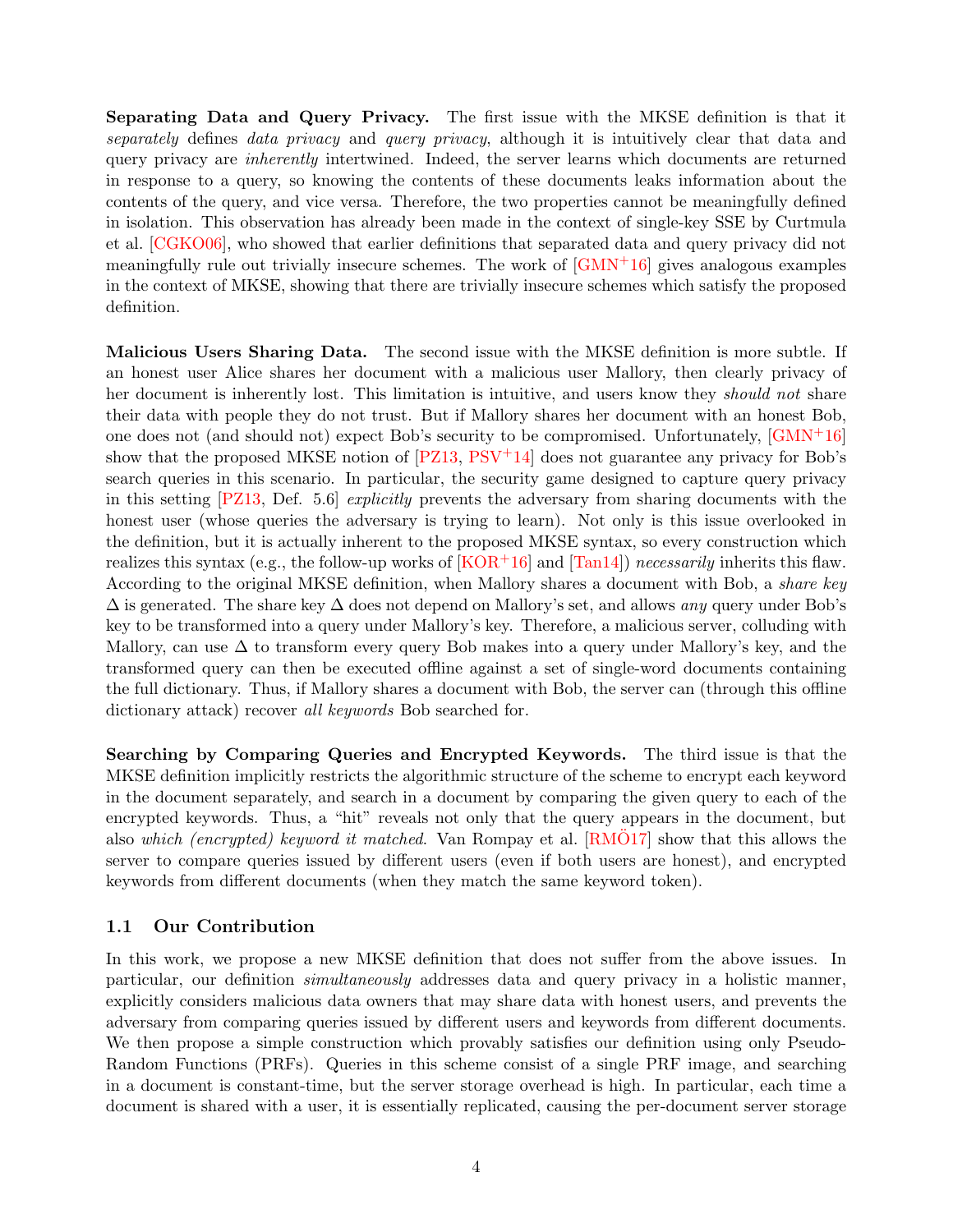overhead to be linear in the number of users the document is shared with.

We initially conjectured that such overhead is inherent to achieving our stronger MKSE definition. However, we show that proving such a conjecture will be quite challenging, since it will require ruling out the existence of certain program obfuscators. Concretely, in Section [5,](#page-12-0) we construct an MKSE scheme that uses obfuscation (specifically, public-coin differing-input obfuscation [\[IPS15\]](#page-32-5)) and requires per-document server storage that is roughly the document size plus the number of users it is shared with (The scheme has constant query size and polynomial time search.) We view our construction as providing evidence that a more efficient construction may possibly achieve the stronger MKSE notion with optimal server storage overhead.

Overview of Our MKSE Definition. We consider users that can take on two types of roles: data owners and queriers. Data owners have a document they wish to share with some subset of the users. Each document has its own associated *data key*  $K^d$ , where the data owner "encrypts" the document using this key, and uploads the encrypted document to the server. Each user has a *query key*  $K^u$  that it uses to issue search queries. When a data owner shares a document  $d$  with a user  $u$  they create a share key  $\Delta_{u,d}$  which depends on the keys  $K^u, K^d$ , as well as the encrypted document, and store  $\Delta_{u,d}$  on the server. When a querier wants to search for some keyword, he "encrypts" the keyword using his query key  $K^u$ , and sends the resulting encrypted query to the server. For each document d that was shared with the user u, the server uses the share key  $\Delta_{u,d}$  to execute the encrypted query over the encrypted document, and learns if the keyword is contained in that document. This allows the server to return all relevant documents the querier has access to and which contain the keyword.

The main syntactic difference between our notion, and the MKSE notion used in Mylar, is in how the share key  $\Delta_{u,d}$  is generated. As noted above, the share key in Mylar depends only on the keys  $K^u, K^d$ , whereas in our notion it also depends on the encrypted document. By tying the share key to the document, we can ensure that each query can only be executed on the specific documents that were shared with the querier, rather than on arbitrary documents, even if the server has the key  $K^d$ .

To define security, we consider a share graph between data owners (documents) and queriers, representing who shares data with whom, where some subset of data owners are malicious and collude with the server. The desired security guarantee is that the server learns nothing about the contents of the documents belonging to the honest data owners, or the keywords being queried, beyond the access pattern of which documents are returned by each query (i.e., out of the documents shared with the querier, which ones contain the queried keyword). We provide an *indistinguishability-based* definition where the adversary chooses the documents and data keys belonging to the malicious data owners, and two potential values (a "left" and a "right" value) for each query and each document belonging to an honest data owner. The left and right values must lead to the same access pattern, and repeated queries must appear in the same locations in both query sequences. The adversary then gets all encrypted documents, share keys, and encrypted queries, and should not be able to distinguish whether these were created using the left or right values.

Since the adversary only learns the access pattern of which documents are returned by each query, the above definition captures the *minimal* leakage for schemes that reveal the access pattern, which seems to be the case in all practical schemes. This is a significant qualitative improvement over the leakage allowed by the previous definition of [\[PZ13\]](#page-33-4) and the corresponding schemes. Most importantly, when a malicious user Mallory is colluding with the sever and shares some data with Bob, the previous schemes completely leaked the contents of Bob's query wheres our definition still only reveals the access pattern. We note that similar to single-key SSE, leaking the access pattern does reveal some potentially sensitive information and in some scenarios (e.g., when combined with auxiliary information about the documents) this may allow a sufficiently powerful attacker to completely recover the query, as shown in the single-key SSE setting by the recent works [\[CGPR15,](#page-31-5)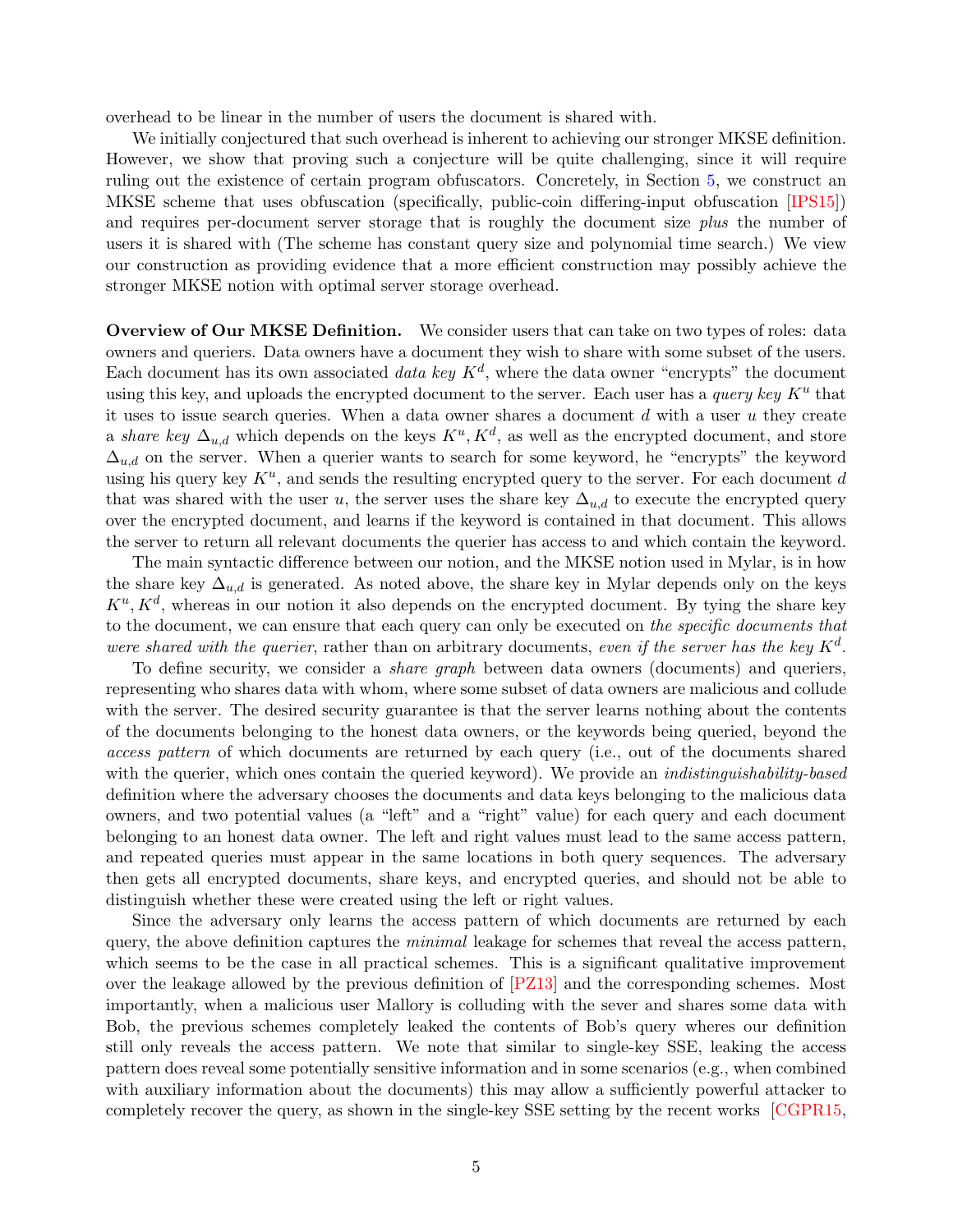[NKW15,](#page-32-1) [PW16,](#page-33-7) [KKNO16,](#page-32-2) [ZKP16,](#page-33-3)  $GSB<sup>+</sup>17$  $GSB<sup>+</sup>17$ . In the multi-key setting this might be amplified since, whenever malicious data owners share documents with honest querier, the adversary already knows (and even chooses) the contents of these documents and hence can learn more information by seeing which of these documents match the query. For example, if the shared documents correspond to every individual word in a dictionary, then by seeing which document matches a given query the contents of the query are completely revealed. However, this is not a very natural scenario, and in many settings it is reasonable to believe that leaking the access pattern alone may not reveal significant information about the query. Furthermore, users can perform sanity checks on the documents shared with them to test how much leakage the server will get on their queries, and refuse to accept shared documents if they lead to too much leakage. Understanding when access pattern leakage is acceptable and when it is not is a fascinating and important direction for future study.

One implementation concern in the above notion of MKSE comes from how the share key  $\Delta_{u,d}$ is generated, since it relies on knowledge of both the data-owner's key  $K<sup>d</sup>$  for the document being shared, the user's querier key  $K^u$ , and the encrypted document itself. We envision that the data owner simply sends the data key  $K^d$  to the querier via a secure channel. The querier then downloads the encrypted document from the server, generates  $\Delta_{u,d}$ , and uploads it to the server. Note that the querier can also check at this point that the document was encrypted correctly, and therefore in the security definition we always assume that documents are encrypted honestly.

Finally, our default definition is *selective*, meaning the adversary specifies the entire share graph, the data, and the queries ahead of time. We can also consider adaptive security for SSE (a notion introduced by [\[CGKO06\]](#page-31-2) in the single-user setting) in which the adversary generates queries on the fly during the course of the attack. Furthermore, our definition is *indistinguishability based*, where one could also consider a simulation-based version (as introduced in the single-user setting by [\[CGKO06\]](#page-31-2)) in which the simulator, given the share graph, document sizes, which queries correspond to the same keywords, and the access patters, produces the encrypted documents and queries. We discuss these alternate variants in Section [6,](#page-28-0) and note that our PRF-based construction described below satisfies the strongest security notion (adaptive, simulation-based) when the PRF is instantiated in the random-oracle model.

Overview of the PRF-based Construction. We provide a simple and efficient MKSE scheme based only on the existence of one-way functions. As noted above, each share key  $\Delta_{u,d}$  contains a copy of the document, which allows Search to use only this value (and not the encrypted document).

If  $\Delta_{u,d}$  is "allowed" to encode the entire document, a natural approach is to assign to each querier a PRF key  $K^u$  for a PRF F, and store in  $\Delta_{u,d}$  the images of  $F(K^u, \cdot)$  on all keywords in the document. However, this construction is fundamentally insecure, since the share keys themselves leak information, even if the querier never makes any queries, and even if all data owners are honest. More specifically, consider the case of two honest data owners that share their documents with an honest querier. Then the two share keys reveal the number of keywords that appear in both documents. This is because the token associated with each keyword depends only on the keyword and the querier key, and not on the document.

To solve this issue we use another layer of PRF images, where the first layer generates PRF keys for a second layer that will be applied to a document-specific random identifier. Concretely, when generating  $\Delta_{u,d}$ , we assign a random value r to the document. For every keyword w in the document, we generate a (second layer) PRF key  $k^w = F(K^u, w)$ , and compute a token  $t^w$  for w as  $t^w = F(k^w, r)$ . Using perfect hashing [\[FKS82\]](#page-31-6), these tokens are inserted into a hash table to accelerate searching. The share key  $\Delta_{u,d}$  consists of r and the hash table containing the tokens. (Notice that if  $r$  is chosen from a sufficiently large domain, then with overwhelming probability each document is assigned a *unique* identifier, and so the share keys associated with two documents reveal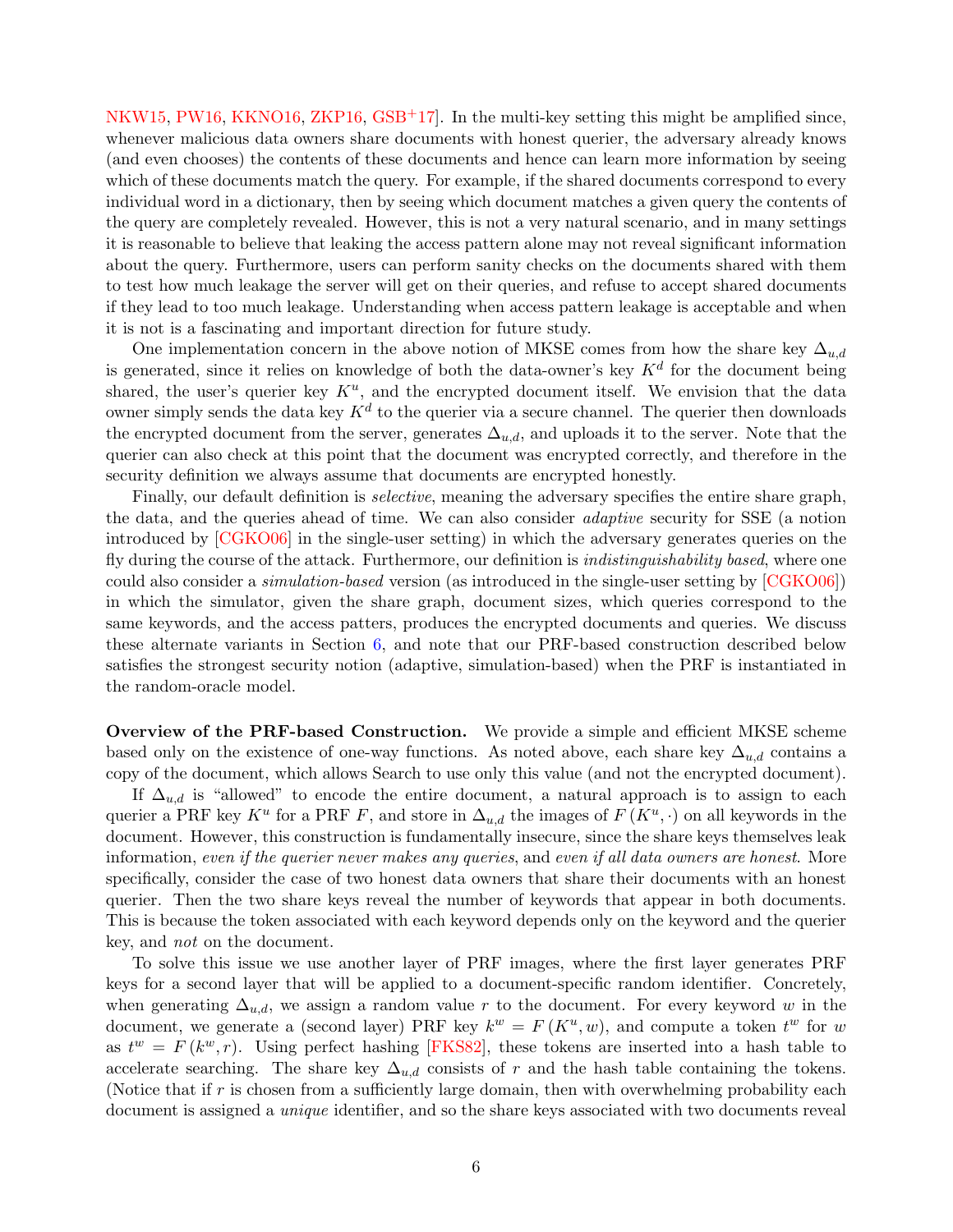no information about their intersection.)

To search for keyword w in her documents, the querier sends the query  $k^w = F(K^u, w)$  to the server. Searching for  $k^w$  in a document with  $\Delta_{u,d} = (r, D')$  (where D' is a hash table of tokens) is performed by searching the hash table  $D'$  on the key  $F(k^w, r)$ . This query reveals no information about w. Notice that the scheme uses the encrypted document only to generate  $\Delta_{u,d}$ , so the document can simply be encrypted with its own unique symmetric encryption key.

#### <span id="page-6-0"></span>1.2 Related Work

Single User Schemes. First introduced by Song et al. [\[SWP00\]](#page-33-1), the notion of (single user) Search-able Encryption has been extensively studied in the last decade (see [\[BHJP14,](#page-30-0)  $FVT+17$ ] for a survey of many of these works). The first works (e.g., [\[SWP00,](#page-33-1) [Goh03,](#page-31-0) [CM05\]](#page-31-1)) constructed schemes under several (simulation-based or indistinguishability-based) security definitions. These definitions separated the properties of query and data privacy, and were shown by [\[CGKO06\]](#page-31-2) to be insecure (by a fairly simple attack). Curtmola et al. [\[CGKO06\]](#page-31-2) also presented a unified definition that combined both properties.

Multi-User Schemes. In this model multiple users can issue queries to a single dataset which is encrypted under a single key that is known to all users. Consequently, most works in this setting focus on access control, and efficient revocation of querying privileges. Following the work of [\[CGKO06\]](#page-31-2), who provided the first definitions and constructions, there have been three main approaches to enforcing access control across the documents: traditional access control mechanisms [\[DRD11,](#page-31-8) [ZNS11,](#page-33-8) [LLC](#page-32-7)+12], broadcast encryption [\[CGKO06,](#page-31-2) [LWC](#page-32-8)+13], and attribute-based encryption  $[CLH^+14, LCL^+14]$  $[CLH^+14, LCL^+14]$  $[CLH^+14, LCL^+14]$  $[CLH^+14, LCL^+14]$ .

We emphasize that in the multi-user setting, there is a *single* dataset owned by a single data owner, so using such schemes in settings with multiple data owners would require instantiating the scheme separately for each dataset, and thus the query size would be *linear* in the number of datasets shared with the querier. This should be contrasted with the multi-key setting which is the focus of this work, in which users can search over multiple datasets by issuing a single query whose size is independent of the number of datasets being searched.

Multi-Key Schemes. In this setting multiple users share data encrypted under their own keys, and search across the data shared with them by issuing a single query whose size is independent of the number of shared datasets. First introduced by Popa et al.  $[PSV^+14]$  $[PSV^+14]$ , follow-up works that build on  $[PSV^+14]$  $[PSV^+14]$  focused on optimizing server storage, and eliminating the trusted party needed to distribute data and querier keys  $[KOR<sup>+</sup>16]$  $[KOR<sup>+</sup>16]$ ; mitigating attacks in which a malicious data owner shares a dictionary dataset with the querier, by having the querier explicitly determine which data owners are allowed to share data with her  $[Tan14]^1$  $[Tan14]^1$  $[Tan14]^1$ ; and constructing schemes that are secure in restricted security models when honest data owners only share their documents with honest queriers, or when a single data owner has not shared his dataset with anyone else  $|\text{Tan}14|$  (in both models, the server might be corrupted). We note that since these works use the syntax of  $[PSV^+14]$  $[PSV^+14]$  (in particular, share keys are generated independently of the shared set), the aforementioned attacks of  $\text{GMN}^+16$  apply to these works as well.

Other Related Models. The notion of Key Aggregate Searchable Encryption (KASE), introduced by [\[CLW16\]](#page-31-10), considers a data owner who has several documents, each encrypted under a unique key. This allows data owners to share different subsets of their documents with different users. The goal

<span id="page-6-1"></span><sup>&</sup>lt;sup>1</sup>This functionality was also discussed in  $[PSV^+14]$  $[PSV^+14]$ , but was not defined as part of the MKSE syntax.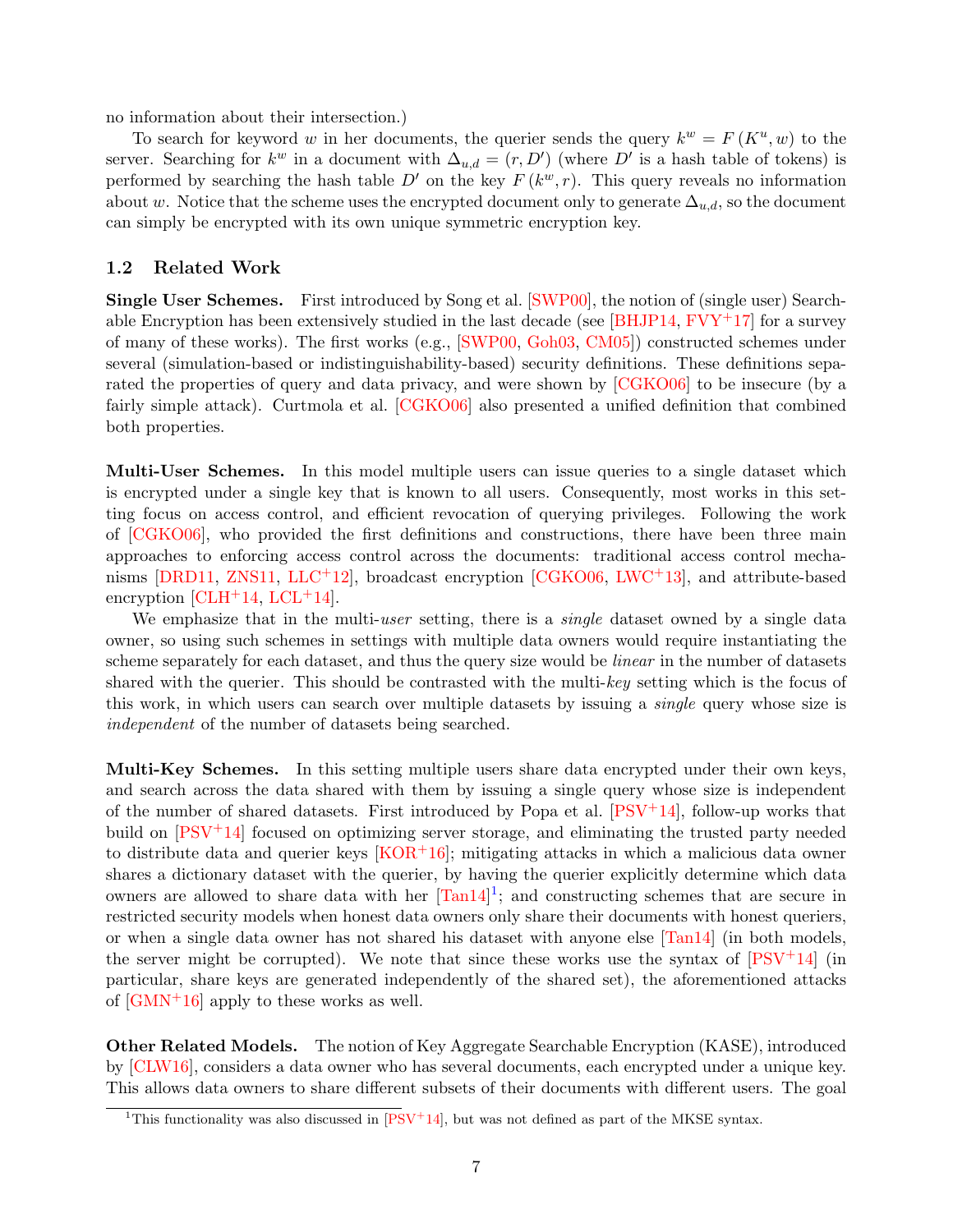is to grant search access to a subset of documents by providing one aggregate key whose length is independent of the number of documents (whereas in a naive solution, the key size would scale with the number of documents), and the querier issues one query for every subset of documents shared under the aggregate key (whereas in the MKSE setting, the user issues a *single query, regardless* of the number of documents shared with her). Thus, this model is fundamentally different from MKSE (as pointed out in  $[CLW16]$ ). We note that the construction of  $[CLW16]$  is vulnerable to dictionary attacks (as shown by  $[KOR+16]$  $[KOR+16]$ ).

## <span id="page-7-0"></span>2 Preliminaries

In the following,  $\lambda$  denotes a security parameter, and negl( $\lambda$ ) denotes a function that is negligible in  $\lambda$ . We use  $\approx$  to denote computational indistinguishability, and  $S \setminus T$  to denote the difference between sets S, T. We use  $Pr[E : E_1, \cdots, E_n]$  to denote the probability of event E given events  $E_1, \dots, E_n$ . For strings  $x = x_1 \dots x_n, y = y_1 \dots y_m, x \circ y$  denotes their concatenation, i.e.,  $x \circ y =$  $x_1 \cdots x_n y_1 \cdots y_m$ . We use standard cryptographic definitions of one-way functions (OWFs), one-way permutations (OWPs), collision resistant hash functions (CRHFs), pseudorandom functions (PRFs), and existentially-unforgeable signature schemes (see, e.g., [\[Gol01,](#page-31-11) [Gol04\]](#page-31-12)).

# <span id="page-7-1"></span>3 Defining Multi-Key Searchable Encryption

In this section we define the notion of *Multi-Key Searchable Encryption* (MKSE) schemes. Intuitively, an MKSE scheme allows data owners to share their documents with queriers who can later query these documents under their own keying material, while preserving both *data* and *query privacy*. In the definition, documents are represented as sets of keywords, so searching in a document translates to checking set membership; see the discussion following the definition.

<span id="page-7-2"></span>Definition 3.1 (Multi-key Searchable Encryption). We say that a tuple (DataKeyGen, QueryKeyGen, ProcessSet, Share, Query, Search) of PPT algorithms is a Multi-key Searchable Encryption (MKSE) scheme for a universe  $U$ , if the following holds.

- Syntax:
	- DataKeyGen takes as input the security parameter  $1^{\lambda}$ , and outputs a data key K.
	- QueryKeyGen takes as input the security parameter  $1^{\lambda}$ , and outputs a query key  $K^u$ .
	- ProcessSet takes as input a data key K and a set S, and outputs a processed set T.
	- Share takes as input a data key  $K$ , a query key  $K^u$ , and a processed set T, and generates a user-specific share key  $\Delta$ .
	- Query takes as input an element  $w \in \mathcal{U}$  and a query key  $K^u$ , and outputs a query q.
	- Search takes as input a user-specific share key  $\Delta$ , a query q, and a processed set T, and outputs  $b \in \{0, 1\}.$
- Correctness: For every security parameter  $\lambda \in \mathbb{N}$ , data set  $S \subseteq \mathcal{U}$ , and element  $w \in \mathcal{U}$ :

$$
\Pr\left[\begin{matrix}K &\leftarrow {\sf DataKeyGen}\left(1^{\lambda}\right)\\K^u &\leftarrow {\sf QueryKeyGen}\left(1^{\lambda}\right)\\\text{Search}\left(\Delta,q,T\right)=b\;:\quad T &\leftarrow {\sf ProcessSet}\left(K,S\right)\\ \Delta &\leftarrow {\sf share}\left(K,K^u,T\right)\\q &\leftarrow {\sf Query}\left(K^u,w\right)\end{matrix}\right]\geq 1-\mathsf{negl}\left(\lambda\right)
$$

Where  $b = 0$  if  $w \notin S$ , otherwise  $b = 1$ .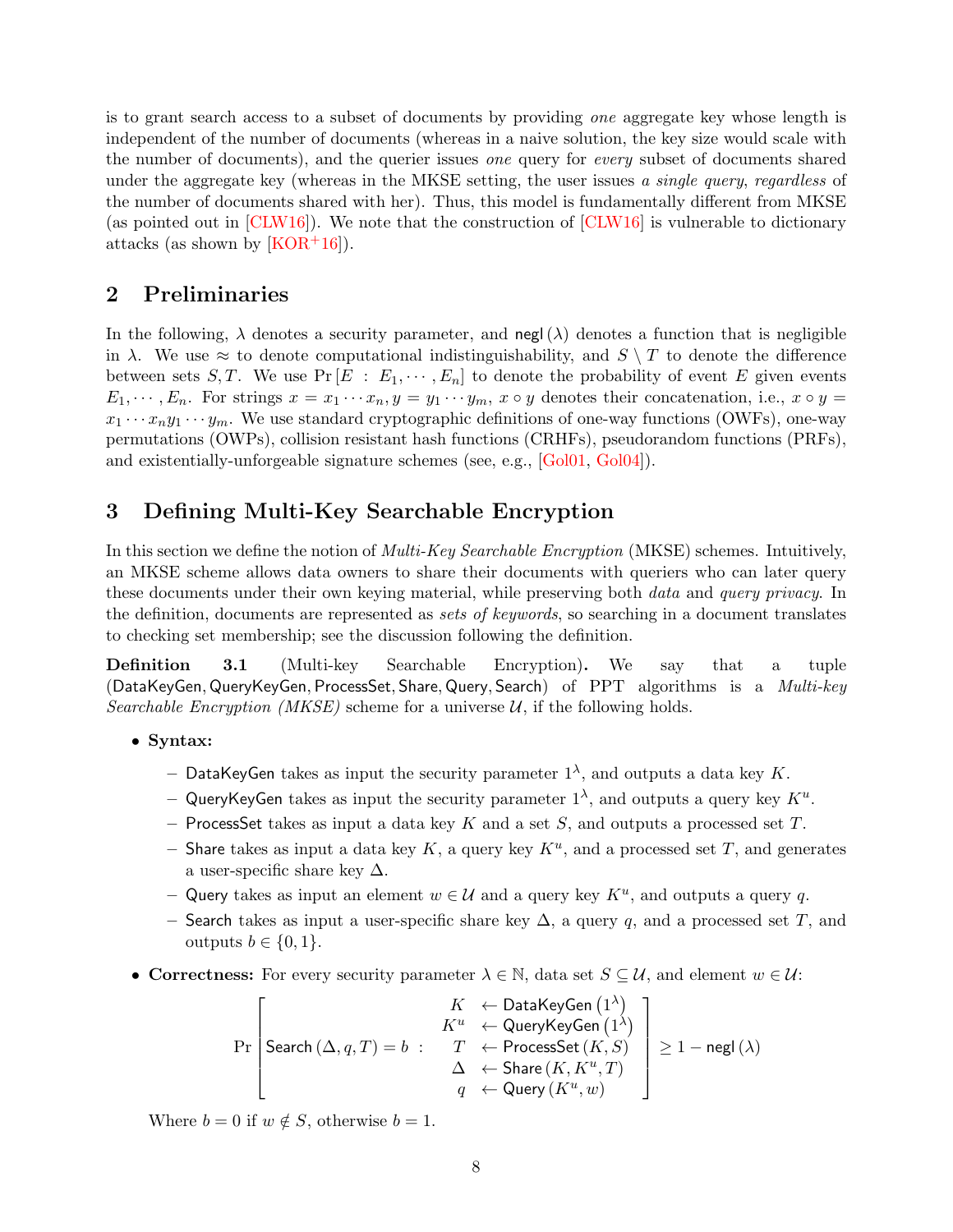- <span id="page-8-0"></span>• Security: Every PPT adversary A has only a negl( $\lambda$ ) advantage in the following security game with a challenger  $\mathcal{C}$ :
	- 1.  $A$  sends to  $C$ :
		- A set  $\mathcal{Q} = \{1, \ldots, m\}$  of queriers, a set  $\mathcal{D} = \{1, \ldots, n\}$  of data owners, and a subset  $\mathcal{D}_c \subseteq \mathcal{D}$  of corrupted data owners.
		- For every  $i \in \mathcal{D}_c$ , a data key  $K_i$ .
		- $S_i^0 \text{For every } i \in \mathcal{D}$ , two sets  $S_i^0, S_i^1 \subseteq \mathcal{U}$ , where  $|S_i^0| = |S_i^1|$  for  $i \notin \mathcal{D}_c$ , and  $S_i^0 = S_i^1$  for  $i \in \mathcal{D}_c$ .
		- A bipartite share graph  $G = (Q, \mathcal{D}, E)$ .
		- − For every  $j \in \mathcal{Q}$ , two sequences of keywords  $(w_{j,1}^0, \ldots, w_{j,k_j}^0)$  and  $(w_{j,1}^1, \ldots, w_{j,k_j}^1)$ (for some  $k_j \in \mathbb{N}$ ), such that:
			- ∗ For every  $i \in \mathcal{D}$ , if  $(j, i) \in E$  then for every  $1 \leq l \leq k_j$ ,  $w_{j,l}^0 \in S_i^0$  if and only if  $w_{j,l}^1 \in S_i^1$ .

\* For every 
$$
1 \leq l < k \leq k_j
$$
,  $w_{j,l}^0 = w_{j,k}^0$  if and only if  $w_{j,l}^1 = w_{j,k}^1$ .

- 2. C performs the following:
	- Chooses a random bit  $b \leftarrow \{0, 1\}.$
	- For each querier  $j \in \mathcal{Q}$ , generates  $K_j^u \leftarrow \mathsf{QueryKeyGen}\left(1^\lambda\right)$ .
	- $-$  For each data owner  $i \in \mathcal{D} \setminus \mathcal{D}_c,$  generates  $K_i \leftarrow \mathsf{DataKeyGen}\left(1^\lambda\right).$
	- For each set  $S_i^b, i \in \mathcal{D}$ , generates  $T_i \leftarrow$  ProcessSet  $(K_i, S_i^b)$ .
	- $-$  For each edge  $(j,i) \in E$ , generates  $\Delta_{j,i}$  ← Share  $(K_i, K_j^u, T_i)$ .
	- $-$  For each querier j and keyword  $w_{j,l}^b, 1 \leq l \leq k_j$ , generates a query  $q_{j,l} \leftarrow$ Query  $\left(K^u_j,w^b_{j,l}\right)$  .
	- $-$  Sends  ${T_i}_{i \in \mathcal{D}}$ ,  ${\{\Delta_{j,i}\}}_{(j,i) \in E}$ , and  $(q_{j,1}, \cdots, q_{j,k_j})_{j \in \mathcal{Q}}$  to A.
- 3. A outputs a guess b', and its advantage is  $\mathsf{Adv}_{\mathcal{A}}(1^{\lambda}) = \frac{1}{2} \Pr[b = b']$ .

**Discussion.** In Definition [3.1,](#page-7-2) sets of keywords are shared with queriers, and share keys are generated by an honest party. Such schemes can be easily adapted to the setting in which documents are shared between users: each document  $d$  is associated with the set  $S$  of keywords it contains; and an encryption of d is stored alongside the processed set  $T<sub>S</sub>$ . Searching for keywords in d is performed by searching for the keyword in  $S$ , where if the search outputs 1 then the encryption of  $d$  is returned to the querier. Moreover, a trusted party is not needed to generate the share keys: we envision that each user will generate her own share keys whenever a document is shared with her. More specifically, when a data owner i shares a document  $d_i$  with a querier j, the data owner will send his data key  $K_i$  to the querier via a secure channel. The querier will then download the processed set  $T_i$  and the encryption of  $d_i$  from the server, and generate  $\Delta_{j,i}$  herself. This use case also clarifies our assumption that sets are honestly processed: j can verify that  $T_i$  was honestly generated by processing  $S_i$  (which can be extracted from  $d_i$ ) using  $K_i$ , and comparing to  $T_i$ . (Without loss of generality, ProcessSet is deterministic since any randomness can be provided in  $K_i$ .

Notice that in our definition, the share key is (syntactically) "tied" to the set for which it was generated (Share depends not only on the data and query keys, but also on the processed set). This should be contrasted with the syntax used in  $[PZ13, PSV<sup>+</sup>14]$  $[PZ13, PSV<sup>+</sup>14]$  $[PZ13, PSV<sup>+</sup>14]$  $[PZ13, PSV<sup>+</sup>14]$  in which the algorithm generating the share keys depends only on the data and query keys. Consequently, resultant schemes *inherently* guarantee no query privacy when malicious data owners share their sets with honest queriers (as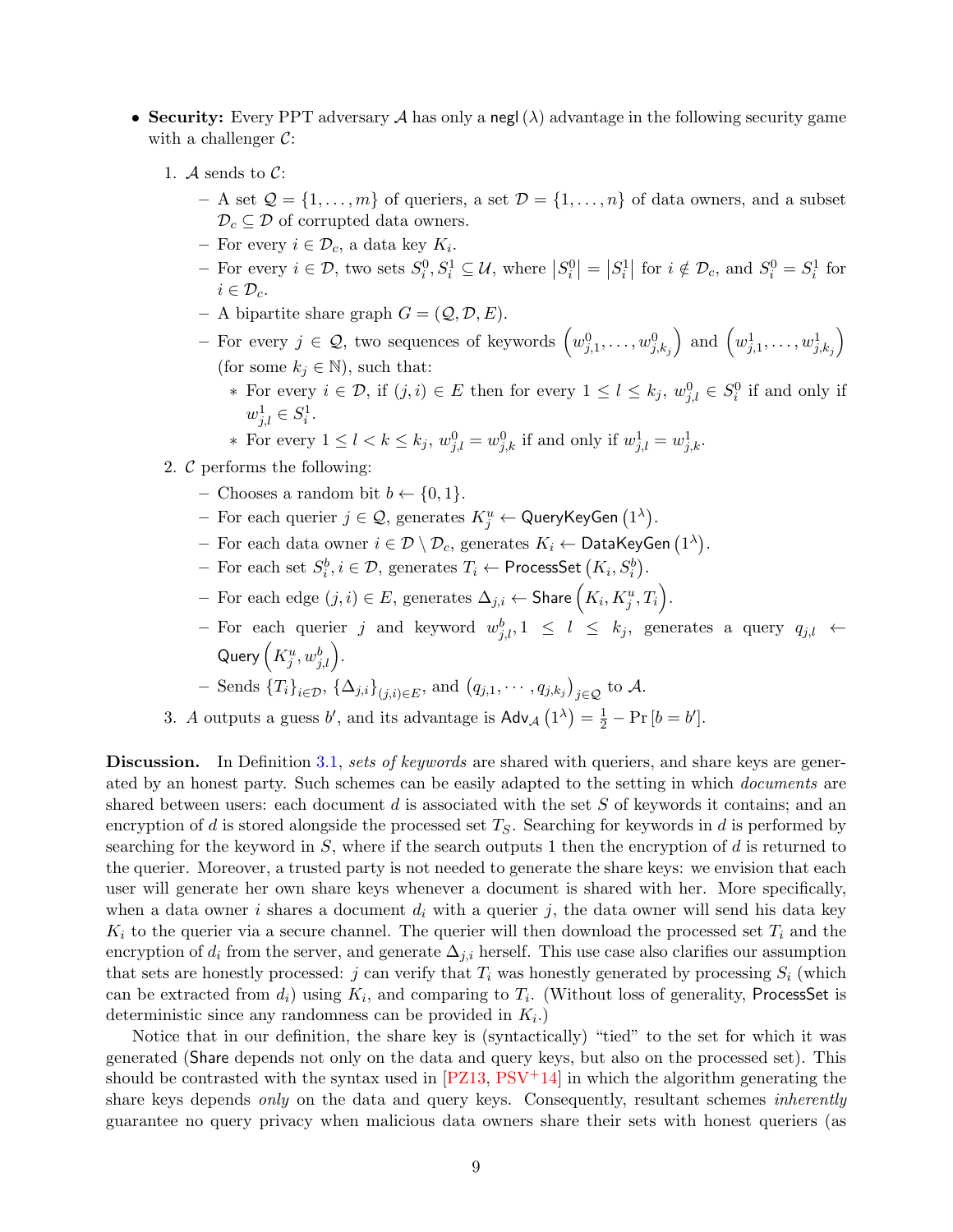discussed in the introduction). Indeed, when  $\Delta$  is independent of the set then a malicious server colluding with the data owner can use the data key K to encrypt any set S of his choosing (in particular, a dictionary), then use  $\Delta$  to search for the query in S. Since K was generated independently of the set, the correctness of the scheme guarantees that the output of search will be correct, and so the server can recover the queried keyword.

Similar to previous works in the field, our definition allows for some information leakage. Specifically, since the adversary is restricted to choosing sets and queries for which  $w_{j,l}^0 \in S_i^0 \Leftrightarrow w_{j,l}^1 \in S_i^1$  for every  $(j, i) \in E$  (see the first sub-bullet in the last bullet in Step [1](#page-8-0) of the security game), the scheme leaks the access pattern of which subset of documents is returned in response to each query. Additionally, since we require that repeated queries appear in the same locations in both query sequences (see the second sub-bullet in the last bullet in Step [1](#page-8-0) of the security game), if a querier makes repeated queries then this might be leaked to the server. Finally, we note that our definition is selective: the adversary is required to specify in advance the sets, queries, and share graph. Possible extensions and generalizations include adaptive security, where the adversary can adaptively choose sets and queries, add edges to the share graph, and corrupt data owners; and simulation-based security, which guarantees that the view of every PPT adversary can be simulated given only the aforementioned leakage (namely, the access patterns and the sizes of the sets). We elaborate on these alternative definitions in Section [6.](#page-28-0)

### <span id="page-9-0"></span>4 MKSE with Fast Search

In this section we describe our MKSE scheme based on PRFs. Concretely, we will prove the following theorem.

<span id="page-9-2"></span>**Theorem 4.1** (MKSE (Sublinear Search)). Assume that OWFs exists. Then there exists a secure MKSE scheme in which searching for keywords in a set S takes poly  $(\lambda)$  time, where  $\lambda$  is the security parameter.

Moreover, data and query keys, as well as queries, have length  $poly(\lambda)$ , and for a set S, its processed version and share keys have size  $|S| \cdot \text{poly}(\lambda)$ .

We first describe our construction, then analyze its properties.

<span id="page-9-1"></span>**Construction 1** (MKSE (Sublinear Search)). The construction uses a PRF  $F$ , and a symmetric-key encryption scheme (KeyGen, Enc, Dec), as building blocks.

- DataKeyGen  $(1^{\lambda})$  outputs a symmetric key  $K_{\mathsf{SE}} \leftarrow \mathsf{KeyGen}\left(1^{\lambda}\right)$ .
- QueryKeyGen  $(1^{\lambda})$  outputs a uniformly random PRF key  $K_{\text{PRF}} \leftarrow \{0, 1\}^{\lambda}$ .
- ProcessSet  $(K_{\mathsf{SE}}, \mathcal{S})$  outputs  $\mathsf{Enc}_{K_{\mathsf{SE}}}(S)$ .
- Share  $(K_{\mathsf{SE}}, K_{\mathsf{PRF}}, T = \mathsf{Enc}_{K_{\mathsf{SE}}}(S))$  operates as follows:
	- Generates a uniformly random string  $r \leftarrow \{0,1\}^{\lambda}$ .
	- Decrypts  $S \leftarrow \mathsf{Dec}_{K_{\mathsf{SE}}}(T)$ .
	- Initializes  $D = ∅$ . For each keyword  $w_i ∈ S$ , computes  $k'_i = F_{K_{\text{PRF}}}(w_i)$  and  $d_i = F_{k'_i}(r)$ , and adds  $d_i$  to D.
	- Insert D into a perfect hash table [ $FKS82$ ] to obtain  $D'$ .
	- $-$  Outputs  $\Delta = (r, D').$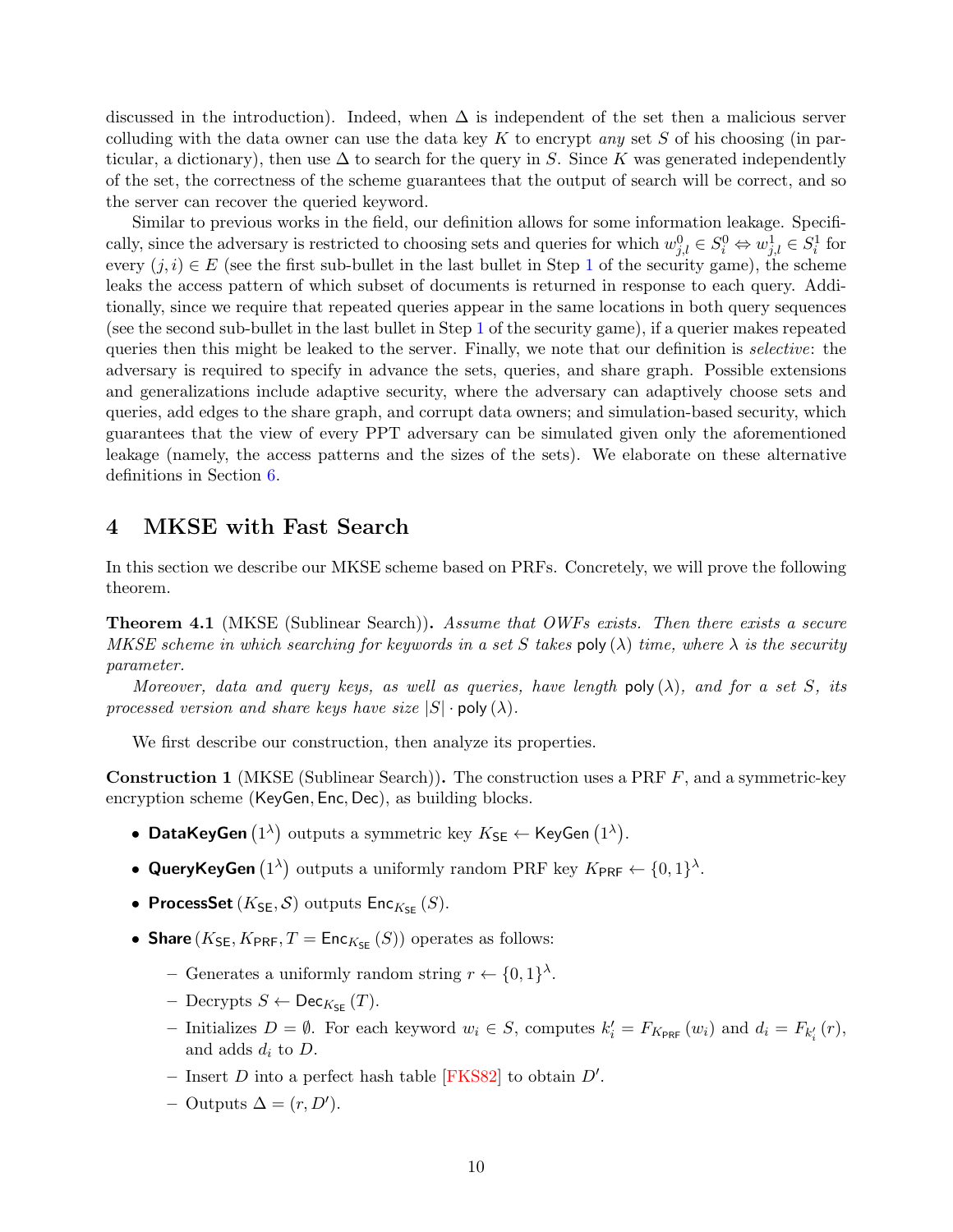- Query  $(K_{\text{PRF}}, w)$  outputs  $F_{K_{\text{PRF}}}(w)$ .
- Search  $(\Delta = (r, D'), q, T)$  operates as follows:
	- Computes  $d' = F_q(r)$ .
	- Performs a hash table query on  $D'$  for  $d'$ , and outputs 1 if and only if  $d'$  was found.

**Remark 4.2.** One can think of the share keys  $\{\Delta_{j,i}\}_i$  associated with querier j as the encrypted documents in a specific single-user searchable encryption scheme, and the scheme of Construction [1](#page-9-1) can in fact be instantiated based on any dynamic single-user searchable encryption scheme instead of the double-layer PRF.[2](#page-10-0) More specifically, in this case QueryKeyGen would generate a key for the single-user scheme; Share would use the data key to decrypt  $T$ , then encrypt it using the encryption algorithm of the single-user scheme; and Search would run the single-user search algorithm. We note that the underlying single-user scheme has to be *dynamic* since sharing documents translates to adding a new document in the single-user scheme.

The next claim states that Construction [1](#page-9-1) is secure, and summarizes its parameters.

<span id="page-10-1"></span>Claim 4.3. Assume that Construction [1](#page-9-1) is instantiated with a PRF F, and a secure symmetric encryption scheme, then it is a secure MKSE scheme.

Moreover, data and query keys have length poly  $(\lambda)$ , and for a set S the processed set has size  $|S|$  · poly ( $\lambda$ ). Furthermore, searching in a set S takes time poly( $\lambda$ ) and queries have size poly( $\lambda$ ).

Proof. The correctness of the scheme follows directly from the correctness of the underling primitives, and its complexity follows directly from the construction and from the following theorem due to Fredman et al [\[FKS82\]](#page-31-6).

**Theorem 4.4** (Perfect hashing [\[FKS82\]](#page-31-6)). Given a set D of n keys from a universe  $U$ , there exists a method that runs in expected  $O(n)$  time and constructs a lookup table  $D'$  of size  $O(n)$  such that membership queries (i.e., given  $x \in \mathcal{U}$ , determine if  $x \in S$ ) can be answered in constant time.

We now argue that the scheme is secure.

For every  $i \in \mathcal{D}$ , let  $S_i^0, S_i^1$  be the sets A chose for data owner i, and let  $\mathcal{W}_j^0, \mathcal{W}_j^1$  be the sets of queries  $\mathcal A$  chose for querier  $j\in\mathcal Q$ . Let  $F^1$  denote the PRF called in Query and to compute  $k_i'$  in Share, and let  $F^2$  be the PRF invoked to compute  $d_i$  in Share. Let view<sub>0</sub>, view<sub>1</sub> denote the view of A in the security game when  $b = 0, 1$  (respectively). We show that view<sub>0</sub>  $\approx$  view<sub>1</sub> using a sequence of hybrid distributions, and conclude that A has only a negl( $\lambda$ ) advantage in the security game. As the data keys, and encrypted sets, of corrupted data owners are identically distributed in both views (because  $S_i^0 = S_i^1$  for every  $i \in \mathcal{D}_c$ , we can fix these values into view<sub>0</sub>, view<sub>1</sub>, and all hybrid distributions, without decreasing the computational distance. Moreover, if  $F$  is sufficiently expanding then with overwhelming probability, all images of the form  $F_K^1(w)$ , and  $F_{k'_i}^2(r)$  (for query keys K, keywords w, set identifiers  $r$ , and  $k'_{i}$  are distinct, so it suffices to bound the computational distance conditioned on this event. We now define the hybrids.

For  $b \in \{0,1\}$ , let  $\mathcal{H}_0^b$  be the distribution obtained from view<sub>b</sub> by replacing  $F^1$  with a random function R. (We think of R as taking two inputs, the first being a querier index. Thus, R defines a family  $\{\mathcal{R}_j\}_j$  of functions, as does  $F^1$ .) That is, for all queriers j, and  $w_l \in \mathcal{W}_j^b$ , we have  $q'_{j,l}$  $\mathcal{R}(j, w_i)$  (the tag is used to denote queries in  $\mathcal{H}_0^b$ ; queries in view<sub>b</sub> are untagged). Then view<sub>b</sub>  $\approx \mathcal{H}_0^b$ follows from the pseudorandomness of  $F$  by a standard hybrid arguments in which we replace the invocations of  $F<sup>1</sup>$  (used to generate the queries and share keys) of one querier at a time.

<span id="page-10-0"></span> $2$ We thank Cédric Van Rompay for pointing this out to us.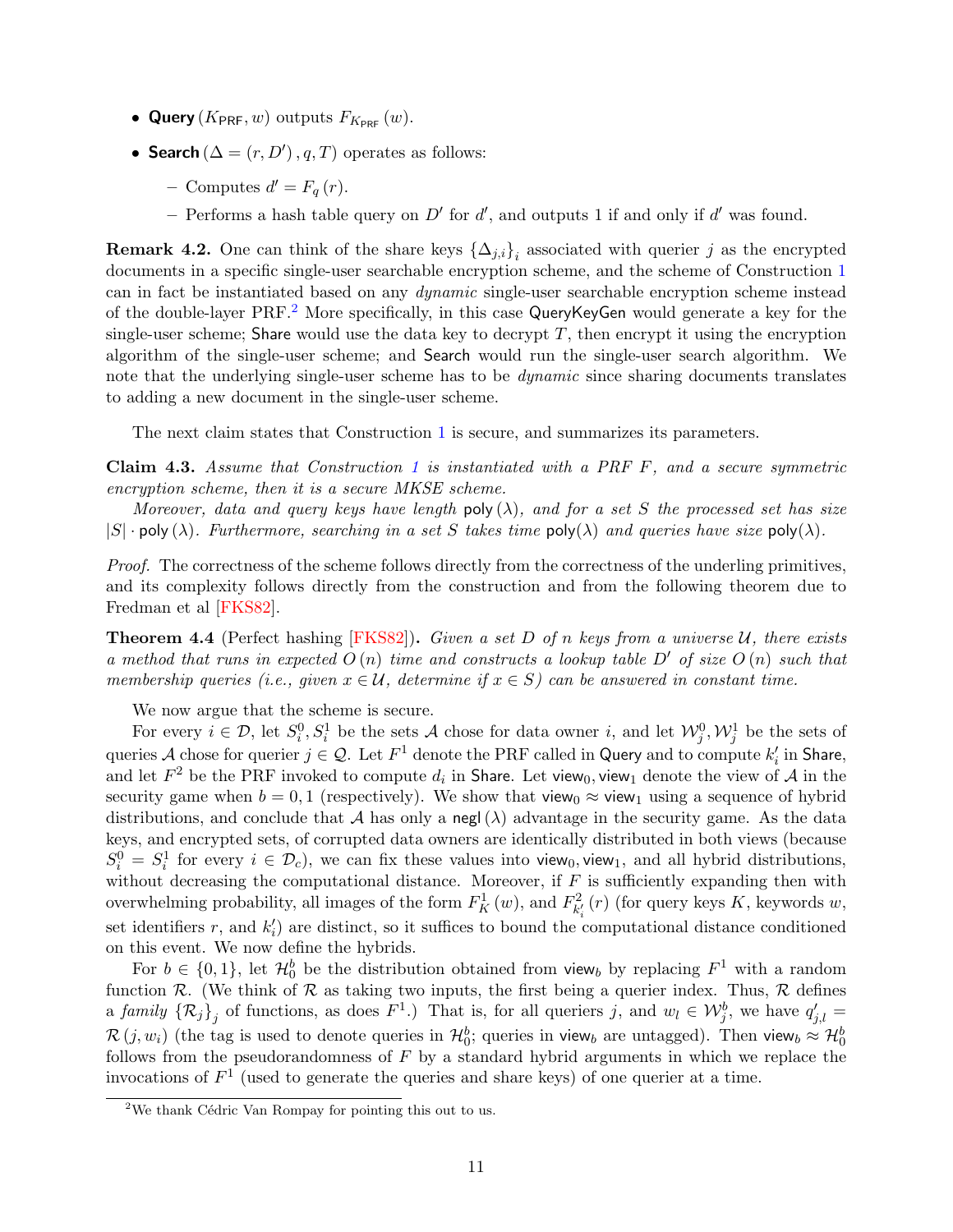We now define  $\mathcal{H}_1^b$  to be identical to  $\mathcal{H}_0^b$ , except that  $F^2$  is replaced with the random function  $\mathcal{R}$ (notice that here, the first input of  $R$  corresponds to a query  $q'$ ), and the keyword tokens in every share key  $\Delta_{j,i}$  are generated as follows. For every  $w_l \in S_i^b \cap \mathcal{W}_j^b$ , the corresponding token  $d_{i,j,l}$  is computed as  $F_{q'_{j,l}}^2(r)$  (i.e., identically to how it is generated in  $\mathcal{H}_0^b$ ; this is needed since  $q'_{j,l}$  appears in  $\mathcal{H}_1^b$  and so consistency of these tokens with  $F^2$  can be efficiently checked). For every  $w_l \in S_i^b \setminus \mathcal{W}_j^b$ ,  $d'_{i,j,l}$  is chosen randomly subject to the constraint that  $d'_{i,j,l} \notin \left\{ F^2_{q'_{j,l'}}(r) : w_{l'} \in \mathcal{W}^b_j\right\}$  $\bigg\}$ . (This can be efficiently achieved by re-sampling, assuming F is sufficiently stretching.) All values in  $\Delta_{j,i}$  are then hashed.

To show that  $\mathcal{H}_0^b \approx \mathcal{H}_1^b$ , we first define an intermediate hybrid  $\mathcal{H}^{b,*}$  in which for every querier j, every data owner i, and every keyword  $w_l \in S_i^b \setminus \mathcal{W}_j^b$ , the token  $d'_{i,j,l}$  in  $\Delta_{j,i}$  is replaced with a random value, subject to the constraint that it is not in  $\left\{F_{q'_{j,l'}}^2(r) : w_{l'} \in \mathcal{W}_j^b\right\}$  $\Big\}$ , where r is the random identifier associated with  $\Delta_{j,i}$ . Then  $\mathcal{H}_0^b \approx \mathcal{H}^{b,*}$  follows from the pseudorandomness of F by a standard hybrid argument in which we replace the tokens one at a time (and use the assumption that all images of  $F$  are unique).

To show that  $\mathcal{H}_1^b \approx \mathcal{H}^{b,\star}$ , we define a series of sub-hybrids, replacing  $F^2$  with a random function for a single query of a single querier at a time. (Notice that each distinct keyword queried by each querier represents a unique key for  $F^2$  in all share keys associated with that querier.) Concretely, denote  $m = |Q|$ , and for every  $j \in Q$ , let  $l_j$  denote the number of distinct keywords in  $\mathcal{W}_j^b$ . For every  $1 \le j \le m$  and  $0 \le l \le l_j$ , define  $\mathcal{H}^{b,j,l}$  to be the distribution obtained from  $\mathcal{H}^{b,*}$  by generating the queries of the first  $j - 1$  queriers, and the queries corresponding to all occurrences of the first l distinct keywords queried by querier j, with  $\mathcal R$  (instead of  $F^2$ ), and generating the keyword tokens in share keys accordingly. Then  $\mathcal{H}^{b,1,0} = \mathcal{H}^{b,\star}$ , and  $\mathcal{H}^{b,m,l_m} = \mathcal{H}_1^b$ . For every  $1 \leq j \leq m$  and  $1 \leq l \leq l_j$ , share keys accordingly. Then  $\pi^{(i)} = \pi^{(i)}$ , and  $\pi^{(i)} = \pi_1$ . For every  $1 \leq j \leq m$  and  $1 \leq i \leq i_j$ ,  $\mathcal{H}^{b,j,l} \approx \mathcal{H}^{b,j,l-1}$  by the pseudorandomness of  $F^2$ . Moreover,  $\mathcal{H}^{b,j,0} = \mathcal{H}^{b,j-1,l_{j-1}}$  for every so  $\mathcal{H}^{b,1,0} \approx \mathcal{H}^{b,m,\ell_m}$  (since  $m = \text{poly}(\lambda)$ , and  $l_j = \text{poly}(\lambda)$  for every  $j \in \mathcal{Q}$ ).

Finally, let  $\mathcal{H}_2^b$  be identical to  $\mathcal{H}_1^b$  except that the encrypted sets of all honest data owners  $i \notin \mathcal{D}_c$ encrypt  $\vec{0}$  (instead of  $S_i^b$ ). Then  $\mathcal{H}_1^b \approx \mathcal{H}_2^b$  follows from the security of the encryption scheme by a standard hybrid argument in which the encrypted sets are replaced one at a time. Notice that  $\mathcal{H}_{2}^{0}=\mathcal{H}_{2}^{1}$  and so view<sub>0</sub>  $\approx$  view<sub>1</sub>.  $\Box$ 

<span id="page-11-0"></span>**Remark 4.5.** Notice that  $\mathcal{H}_2^b$  depends only on the share graph, the sets of corrupted data owners, the sizes of sets of honest data owners, the pattern of repeated queries, and the access patterns; and can be efficiently generated given these values. This implies that the view of every PPT adversary can be efficiently simulated given only these values, namely, Construction [1](#page-9-1) is simulation-secure (as defined in Section [6\)](#page-28-0).

The proof of Theorem [4.1](#page-9-2) now follows as a corollary from Claim [4.3.](#page-10-1)

*Proof of Theorem [4.1.](#page-9-2)* We instantiate Construction [1](#page-9-1) with any sufficiently stretching PRF (e.g.,  $F$ ):  $\{0,1\}^{\lambda} \times \{0,1\}^n \to \{0,1\}^{2(\lambda+n)}$ , whose existence follows from the existence of OWFs), and a secure symmetric encryption scheme (which can be constructed from  $F$ ). Then the security of the scheme, as well as the length of data keys, query keys, and processed sets, follow directly from Claim [4.3.](#page-10-1) As for search time, since keywords have length  $O(\lambda)$  then evaluating F takes poly  $(\lambda)$  time, and the outputs have length  $\text{poly}(\lambda)$ . Searching in a set S takes 1 hash query and thus the overall time is poly  $(\lambda)$  time, and queries have length poly  $(\lambda)$ .  $\Box$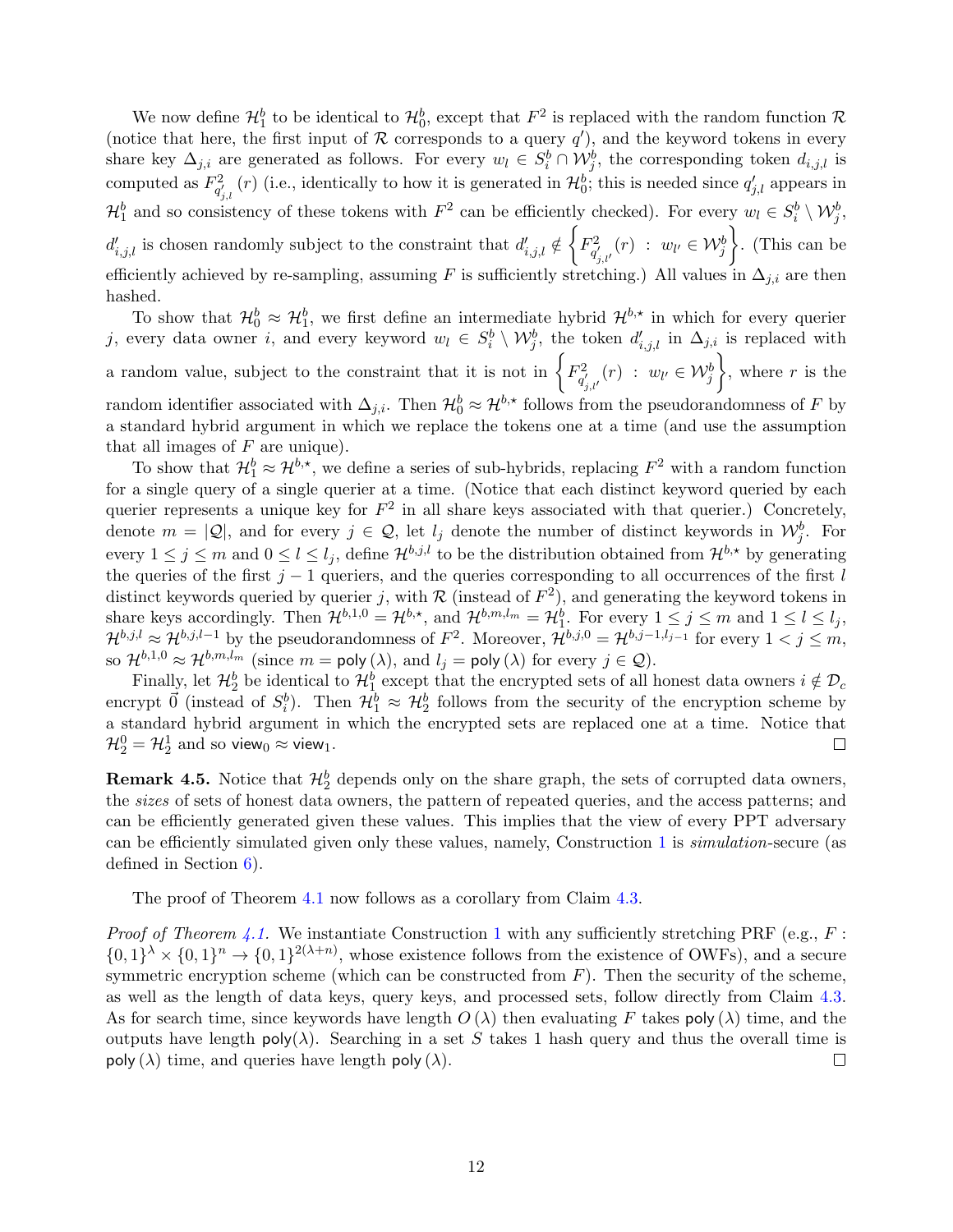### <span id="page-12-0"></span>5 MKSE with Short Share Keys

In this section we describe an MKSE scheme with short share keys which employs a program obfuscator as a building block. We first show (Section [5.1\)](#page-12-1) a scheme based on differing-inputs obfuscation (diO), then show (Section [5.2\)](#page-18-0) that a slightly modified construction can be based on public-coin differing-inputs obfuscation (pc-diO). We note that though there is evidence that  $diO$  for general circuits might not exist  $[GGHW14, BSW16]$  $[GGHW14, BSW16]$  $[GGHW14, BSW16]$ , no such implausibility results are known for  $pc$ -diO. The relevant definitions appear in Appendix [A.](#page-33-0)

#### <span id="page-12-1"></span>5.1 MKSE from Differing-Inputs Obfuscation

We construct a secure MKSE scheme which employs a diO obfuscator for Turing Machines (TMs). Concretely, we prove the following for a universe  $\mathcal U$  of size  $|\mathcal U| \leq \text{poly}(2^{\lambda})$ :

<span id="page-12-2"></span>**Theorem 5.1** (MKSE (Short Share Keys)). Assume that CRHFs, and diO for TMs with polynomial blowup, exist. Then there exists a secure MKSE in which share keys have size poly  $(\lambda)$ , where  $\lambda$  is a security parameter. Moreover, data and query keys, as well as queries, have length poly  $(\lambda)$ , and given a set S, its processed version has size  $|S| \cdot \text{poly}(\lambda)$ , and searching in it takes poly  $(\lambda, |S|)$  time.

The high-level idea of the constructions is to encrypt sets under their data key, and queries under the query key of the querier, using a standard (symmetric) encryption scheme. The share key will be an obfuscation of a program that has both keys hard-wired into it, and thus allows for searching (even though queries and sets are encrypted under different keys) by decrypting the ciphertexts and comparing the underlying keywords. However, to make this rough intuition work, we need to handle a few subtleties.

First, to obtain security, the program should take the entire set as input. Otherwise (i.e., if it operates on a single set element at a time), its output would reveal not only whether the queried keyword appears in the set, but also where it appears. To see why this violates security, consider the case in which the same set  $S_i$  is shared with two different queriers j and j': the additional information of where in the set a query appears allows the server to check whether  $j$  and  $j'$  queried the same keyword (even when  $j, j'$  and data owner i are all honest). Notice that since the program takes the entire set as input, it cannot be represented as a circuit (since then share keys will not have sublinear size). Therefore, we implement the program as a TM, and use an obfuscator for TMs.

Second, as noted in the introduction, share keys should only allow searching for keywords in the sets for which they were generated. That is, a share key  $\Delta_{j,i}$  between querier j and data owner i should be "tied" to the set  $S_i$  of i. We achieve this by hard-wiring a hash  $h(S_i)$  of  $S_i$  into the program  $P_{j,i}$  obfuscated in  $\Delta_{j,i}$ , where  $P_{j,i}$  checks that its input set is consistent with the hash. Notice that the hard-wired hash prevents us from using an indistinguishability obfuscator [\[BGI](#page-30-2)+01]. Indeed, if  $i$ is honest then in the security game (Definition [3.1\)](#page-7-2), the adversary chooses a pair  $S_i^0, S_i^1$  of (possibly different) sets for *i*, and  $\Delta_{j,i}$  has either  $h(S_i^0)$  (in the game with  $b = 0$ ) or  $h(S_i^1)$  (in the game with  $b = 1$ ) hard-wired into it. In particular, the underlying programs are not functionally equivalent, so we cannot rely on indistinguishability obfuscation, and need to use a stronger primitive. Concretely, our constructions rely on the existence of a diO, or a pc-diO, obfusctor. We proceed to describe the diO-based construction (the pc-diO-based construction is described in Section [5.2\)](#page-18-0).

The last ingredient we need is a signature scheme, which will be used to sign queries. Specifically, a query for keyword w will consist of an encryption c of w, and a signature on c; and share keys will have the corresponding verification key hard-wired into them. Intuitively, signatures are used to guarantee the server can only search for queries the querier *actually* issued, similar to the way the hashed set prevents the server from searching in sets that were not shared with the querier. Concretely, the signatures guarantee that the share keys in the security game for  $b = 0$  and  $b = 1$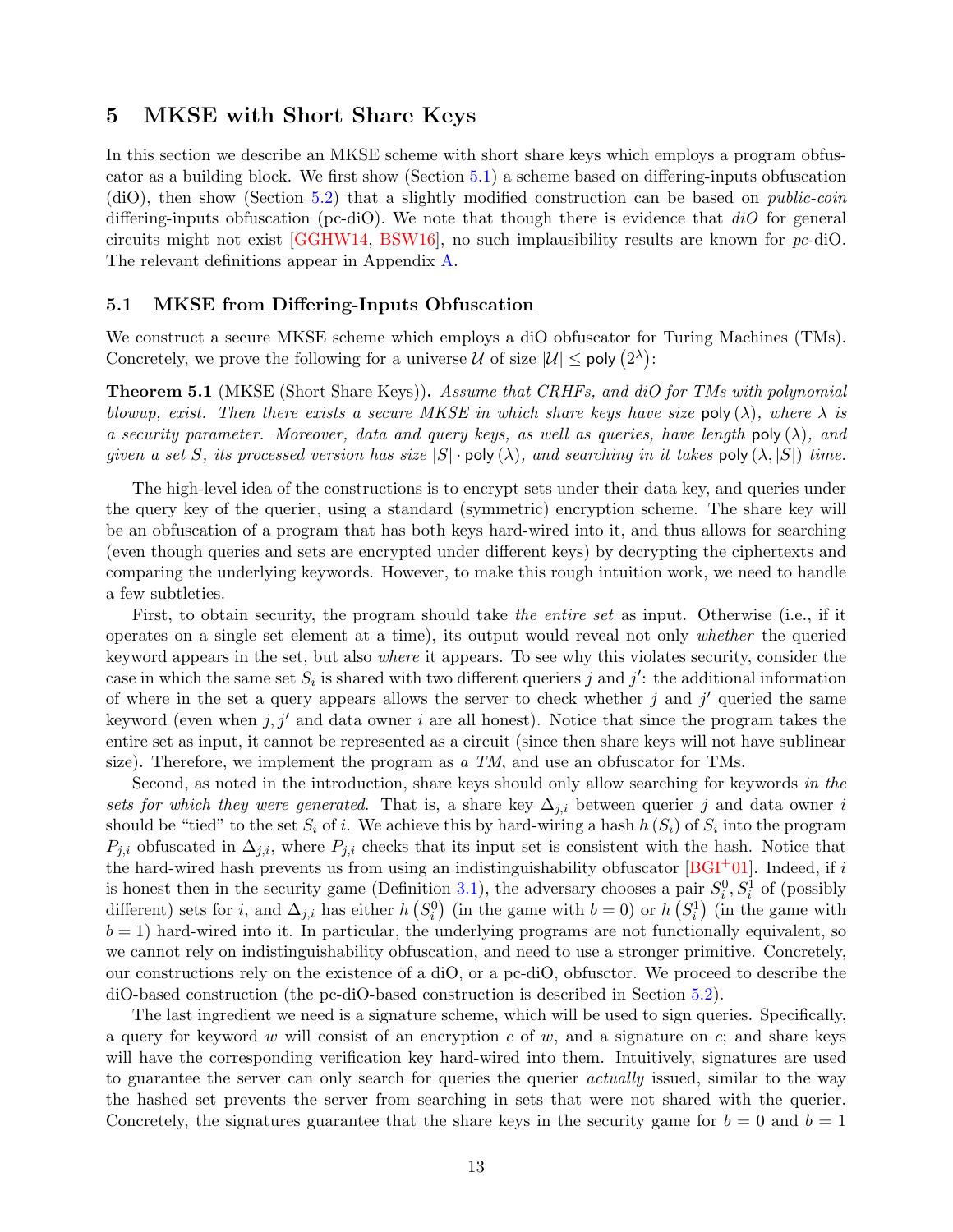are differing-inputs even given the entire view of the adversary, and allows us to rely on diO security. (Roughly, a pair of programs are differing-inputs if it is infeasible for a PPT algorithm to find an input on which their outputs differ, see Definition  $A.1$  in Appendix  $A.$ )

Remark 5.2. We note that if one is willing to change the MKSE syntax, allowing the server to return encrypted answers which the querier then decrypts, then a scheme with similar complexity could be constructed from Fully Homomorphic Encryption (using Oblivious RAM or Private Information Retrieval). However, following previous works in the field  $[PSV^+14, KOR^+16, GMN^+16]$  $[PSV^+14, KOR^+16, GMN^+16]$  $[PSV^+14, KOR^+16, GMN^+16]$  $[PSV^+14, KOR^+16, GMN^+16]$  $[PSV^+14, KOR^+16, GMN^+16]$  $[PSV^+14, KOR^+16, GMN^+16]$  we focus on the setting in which the server gets the answers in the clear (and queriers do not need to decrypt). This may be crucial in some situations, e.g., when huge documents are associated with small keyword sets. In a solution based on Fully Homomorphic Encryption, the computation of a search is proportional to the total size of all the huge documents, while in our obfuscation-based MKSE scheme the work is proportional to the total number of keywords, and the size of the returned documents.

We now describe our MKSE scheme. As will become evident from the security proof, due to the technicalities of using diO security we will need a special type of encryption (which, nonetheless, can be constructed from any standard encryption scheme) that we call double encryption. It is similar to the encryption scheme used in the "2-key trick" of Naor and Yung [\[NY90\]](#page-32-10) (to convert a CPA-secure encryption scheme into a CCA-secure one), except it does not use a non-interactive zero-knowledge proof to prove that ciphertexts encrypt the same value.

<span id="page-13-1"></span>**Definition 5.3** (Double encryption). Let  $\lambda \in \mathbb{N}$  be a security parameter. Given a symmetric encryption scheme (KeyGen, Enc, Dec), we define a *double symmetric encryption* scheme  $E^2 =$  $(KeyGen<sup>2</sup>, Enc<sup>2</sup>, Dec<sup>2</sup>)$  as follows:

- KeyGen<sup>2</sup>, on input 1<sup> $\lambda$ </sup>, generates K<sub>L</sub>  $\leftarrow$  KeyGen  $(1^{\lambda})$  and K<sub>R</sub>  $\leftarrow$  KeyGen  $(1^{\lambda})$ , and outputs  $K = (K_L, K_R).$
- Enc<sup>2</sup>, on input a key  $K = (K_L, K_R)$  and a message m, computes  $c_L \leftarrow \text{Enc}(K_L, m)$  and  $c_R \leftarrow$ Enc (K<sub>R</sub>, m), and outputs  $c = (c_L, c_R)$ .
- Dec<sup>2</sup>, on input a key  $\mathsf{K} = (\mathsf{K}_L, \mathsf{K}_R)$  and a ciphertext  $c = (c_L, c_R)$ , outputs Dec  $(\mathsf{K}_L, c_L)$ . (Notice that decryption disregards the "right" component of  $c$ .)

We are now ready to describe our MKSE scheme.

<span id="page-13-0"></span>Construction 2 (MKSE (Short Share Keys)). The MKSE uses the following building blocks:

- an obfuscator  $\mathcal{O},$
- a hash function  $h$ ,
- a double symmetric encryption scheme (KeyGen, Enc, Dec), and
- a signature scheme (KeyGen<sub>s</sub>, Sign, Ver),

and is defined as follows:

- DataKeyGen  $(1^{\lambda})$  generates a random encryption key K  $\leftarrow$  KeyGen  $(1^{\lambda})$  and outputs K.
- QueryKeyGen  $(1^{\lambda})$  generates a random encryption key  $K^u$   $\leftarrow$  KeyGen  $(1^{\lambda})$ , and a random signing and verification key pair  $(\mathsf{sk}^u, \mathsf{vk}^u) \leftarrow \mathsf{KeyGen}_s\left(1^\lambda\right)$ , and outputs  $K^u = (\mathsf{K}^u, \mathsf{sk}^u, \mathsf{vk}^u)$ .
- ProcessSet  $(K, S)$  encrypts each element  $s \in S$  as  $c(s) \leftarrow \text{Enc}(K, s)$ , and outputs  ${c(s) : s \in S}.$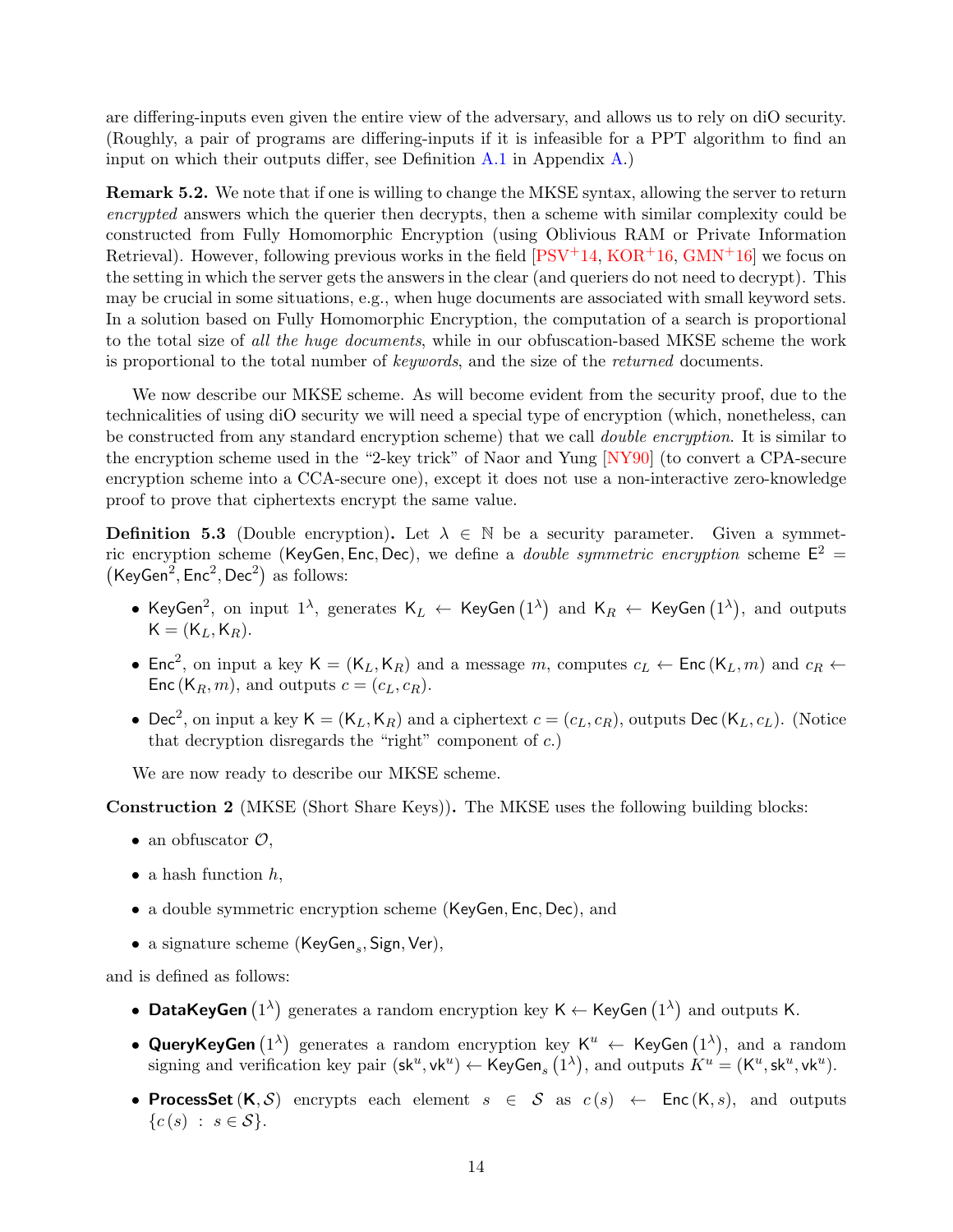<span id="page-14-0"></span> $P_{\mathsf{K},(\mathsf{K}^u,\mathsf{vk}^u),h(T_S)}$ Hard-wired values: encryption keys  $\mathsf{K}, \mathsf{K}^u$  (for a set and a querier, respectively), a signature verification key  $\mathsf{vk}^u$ , and a hash  $h(T_S)$  of an (encrypted) set  $T_S$ . Inputs: an (encrypted) set  $T_S'$ , a ciphertext c, and a signature  $\sigma$ .  $\overline{\text{Output}}$ : 0 (indicating that c does not encrypt an element in the set encrypted by  $T'_{S}$ ), or 1. Operation:

- <span id="page-14-2"></span>1. Checks that  $\text{Ver}(\text{vk}^v, \sigma, c) = 1$ , otherwise outputs 0.
- <span id="page-14-3"></span>2. Checks that  $h(T'_{S}) = h(T_{S})$ , otherwise outputs 0.
- 3. Initializes found  $=$  false.
- <span id="page-14-4"></span>4. Decrypts  $w = \text{Dec}(K^u, c)$ .
- <span id="page-14-5"></span>5. For every  $c' \in T_S'$ :
	- (a) Decrypts  $w' = \text{Dec}(K, c').$
	- (b) If  $w = w'$  sets found = true.
- 6. Outputs found.

Figure 1: Program  $P_{\mathsf{K},(\mathsf{K}^u,\mathsf{v}\mathsf{K}^u),h(T_S)}$  used to generate share keys in Construction [2](#page-13-0)

- Share  $(K, K^u = (K^u, sk^u, vk^u), T_S)$  generates  $\widetilde{P} \leftarrow \mathcal{O}\left(P_{K, (K^u, vk^u), h(T_S)}\right)$  where  $P_{K, (K^u, vk^u), h(T_S)}$ is the TM defined in Figure [1,](#page-14-0) and outputs  $\Delta = \widetilde{P}$ .
- Query  $(K^u = (K^u, sk^u, vk^u), w)$  generates  $c \leftarrow \text{Enc}(K^u, w)$  and  $\sigma \leftarrow \text{Sign}(sk^u, c)$ , and outputs  $(c, \sigma)$ .
- Search  $(\Delta, q, T_S)$  outputs  $\Delta(T_S, q)$ .

The following claim states that if the obfuscator  $\mathcal O$  used in Construction [2](#page-13-0) is a secure diO obfuscator, and all other building blocks are secure, then Construction [2](#page-13-0) is an MKSE scheme (as in Definition [3.1\)](#page-7-2).

<span id="page-14-1"></span>**Claim 5.4** (MKSE (Short Share Keys)). Assume that Construction [2](#page-13-0) is instantiated with:

- a secure diO obfuscator  $\mathcal O$  for TMs,
- a family of collision-resistent hash functions  $h$ ,
- a double symmetric encryption scheme (KeyGen<sup>2</sup>, Enc<sup>2</sup>, Dec<sup>2</sup>), and
- an existentially-unforgeable signature scheme,

then Construction [2](#page-13-0) is a secure MKSE.

Moreover, if the encryption and signature schemes have poly  $(\lambda)$ -length keys, and incur a poly  $(\lambda)$ overhead, then data and query keys, as well as queries, have length poly  $(\lambda)$ , and for a set S, its corresponding processed set has size  $|S| \cdot \text{poly}(\lambda)$ . Furthermore, if: (1) evaluating h on length-n inputs takes  $H_T(n)$  time, and outputs a hash of length  $H_\ell(n)$ ; and (2) there exist functions  $s, T_Q$ :  $\mathbb{N} \to \mathbb{N}$  such that for every TM M,  $|\mathcal{O}(M)| \leq s(|M|)$ , and running  $\mathcal{O}(M)$  on inputs of length n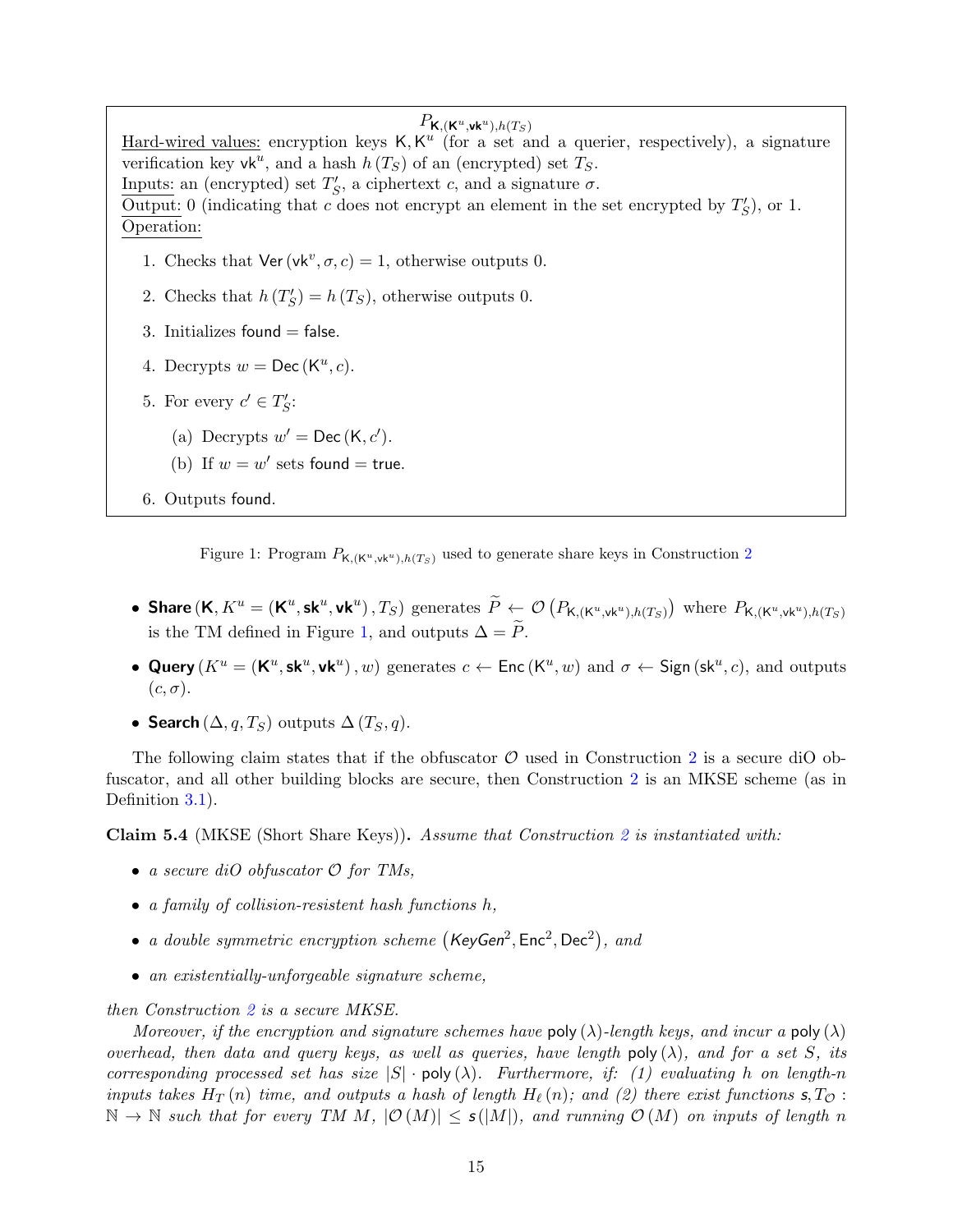takes  $T_{\mathcal{O}}($   $\mathsf{TIME}(M,n)$  time, where  $\mathsf{TIME}(M,n)$  is the running time of M on length-n inputs; then running Search on a set S takes  $T_{\mathcal{O}}(H_T(|S| \cdot \text{poly}(\lambda)) + |S| \cdot \text{poly}(\lambda))$  time, and share keys have size  $s(H_\ell (|S| \cdot \text{poly}(\lambda)) \cdot \text{poly}(\lambda)).$ 

Remark 5.5. We note that the security of Construction [2](#page-13-0) does not require the diO obfuscator to be secure with relation to *arbitrary* auxiliary inputs, but rather it is only required to guarantee security against a specific class of auxiliary inputs, as specified in the proof of Claim [5.4.](#page-14-1)

Proof of Claim [5.4.](#page-14-1) The correctness of the scheme follows directly from the correctness of the underlying primitives. We now argue that the scheme is secure.

Let A be a PPT adversary in the security game of Definition [3.1,](#page-7-2) let  $K_i$  be the data key A chose for data owner *i*, and let  $W^0, W^1$  be the sets of queries A chose (for all other values chosen by A, we use the notation of Definition [3.1\)](#page-7-2). We proceed through a sequence of hybrids. Recall that the view of A in the security game consists of the encrypted sets  $T_{S_i^b}$  for every  $i \in \mathcal{D}$ , queries q for every  $w \in \mathcal{W}^b$ , and for every edge  $(j, i) \in E$ , the obfuscated program  $\Delta_{j,i}$ . In particular, since the keys, and encrypted sets, of corrupted data owners are identically distributed when  $b = 0, 1$  (because  $S_i^0 = S_i^1$ for every  $i \in \mathcal{D}_c$ , and they are encrypted using the same keys), we can fix these values into all hybrid distributions, without decreasing the computational distance. Moreover, we assume without loss of generality that all data keys  $\mathsf{K}_i$  chosen by  $\mathcal A$  are valid keys. We now define the hybrids.

view<sub>0</sub>: view<sub>0</sub> is the view of A in the security game with  $b = 0$ .

 $\mathcal{H}_0$ : In hybrid  $\mathcal{H}_0$ , the keys  $K = (K_L, K_R), K^u = (K^u_L, K^u_R)$  in every obfuscated program  $P_{\mathsf{K},(\mathsf{K}^u,\mathsf{vk}^u),h(T_{S^0})}$  are replaced with the keys  $\mathsf{K}' = (\mathsf{K}_L,\vec{\mathsf{0}}), \mathsf{K}^u = (\mathsf{K}_L^u,\vec{\mathsf{0}}).$ 

 $\mathcal{H}_0 \approx$  view<sub>0</sub> by the diO security of O (and a standard hybrid argument (over all obfuscated programs in view<sub>0</sub>,  $\mathcal{H}_0$ ), because the TMs in each of the share keys  $\Delta_{j,i}$  in view<sub>0</sub>,  $\mathcal{H}_0$  are differinginputs. Indeed, they are actually functionally equivalent (given *any* auxiliary input), since  $\text{Dec}^2$ completely disregards the right ciphertext, and so replacing the right secret key with the all-0 string does not affect functionality.

 $\mathcal{H}_1$ : In hybrid  $\mathcal{H}_1$ , the encrypted set  $T_i$  of every honest data owner  $i \notin \mathcal{D}_c$  is generated as the encryption of  $(S_i^0, S_i^1)$  with  $\mathsf{Enc}^L$  (see Definition [5.7](#page-18-1) below) instead of  $\mathsf{Enc}^2$ . (Notice that this also affects the share keys.)

To prove that  $\mathcal{H}_0 \approx \mathcal{H}_1$ , we will use the following lemma.

<span id="page-15-0"></span>**Lemma 5.6.** Let  $\star \in \{L, R\}$ . For every pair  $(m_L, m_R)$  of messages, the following distributions are computationally indistinguishable, when  $E^2$ ,  $E^*$  use the same underlying encryption scheme  $E =$ (KeyGen, Enc, Dec).

- $\mathcal{D}_1$ : generate  $K = (K_L, K_R) \leftarrow \text{KeyGen}^2 (1^{\lambda})$  and  $c \leftarrow \text{Enc}^2 (K, m_{\star})$ , and output  $(K_{\star}, c)$ .
- $\mathcal{D}_2$ : generate  $K = (K_L, K_R) \leftarrow \text{KeyGen}^*(1^{\lambda})$  and  $c \leftarrow \text{Enc}^*(K, (m_L, m_R)),$  and output  $(K_{\star}, c)$ .

*Proof.* We prove the lemma for the case  $\star = L$  (the case  $\star = R$  is similar) by showing that indistinguishability follows from the security of the underlying scheme E. Given a distinguisher D between  $\mathcal{D}_1, \mathcal{D}_2$ , we construct a distinguisher D' (that has  $m<sub>L</sub>$  hard-wired into it) between encryptions according to E of  $m_L, m_R$ . Given a ciphertext c, D' operates as follows: generates  $K' \leftarrow \text{KeyGen} (1^{\lambda}),$ computes  $c' \leftarrow \mathsf{Enc}(\mathsf{K}', m_L)$ , and outputs  $\mathsf{D}(\mathsf{K}', (c', c))$ . Notice that if c encrypts  $m_L$  then the input to D is distributed according to  $\mathcal{D}_1$ , otherwise it is distributed according to  $\mathcal{D}_2$ , so the distinguishing advantage of  $D'$  is equal to that of  $D$  which (by the security of  $E$ ) is negligible.  $\Box$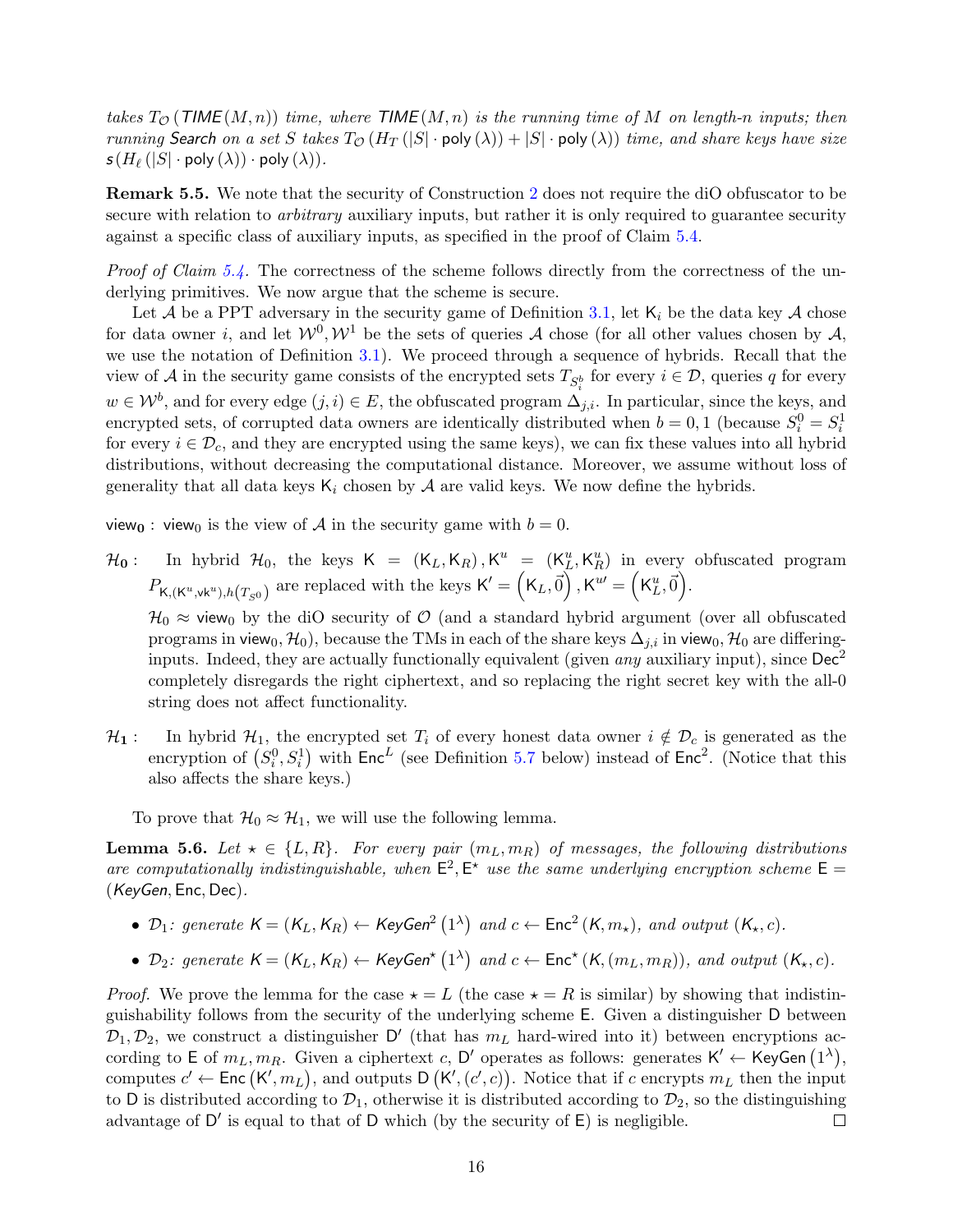By a standard hybrid argument, Lemma [5.6](#page-15-0) implies that polynomially many ciphertexts (generated either by  $E^2$  or by  $E^L$ , with the same or different keys), together with the keys of the "left" component, are computationally indistinguishable.

We prove  $\mathcal{H}_0 \approx \mathcal{H}_1$  by reducing any distinguisher D between  $\mathcal{H}_0$ ,  $\mathcal{H}_1$  to a distinguisher D' between encryptions generated according to  $E^L$  or  $E^2$ . We hard-wire into D' the querier keys and their queries, as well as the keys and encrypted sets of corrupted data owners, and the share keys associated with them. (This is possible because the encryption and signing keys of queriers, and their queries, are identically distributed in  $\mathcal{H}_0, \mathcal{H}_1$ , and independent of the encrypted sets; and since the share keys  $\Delta_{j,i}$  for  $i \in \mathcal{D}_c$  depend only on the keys of data owner i, querier j, and the encrypted set  $T_i$ , which are identically distributed in both hybrids.) D' operates as follows: given a sequence of ciphertexts (the encrypted sets of honest data owners), and the keys corresponding to the ciphertexts in the left components, D' honestly generates the hashes of encrypted sets of honest data owners, and uses the hard-wired querier keys, together with the keys for the left component in the ciphertexts of honest data owners, to generate the share keys between queriers and honest data owners. (Notice that since we have removed the key of the right component in ciphertexts of honest data owners, these are not needed to generate the share keys.) The values obtained in this way are distributed identically to  $\mathcal{H}_0$  (if the input ciphertexts were generated with  $\mathsf{E}^2$ ) or  $\mathcal{H}_1$  (if they were generated with  $\mathsf{E}^L$ ), so D' has the same distinguishing advantage as D.

We now define the next hybrids.

 $\mathcal{H}_2: \quad$  In hybrid  $\mathcal{H}_2$  the queries  $\left(w_{j,1}^0,\cdots,w_{j,k_j}^0\right)$  of every querier  $j\in\mathcal{Q}$  are generated using  $\mathsf{Enc}^L$ with message  $\left(w_{j,l}^0, w_{j,l}^1\right), 1 \leq l \leq k_j$ , instead of Enc<sup>2</sup>.

 $\mathcal{H}_1 \approx \mathcal{H}_2$  by a similar argument to the one used to show  $\mathcal{H}_0 \approx \mathcal{H}_1$ , and since repeated queries appear in the same locations in both query sequences.

 $\mathcal{H}_3$ : In hybrid  $\mathcal{H}_3$ , the generation of share keys  $\Delta_{j,i}$  is modified as follows: (1) the hard-wired keys are  $(\vec{0}, \mathsf{K}_{R,i}^u), (\vec{0}, \mathsf{K}_{R,j}^u),$  where  $(\mathsf{K}_{L,i}, \mathsf{K}_{R,i})$ ,  $(\mathsf{K}_{L,i}^u, \mathsf{K}_{R,j}^u)$  are the encryption keys of data owner i and querier j, respectively; and (2) the program P uses Dec<sup>R</sup> (instead of Dec<sup>2</sup>) to decrypt c, and the elements of  $T_S'$ .

 $\mathcal{H}_3 \approx \mathcal{H}_2$  by the diO security of  $\mathcal{O}$ , as we now show. Let d denote the number of share keys available to the adversary (i.e.,  $d = |E|$ ), and order them in some arbitrary way:  $\Delta^1, \cdots, \Delta^d$ . We define a sequence of hybrids  $\mathcal{H}^0,\cdots,\mathcal{H}^d,$  where in  $\mathcal{H}^l,$  the first  $l$  share keys are generated as in  $\mathcal{H}_3$  (we denote these keys by  $\Delta'_k$ ), and all other share keys are generated as in  $\mathcal{H}_2$ . We show that  $\mathcal{H}^l \approx \mathcal{H}^{l-1}$ for every  $1 \leq l \leq d$ , and conclude that  $\mathcal{H}_2 = \mathcal{H}^0 \approx \mathcal{H}^d = \mathcal{H}_3$ .

Fix some  $1 \leq l^* \leq d$ , and let  $(j, i)$  be the edge for which  $\Delta^{l^*}$  was generated. We fix all the keywords  $\mathcal{W}^0, \mathcal{W}^1$ , and the sets  $S^0_{i'}, S^1_{i'}$  for  $i' \in \mathcal{D}$ , into  $\mathcal{H}^{l^*}, \mathcal{H}^{l^*-1}$  (this is possible because these values are identical in both hybrids). We additionally fix the keys of every querier  $j', j' \neq j$  and data owner  $i', i' \neq i$ , the queries that querier j' makes, the processed sets  $T_{i'}, i' \neq i$ , and share keys  $\Delta_{j',i'}$ ,  $\Delta'_{j',i'}$  (this is possible because these values are identically distributed in both hybrids). We now argue that  $\Delta'_{j,i}, \Delta_{j,i}$  sampled in  $\mathcal{H}^{l^*}, \mathcal{H}^{l^{*}-1}$  (respectively) form a differing-sinputs family of TMs with respect to the auxiliary information aux available to A (and so  $\mathcal{H}^{l^*} \approx \mathcal{H}^{l^*-1}$  by the diO security of  $\mathcal{O}$ ). This auxiliary information consists of the values we have fixed into  $\mathcal{H}^{l^*}, \mathcal{H}^{l^*-1}$ , the public verification key  $\mathsf{vk}_j^u$  for signatures of querier j, all queries querier j makes, the encrypted set  $T_i$  of data owner *i*, and all  $\Delta_{j,i'}, \Delta_{j',i}$  for  $i' \neq i, j' \neq j$  such that  $(j,i'),(j',i) \in E$ . Let  $\mathcal{P}, \mathcal{P}'$  denote the distributions over programs obfuscated in  $\Delta_{j,i}, \Delta'_{j,i}$ , and let D be a PPT algorithm that obtains  $(P, P') \leftarrow P \times P'$  and aux. In particular, notice that D knows the hash  $h(T_i)$ , and the encryption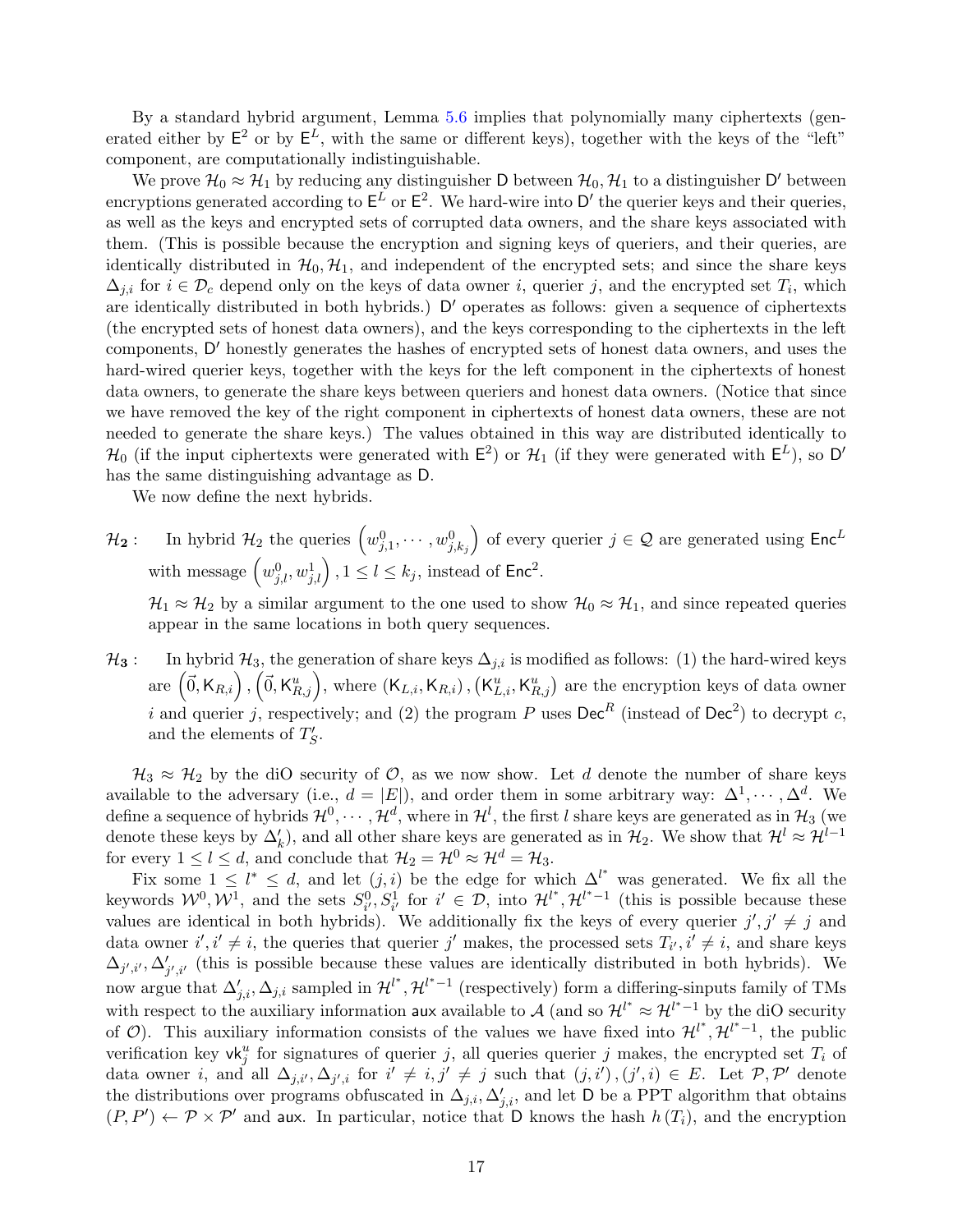keys  $\mathsf{K}_i, \mathsf{K}_j^u$  (but not the secret signing key  $\mathsf{sk}_j^u$ ), since these appear in either P or P'. We show that D succeeds in finding a differing input only with negligible probability.

Consider first the inputs (for  $P, P'$ ) available to D in aux, i.e., the encrypted set  $T_i$  (which encrypts the elements of  $S_i^0$  in the left components, and the elements of  $S_i^1$  in the right components; this holds even if  $i \in \mathcal{D}_c$  since in that case  $S_i^0 = S_i^1$ , and the queries of querier j. For every such query q there exists a pair  $(w_L, w_R)$  of keywords such that q is of the form  $q = (c = (c_L, c_R), \sigma)$  where  $c_* \leftarrow$  $\mathsf{Enc}\left(\mathsf{K}_{\star,j}^u,m_{\star}\right), \star \in \{L,R\}, \sigma \leftarrow \mathsf{Sign}\left(\mathsf{sk}_j^u,c\right), \text{ and } w_L \in S_i^0 \Leftrightarrow w_R \in S_i^1.$  (Here, (KeyGen, Enc, Dec) is the encryption scheme used as a building block in the double encryption scheme.) In particular,  $P(q,T_i) = P'(q,T_i)$  since the checks in Steps [\(1\)](#page-14-2)-[\(2\)](#page-14-3) succeed in both cases, and Steps [\(4\)](#page-14-4)-[\(5\)](#page-14-5) return the same outcome (P searches for  $w_L$  in  $S_i^0$ , since it decrypts using Dec<sup>2</sup>, whereas P' searches for  $w_R$  in  $S_i^1$ , since it decrypts with  $\text{Dec}^R$  and the right component of  $T_i$  encrypts  $S_i^1$ ; and  $w_L \in S_i^0 \Leftrightarrow w_R \in S_i^1$ . In particular, both programs have the same running time in this case.

Next, we claim that for every other possible input  $(T', c', \sigma')$  that D chooses (and does not appear in aux),  $P(T', c', \sigma') = P'(T', c', \sigma') = 0$  except with negligible probability. Indeed, if c' is not an encryption of a pair  $(w_{j,l}^0, w_{j,l}^1)$  of keywords for some  $1 \leq l \leq k_j$  (i.e., for some pair of keyword queries of querier  $j$ ) then by the existential unforgeability of the signature scheme, with overwhelming probability  $\sigma'$  is not a valid signature for c', so the check in Step [\(1\)](#page-14-2) fails in both P, P' (in particular, both programs have the same running time in this case). Moreover, if  $T' \neq T_i$  then by the collision resistance of h, with overwhelming probability  $h(T') \neq h(T_i)$ , so the check in Step [\(2\)](#page-14-3) fails (and again,  $P, P'$  have the same running time). Therefore,  $P, P'$  are differing inputs with relation to the auxiliary information aux.

We now define the final set of hybrids.

- $\mathcal{H}_{4}: \quad$  In hybrid  $\mathcal{H}_{4},$  the queries  $\left(w^{1}_{j,1},\cdots,w^{1}_{j,k_{j}}\right)$  of every querier  $j\in\mathcal{Q}$  are generated using Enc<sup>2</sup> with message  $(w_{j,l}^1, w_{j,l}^1), 1 \leq l \leq k_j$ , instead of  $\text{Enc}^L$  with message  $(w_{j,l}^0, w_{j,l}^1), 1 \leq l \leq k_j$ .  $\mathcal{H}_3 \approx \mathcal{H}_4$  by a similar argument to the one used to prove  $\mathcal{H}_1 \approx \mathcal{H}_2$ .
- $\mathcal{H}_5$ : In hybrid  $\mathcal{H}_5$ , the encrypted set  $T_i$  of every honest data owner  $i \notin \mathcal{D}_c$  is generated as the encryption of  $(S_i^1, S_i^1)$  with  $\mathsf{Enc}^2$  instead of with  $\mathsf{Enc}^L$ .

 $\mathcal{H}_4 \approx \mathcal{H}_5$  by a similar argument to the one used to prove  $\mathcal{H}_0 \approx \mathcal{H}_1$ .

 $\mathcal{H}_6$ : In hybrid  $\mathcal{H}_6$ , the obfuscated program for every edge  $(j, i) \in E$  is generated as follows: (1) the hard-wired keys are  $\mathsf{K} = (\mathsf{K}_{L,i}, \mathsf{K}_{R,i})$ ,  $\mathsf{K} = (\mathsf{K}_{L,j}^u, \mathsf{K}_{R,j}^u)$ , instead of  $\mathsf{K}' = (\vec{0}, \mathsf{K}_{R,i})$ ,  $\mathsf{K}^w =$  $(\vec{0}, K_{R,j}^u)$ ; and (2) Dec<sup>2</sup> is used for decryption (instead of Dec<sup>R</sup>).

 $\mathcal{H}_6 \approx \mathcal{H}_5$  by the diO security of  $\mathcal{O}$ , using a standard hybrid argument in which the obfuscated programs are replaced one at a time. When replacing the program for edge  $(j, i)$  from  $P'$  (in  $\mathcal{H}_5$ ) to  $P$  $(in \mathcal{H}_6)$ , the PPT D (which should find a differing input) is given (as part of the auxiliary information aux) the sets  $S_i^1, i' \in \mathcal{D}$ ; the keywords in  $\mathcal{W}^1$  and the corresponding queries; the encryption keys of all data owners  $i', i' \neq i$  and querier  $j', j' \neq j$ ; the signing and verification keys of all queriers  $j', j' \neq j$ ; and all encrypted sets  $T_{i'}, i' \in \mathcal{D}$ . Also, from  $P, P'$  the distinguisher learns the encryption keys  $\mathsf{K}_i, \mathsf{K}_j^u$ , and the verification key  $\mathsf{vk}_j^u$ . We show that except with negligible probability, D fails to find a differing input (the argument is similar to that used to prove  $\mathcal{H}_3 \approx \mathcal{H}_2$ ).

The inputs (for P, P') available to D in aux, i.e., the encrypted set  $T_i$ , and queries  $q = (c, \sigma)$ of querier j (where  $c \leftarrow \textsf{Enc}^2(\mathsf{K}_j^u, m)$  for some  $m$ , and  $\sigma \leftarrow \textsf{Sign}(\mathsf{sk}_j^u, c)$ ), are not differing-inputs (even though  $P'$  decrypts the right component of c, whereas P decrypts the left component) because both components of c encrypt m according to Enc (so both  $P, P'$  search for m in  $S_i^1$ ). For every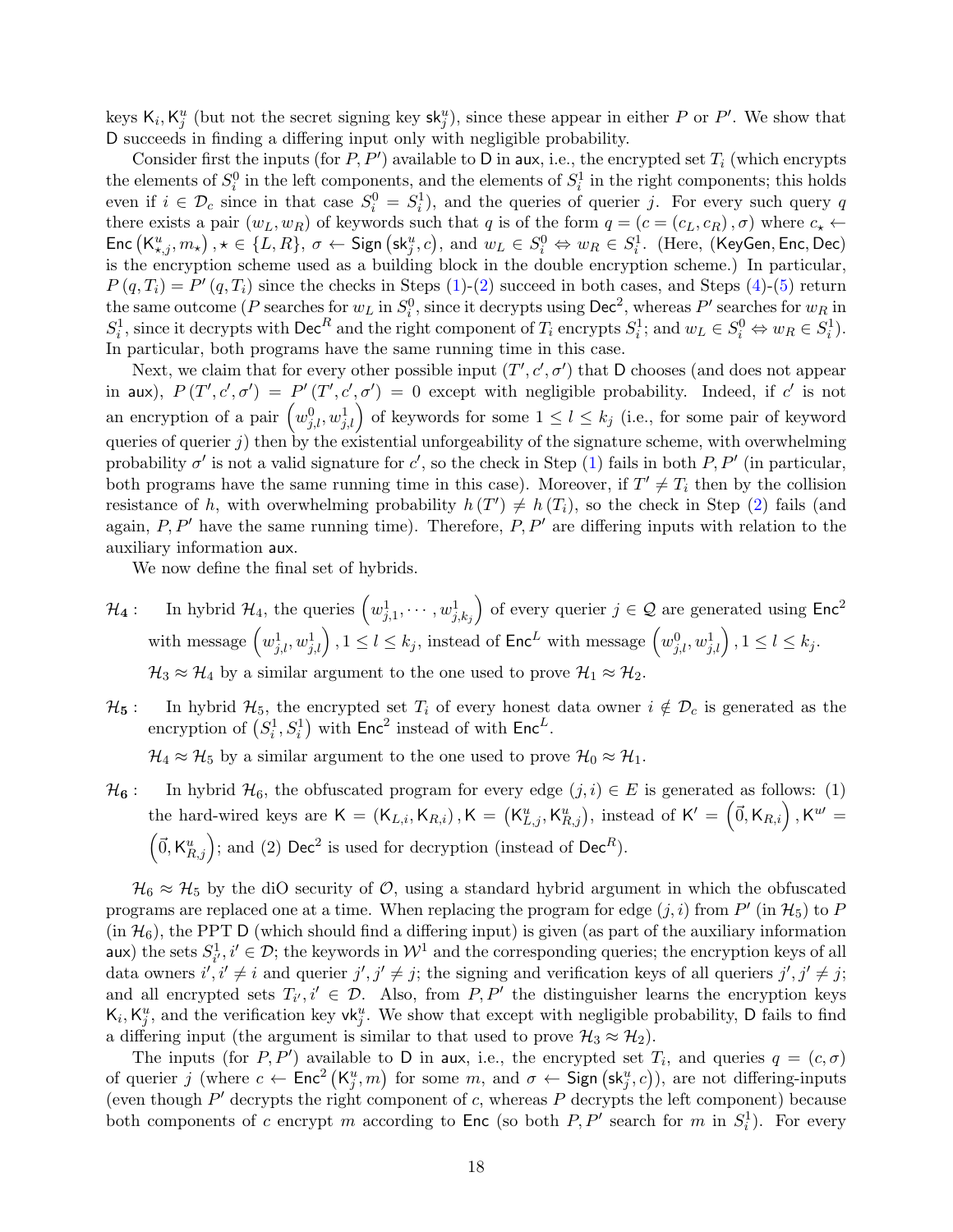other possible input  $(T', c', \sigma')$  that D chooses,  $P(T', c', \sigma') = P'(T', c', \sigma') = 0$  except with negligible probability: if c' is not an encryption of  $(w_{j,l}^1, w_{j,l}^1)$  for some  $1 \leq l \leq k_j$  then with overwhelming probability  $\sigma'$  is not a valid signature on  $c'$  (by the existential unforgeability of the signature scheme); whereas if  $T' \neq T_i$  then with overwhelming probability  $h(T') \neq h(T_i)$  (by the collision resistance of h). Consequently,  $\mathcal{H}_5 \approx \mathcal{H}_6$ . Since  $\mathcal{H}_6$  is the view of A in the security game with  $b = 1$ , we conclude that A has only negligible advantage in the security game.

Finally, we analyze the complexity of the scheme. Data and query keys, which are simply encryption and signing keys, have size poly ( $\lambda$ ). Queries are ciphertext for length-O ( $\lambda$ ) keywords (since the universe is at most of size  $2^{\lambda}$ ), together with signatures on these ciphertexts. Similarly, a processed set consists of encryptions of each of its keywords, so its size is  $|S|$ ·poly ( $\lambda$ ). Regarding share keys, the TM has size  $H_\ell(|S| \cdot \text{poly}(\lambda)) \cdot \text{poly}(\lambda)$  (since  $|h(T_S)| \leq H_\ell(|S| \cdot \text{poly}(\lambda))$ ), and so by the assumption on the blowup caused by obfuscation, share keys have size  $\mathsf{s}(H_\ell(|S| \cdot \mathsf{poly}(\lambda)) \cdot \mathsf{poly}(\lambda))$ . Finally, Search consists of running the obfuscated TM, which requires computing the hash  $(H_T (|S| \cdot \text{poly}(\lambda)))$  time), and performing  $O(|S|)$  operations, each taking poly ( $\lambda$ ) time, so TIME  $(M, |S|) = H_T(|S| \cdot \text{poly}(\lambda)) +$  $|S| \cdot \text{poly}(\lambda)$ , and consequently the running time is  $T_{\mathcal{O}}(H_T(|S| \cdot \text{poly}(\lambda)) + |S| \cdot \text{poly}(\lambda)).$  $\Box$ 

The following encryption scheme was used to prove Claim [5.4:](#page-14-1)

<span id="page-18-1"></span>**Definition 5.7.** Given a symmetric encryption scheme (KeyGen, Enc, Dec), and  $\star \in \{L, R\}$ , we define an encryption scheme  $E^* = (KeyGen^*, Enc^*, Dec^*)$  as follows:

- KeyGen<sup>\*</sup> operates as KeyGen<sup>2</sup> from Definition [5.3.](#page-13-1) That is, on input  $1^{\lambda}$  it generates K<sub>L</sub>  $\leftarrow$ KeyGen  $(1^{\lambda})$  and  $K_R \leftarrow$  KeyGen  $(1^{\lambda})$ , and outputs  $K = (K_L, K_R)$ .
- Enc<sup>\*</sup>, on input a key  $K = (K_L, K_R)$  and a message  $m = (m_L, m_R)$ , computes  $c_L \leftarrow \text{Enc}(K_L, m_L)$ and  $c_R \leftarrow \mathsf{Enc}\left(\mathsf{K}_R, m_R\right)$ , and outputs  $c = (c_L, c_R)$ .
- Dec<sup>\*</sup>, on input a key  $K = (K_L, K_R)$  and a ciphertext  $c = (c_L, c_R)$ , outputs Dec $(K_{\star}, c_{\star})$ .

The proof of Theorem [5.1](#page-12-2) now follows as a corollary from Claim [5.4.](#page-14-1)

Proof of Theorem [5.1.](#page-12-2) We instantiate Construction [2](#page-13-0) with the double encryption scheme of Definition [5.3,](#page-13-1) based on the encryption scheme whose existence follows from the existence of a CRHF; the hash function with a Merkle Hash Tree (MHT) hash based on the CRHF; and instantiate  $\mathcal O$  with the diO obfuscator. Then the security of the scheme, as well as the length of data and query keys, queries, and processed sets, follow directly from Claim [5.4.](#page-14-1) Regarding share keys, the MHT has poly  $(\lambda)$ -length outputs, and  $\mathcal O$  causes only a polynomial blowup, so by Claim [5.4,](#page-14-1) share keys have length poly  $(\lambda)$ . Finally, generating the MHT for a set of size s takes time s · poly  $(\lambda)$ , and so the runtime of Search is poly  $(\lambda, |S|)$ .  $\Box$ 

#### <span id="page-18-0"></span>5.2 MKSE from Public-Coin Differing-Inputs Obfuscation

In this section we show that a slight modification of Construction [2](#page-13-0) is secure assuming the underlying obfuscator is a pc-diO obfuscator for TMs. More specifically, we only need to use a signature scheme with some "special" properties. Concretely, we prove the following for a universe  $U$  of size  $|\mathcal{U}| \leq$  poly  $(2^{\lambda})$ :

<span id="page-18-2"></span>**Theorem 5.8** (MKSE from pc-diO (short share keys)). Assume that OWPs, CRHFs, and pc-diO for TMs with polynomial blowup, exist. Then there exists a secure MKSE in which share keys have size poly  $(\lambda)$ , where  $\lambda$  is a security parameter. Moreover, data and query keys, as well as queries, have length poly ( $\lambda$ ), and given a set S, its processed version has size  $|S| \cdot \text{poly}(\lambda)$ , and searching in it takes poly  $(\lambda, |S|)$  time.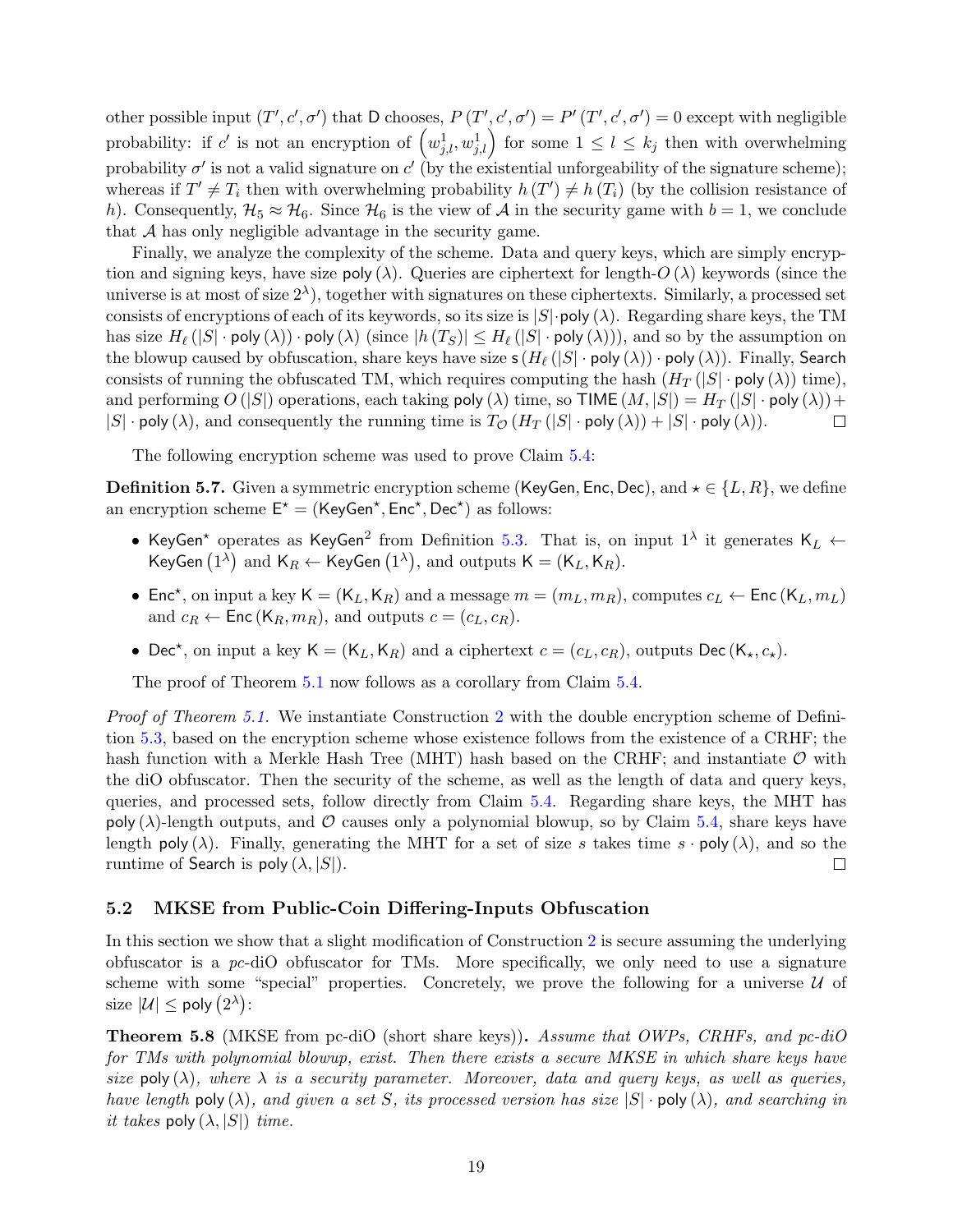The reason we need to change the MKSE scheme outlined in Section [5.1](#page-12-1) is that it cannot use a pc-diO obfuscator. (Roughly speaking, pc-diO guarantees indistinguishability of the obfuscated programs only as long as it is infeasible for a PPT adversary to find an input on which they differ, even given the randomness used to sample the programs; see Definition [A.4](#page-34-0) in Appendix [A.](#page-33-0)) Indeed, for every querier j and data owner i, the randomness used to sample the program  $P_{j,i}$  (i.e., the program obfuscated in the share key  $\Delta_{i,i}$ ) includes the signing key of querier j. This allows one to sign arbitrary messages, meaning the obfuscated programs in the security game when  $b = 0$  and  $b = 1$  are not differing-inputs. (The program  $P_{j,i}$  for querier j and data owner i contains  $h(S_i^0)$ when  $b = 0$ , and  $h(S_i^1)$  when  $b = 1$ , so a differing input would be a query on any keyword contained in one and not the other. The query can be efficiently generated since the encryption and signing keys appear in the randomness used to sample  $P_{j,i}$ .)

To overcome this issue, we introduce (Section  $5.2.1$ ) a new signature primitive which we call *dual*mode signatures. Roughly, a dual-mode signature scheme is an existentially-unforgeable signature scheme associated with an additional SpecialGen algorithm that given a list of messages, generates "fake" signatures on these messages, and a "fake" verification key under which they can be verified. These "fake" signatures and key are computationally indistinguishable from honestly generated signatures and verification key, and the "fake" verification key cannot be used to successfully sign other messages, even given the randomness used to generate the "special mode" verification key and signatures. (This rules out the trivial construction in which SpecialGen simply runs the key generation and signing algorithms.)

One can think of the SpecialGen algorithm as a way of "puncturing" the signing key from the procedure that generates the verification key and signatures. We use this viewpoint to prove (Section [5.2.2\)](#page-25-0) security based on pc-diO security and dual-mode signatures: we first replace the actual verification key used in  $P_{j,i}$ , and the signatures in the queries of j, with ones generated by SpecialGen; and then use pc-diO security to replace the obfuscated program from one containing  $h(S_i^0)$  to one containing  $h(S_i)$ . (Notice that now the randomness used to sample  $P_{j,i}$  does not contain the signing key, so one cannot sign queries that  $j$  did not issue.)

#### <span id="page-19-0"></span>5.2.1 Dual-Mode Signatures

We now formally define the notion of dual-mode signatures, and construct such signatures based on OWPs and CRHFs.

<span id="page-19-1"></span>Definition 5.9 (Dual-mode signature scheme). We say that an existentially-unforgeable signature scheme (KeyGen, Sign, Ver) is a *dual-mode signature scheme* if there exists a PPT algorithm SpecialGen such that the following holds.

- Special mode generation. Special Gen, on input a security parameter  $1^{\lambda}$ , an input length  $1^{n}$ , and a non-empty multi-set  ${m_1, \dots, m_{k(\lambda)}}$  of length-n messages (for some  $k(\lambda) = \text{poly}(\lambda)$ ), outputs a verification key vk, and a set of signatures  $\{\sigma_1, \cdots, \sigma_{k(\lambda)}\}.$
- Standard and special modes are indistinguishable. For every  $k(\lambda) = poly(\lambda)$ , every input length  $n \in \mathbb{N}$ , and every non-empty multi-set  ${m_1, \dots, m_{k(\lambda)}}$  of length-n messages, the following distributions are computationally indistinguishable:
	- $\mathcal{D}_{\mathrm{standard}}\left(1^{\lambda}\right)$ : generate (sk, vk)  $\leftarrow$  KeyGen  $(1^{\lambda},1^n);$  for every  $1\,\leq\,i\,\leq\,k\left(\lambda\right),$  compute  $\sigma_i \leftarrow \mathsf{Sign}\left(\mathsf{sk}, m_i\right); \, \text{output}\, \left(\mathsf{vk}, \left\{\sigma_1, \cdots, \sigma_{k(\lambda)}\right\}\right).$
	- $\mathcal{D}_{\text{special}}\left(1^{\lambda}\right)$ :  $\text{run (vk, } \{\sigma_1, \cdots, \sigma_{k(\lambda)}\}) \ \leftarrow \text{SpecialGen}\left(1^{\lambda}, 1^n, \{m_1, \cdots, m_{k(\lambda)}\}\right); \text{ output}$  $(\mathsf{vk}, \{\sigma_1, \cdots, \sigma_{k(\lambda)}\}).$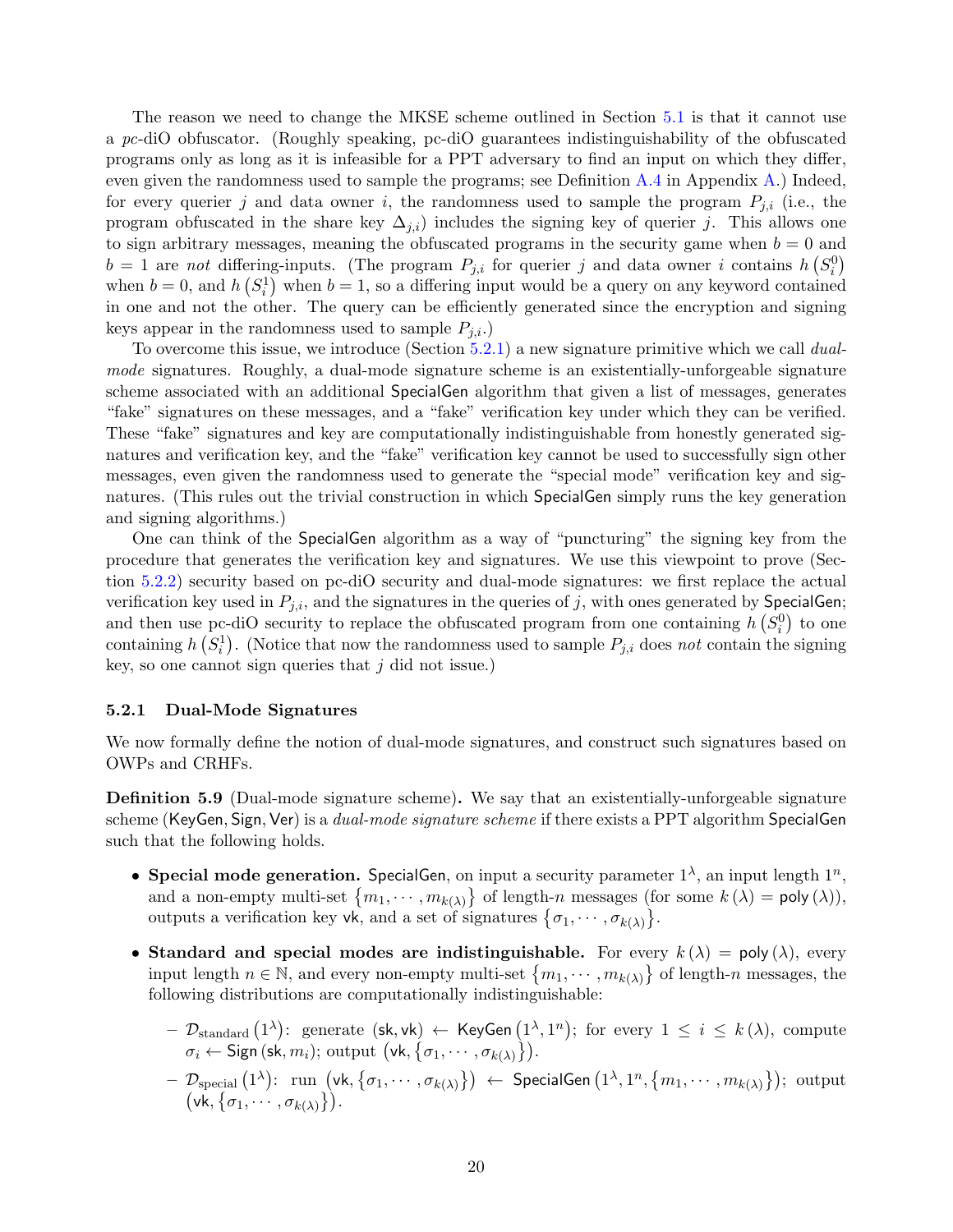• Special mode cannot sign additional messages. For every input length  $n = poly(\lambda)$ , and polynomial-time forger  $A = (A_1, A_2)$ , the following probability is negligible in  $\lambda$ :

$$
\Pr\left[m \notin M \wedge \textsf{Ver}\left(\mathsf{vk},\sigma,m\right)=1: \begin{array}{c} \left(M=\left\{m_1,\cdots,m_{|M|}\right\},\mathsf{St}\right) \leftarrow \mathcal{A}_1\left(1^{\lambda}\right) \\ \left(\mathsf{vk},\left\{\sigma_1,\cdots,\sigma_{|M|}\right\}\right) \leftarrow \mathsf{SpecialGen}\left(1^{\lambda},1^n,M;r\right) \\ \left(\sigma,m\right) \leftarrow \mathcal{A}_2\left(\mathsf{St},\left(\mathsf{vk},\left\{\sigma_1,\cdots,\sigma_{|M|}\right\}\right),r\right) \end{array}\right]\right.
$$

where  $M$  is a multi-set.

Notice that  $A_2$  cannot forge signatures, even given the randomness used to generate the "special" mode" verification key and signatures. This rules out the trivial construction in which SpecialGen simply emulates  $\mathcal{D}_{\text{standard}}$ .

<span id="page-20-1"></span>Remark 5.10. The indistinguishability of standard and special modes property guarantees that special-mode verification keys are indistinguishable from standard-mode verification keys (regardless of the messages for which the special-mode verification key was generated).

We construct dual-mode signatures from OWPs and CRHFs in two steps. We first construct a one-time dual-mode signature scheme, in which SpecialGen works only for a single message, and security holds only for  $A_1$  that chooses a *singleton M*. These one-time signatures are based on Lamport's one-time signatures [\[Lam79\]](#page-32-11). Then, we show a general transformation from one-time to multi-time dual-mode signatures.

<span id="page-20-0"></span>**Construction 3** (One-time dual-mode signatures). The scheme uses a family  $P =$  $\{P_\lambda: \{0,1\}^\lambda \to \{0,1\}^\lambda\}$  of OWPs, and a hash function  $h: \{0,1\}^* \to \{0,1\}^\kappa$  (for some  $\kappa \in \mathbb{N}$ ), and consists of the following algorithms:

• KeyGen on input a security parameter  $1^{\lambda}$ , and an input length  $1^n$ , picks  $x_i^b \in_R \{0,1\}^{\lambda}$  for every  $b \in \{0, 1\}, 1 \leq i \leq \kappa$ , computes  $y_i^b = P_\lambda(x_i^b)$ , and outputs

$$
\left(\mathsf{sk} = \left\{x_i^b\right\}_{b \in \{0,1\}, 1 \le i \le \kappa}, \mathsf{vk} = \left\{y_i^b\right\}_{b \in \{0,1\}, 1 \le i \le \kappa}\right).
$$

- Sign on input a signing key  $sk = \{x_i^b\}_{b \in \{0,1\}, 1 \le i \le \kappa}$ , and a message  $m = m_1 \cdots m_n \in \{0,1\}^n$ , computes  $z = h(m)$ , and outputs  $\sigma = (x_i^{z_i})_{1 \leq i \leq \kappa}$ .
- Ver on input a verification key  $\mathsf{vk} = \{y_i^b\}_{b \in \{0,1\}, 1 \le i \le \kappa}$ , a signature  $\sigma = (x_i')_{1 \le i \le \kappa}$ , and a message  $m = m_1 \cdots m_n \in \{0,1\}^n$ , computes  $z = h(m)$ , and outputs 1 if and only if  $P_\lambda(x_i') = y_i^{z_i}$  for every  $1 \leq i \leq \kappa$ .
- SpecialGen on input a security parameter  $1^{\lambda}$ , an input length  $1^n$ , and a message  $m =$  $m_1 \cdots m_n \in \{0,1\}^n$ , operates as follows: computes  $z = h(m)$ , then for every  $1 \leq i \leq \kappa$ , picks  $x_i^{z_i} \in_R \{0,1\}^{\lambda}$ , computes  $y_i^{z_i} = P_{\lambda}(x_i^b)$ , and picks  $y_i^{\overline{z}_i} \in_R \{0,1\}^{\lambda}$ ; and outputs  $\left(\mathsf{vk} = \left\{y_i^b\right\}_{b \in \{0,1\}, 1 \le i \le \kappa}, \sigma = (x_i^{z_i})_{1 \le i \le \kappa}\right).$

We note that our construction uses a  $OWP$ , whereas standard Lamport signatures can use any OWF. A permutation is needed to guarantee that the special and standard modes are indistinguishable. Next, we prove that Construction [3](#page-20-0) is a one-time dual-mode signature scheme.

<span id="page-20-2"></span>**Lemma 5.11.** Assume OWPs and CRHFs exist. Then there exists a one-time dual-mode signature scheme. Moreover, there exists a polynomial  $p(\lambda)$  such that signatures have length  $p(\lambda)$ , and signing and verification keys have length  $2p(\lambda)$  (for any input length  $n = \text{poly}(\lambda)$ ).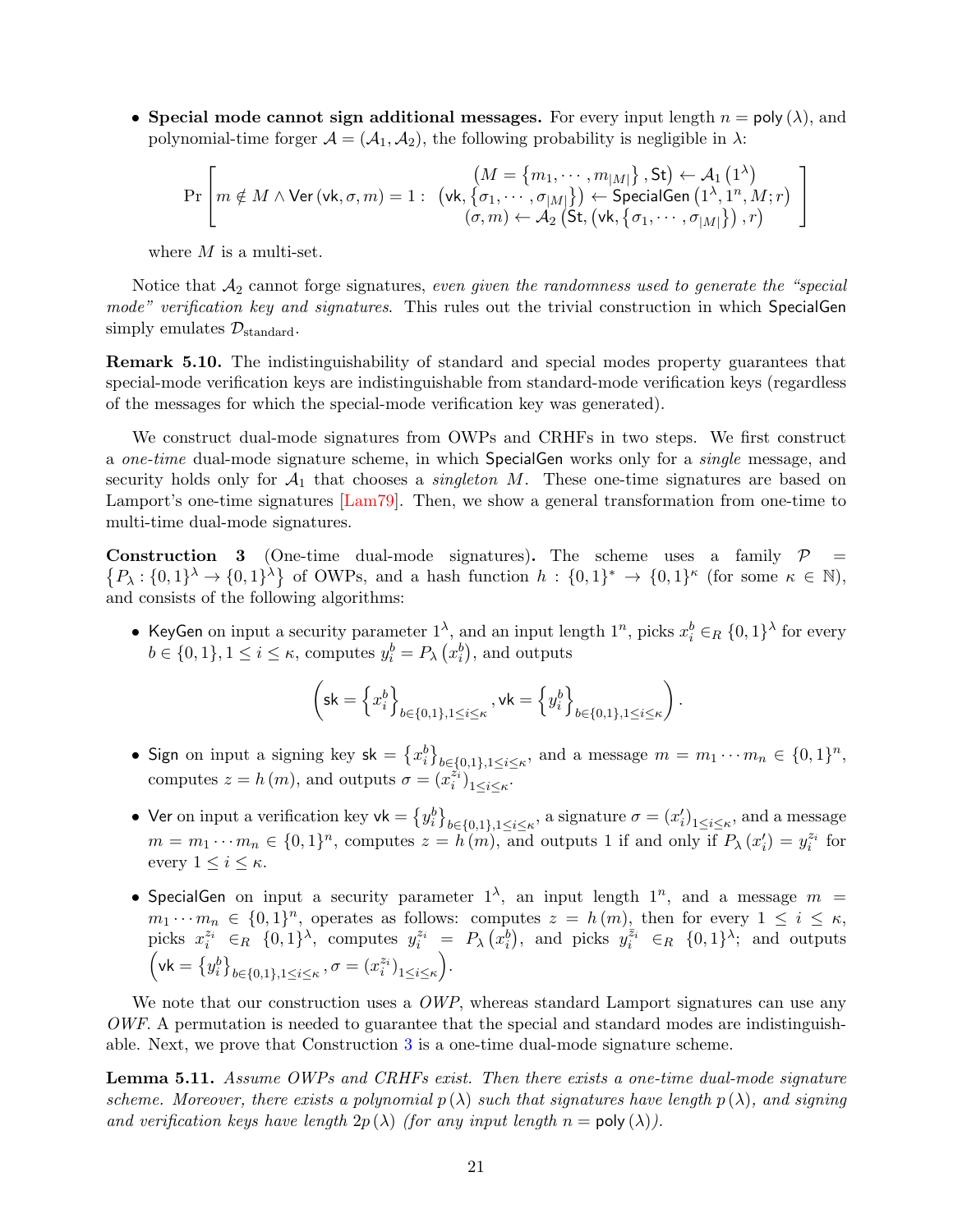*Proof.* We show that Construction [3](#page-20-0) has the appropriate properties. To obtain poly ( $\lambda$ )-length keys, we can instantiate the construction with any family of polynomially-secure CRHFs, and obtain keys of length poly  $(\lambda)$  using a MHT (if hash functions in the family are not sufficiently compressing). We now discuss the properties of the scheme.

Existential unforgeability. (KeyGen, Sign, Ver) is Lamport's one-time signature scheme [\[Lam79\]](#page-32-11) and so it is existentially unforgeable.

**Standard and special modes are indistinguishable.** The only difference between  $\mathcal{D}_{standard}$ and  $\mathcal{D}_{\text{special}}$  for a message  $m \in \{0,1\}^n$  is in the values  $y_i^{\bar{z}_i}$ , for  $z = h(m)$ , that appear in the verification key (all other values are identically distributed in both distributions): in  $\mathcal{D}_{standard}$  these are the images (under  $P_{\lambda}$ ) of random values, whereas in  $\mathcal{D}_{\text{special}}$  these are random values. But since  $P_{\lambda}$  is a permutation, the images of random values are themselves random, so  $\mathcal{D}_{standard} \approx \mathcal{D}_{special}$ .

Special mode cannot sign additional messages. This follows from the security of the OWP. Let  $A = (A_1, A_2)$  be a polynomial-time forger in Definition [5.9](#page-19-1) such that

$$
\Pr\left[m'\neq m \wedge \textsf{Ver}\left(\textsf{vk},\sigma',m'\right)=1\;:\; \begin{array}{c}(m,\textsf{St})\leftarrow\mathcal{A}_1\left(1^{\lambda}\right)\\(\sigma',m')\leftarrow\textsf{SpecialGen}\left(1^{\lambda},1^{n},\{m\}\,;r\right)\\(\sigma',m')\leftarrow\mathcal{A}_2\left(\textsf{St},(\textsf{vk},\sigma)\,,r\right)\end{array}\right]\right)=\epsilon\left(\lambda\right).
$$

We construct an adversary  $\mathcal{A}'$  that succeeds in inverting  $P_\lambda$  with probability  $\frac{\epsilon(\lambda)}{\kappa} \cdot (1 - \mathsf{negl}(\lambda))$ , and conclude from the one-wayness of  $P_\lambda$  that  $\epsilon(\lambda) = \text{negl}(\lambda)$  (since  $\kappa = \text{poly}(\lambda)$ ).  $\mathcal{A}'$  operates as follows: it runs  $A_1$  to obtain a message  $m \in \{0,1\}^n$  to sign, and a state St. A then chooses  $i^* \in_R [\kappa]$ . Given a challenge y (the image under  $P_{\lambda}$  of a random x), A generates the verification key vk, and signature  $\sigma$  on m, by emulating SpecialGen with the following modification: it sets  $y_i^{\bar{z}_{i^*}}=y$  (instead of picking it at random), where  $z = h(m)$ . Let r denote the random bits which A' used to emulate SpecialGen (i.e., the bits used to sample the  $x_i^{z_i}$ 's and the  $y_i^{z_i}$ 's), together with the value y (which are the random bits that would give  $y_{i^*}^{\bar{z}_{i^*}}$  the value y). Then A' runs A<sub>2</sub> with input  $(\mathsf{St}, \left(\mathsf{vk}, \{x_i^{z_i}\}_{1 \le i \le \kappa}\right), r),$  and obtains a message m', and a purported signature  $\sigma' = \{x_i'\}_{1 \le i \le \kappa}$ . A' outputs  $x'_{i^*}$  as the pre-image of y. We claim that  $Pr[P_{\lambda}(x'_{i^*}) = y] \geq \frac{\epsilon(\lambda)}{\kappa}$  $\frac{\lambda}{\kappa} \cdot (1 - \text{negl}(\lambda)).$  Notice first that the input to  $\mathcal{A}_2$  is identically distributed to its view in the forging game. Indeed, the only difference is in the choice of  $y_{i^*}^{\bar{z}_{i^*}}$ : in the forging game it is chosen uniformly at random, whereas  $\mathcal{A}'$  sets it to be the image of a random value, but since  $P_{\lambda}$  is a permutation, it is also randomly distributed. Moreover, if  $m \neq m'$ then except with negligible probability,  $h(m) \neq h(m')$ , from the collision-resistance of h. Therefore,

$$
\Pr\left[P_{\lambda}\left(x'_{i^{*}}\right)=y\right]=\Pr\left[\text{Ver}\left(\text{vk}, \sigma', m'\right)=1 \land m' \neq m\right] \cdot \Pr\left[h\left(m\right)_{i^{*}} \neq h\left(m'\right)_{i^{*}} | m \neq m'\right]
$$
\n
$$
\geq \epsilon\left(\lambda\right) \cdot \frac{1}{\kappa}\left(1-\text{negl}\left(\lambda\right)\right)
$$

(where the rightmost inequality holds because  $i^*$  is random and unknown to  $\mathcal{A}_2$ ).

We now describe a transformation from one-time dual-mode signature schemes to (multi-time) dual-mode signature schemes which, combined with Construction [3,](#page-20-0) gives a construction of a (multiuse) dual-mode signature scheme. The high-level idea of the transformation is to use the hash-tree construction of Naor and Yung [\[NY89\]](#page-32-12), extending it to also support special-mode generation.

 $\Box$ 

<span id="page-21-0"></span>Construction 4 (Dual-mode signature scheme). The dual-mode signature scheme (KeyGen, Sign, Ver, SpecialGen) uses a one-time dual-mode signature scheme  $(KeyGen<sup>1</sup>, Sign<sup>1</sup>, Ver<sup>1</sup>, SpecialGen<sup>1</sup>)$  where for every  $n = poly(\lambda)$ , KeyGen<sup>1</sup>  $(1^{\lambda}, 1^n)$  outputs verification keys of length  $\kappa = \kappa(\lambda)$ ; and a PRF F. The scheme consists of the following algorithms.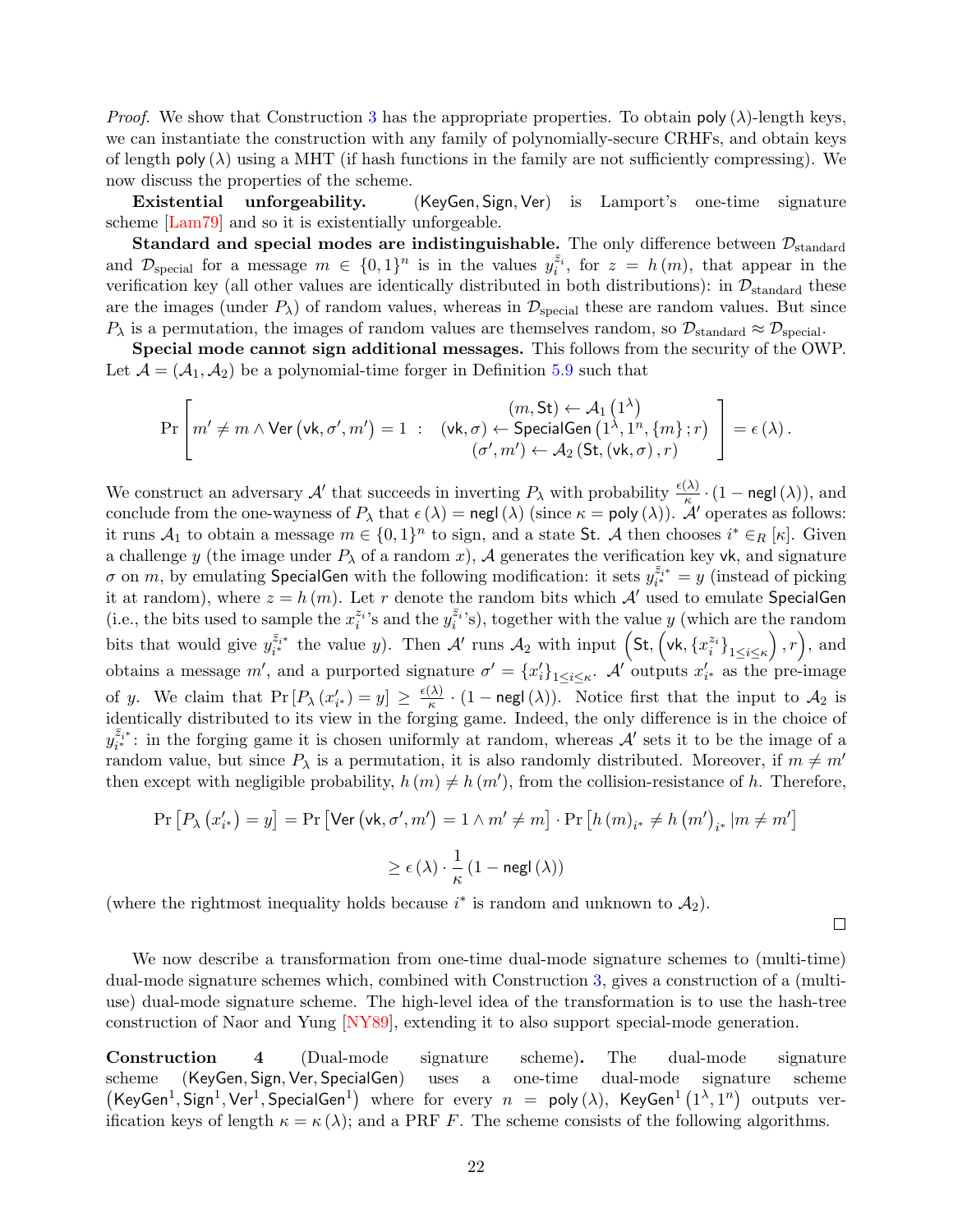- KeyGen on input a security parameter  $1^{\lambda}$ , and an input length  $1^n$ , generates a pair of one-time signing and verification keys  $(\mathsf{sk}^1, \mathsf{vk}^1) \leftarrow \mathsf{KeyGen}^1\left(1^\lambda, 1^{2\kappa}\right),$  and a random key  $K \in_R \{0,1\}^\lambda$ for F, and outputs  $(\mathsf{sk} = (\mathsf{sk}^1, K), \mathsf{vk} = \mathsf{vk}^1).$
- Sign on input a signing key  $sk = (sk^1, K)$ , and a message  $m = m_1 \cdots m_n \in \{0, 1\}^n$ , operates as follows:
	- Interprets m as a leaf in a depth-n full binary tree in which level−i nodes are associated with strings in  $\{0,1\}^i$ , where the left (right) child of a node associated with string s, is associated with the string  $s0(s1)$ . (In particular, the root, which is at level 0, is associated with the empty string  $\epsilon$ .)
	- Assigns signing and verification key pairs for internal nodes on the path from the root to  $m$  (excluding the root, and the leaf  $m$ ), and their siblings, as follows: for every such level-i node associated with string s, assigns to the node the keys  $({\bf s}_{\rm s}, {\bf v}_{\rm s})$  generated as:  $({\sf sk}_s, {\sf v}{\sf k}_s) := {\sf KeyGen}^1\left(1^\lambda, 1^{2\kappa}; F_K\left(i \circ s0^{n-i}\right)\right)$  (recall that  $\circ$  denotes string concatenation; i here denotes the  $\log n$ -bit binary representation of i).
	- Assigns signing and verification key pairs for the leaf m, and its sibling  $m'$  =  $m_1 \cdots m_{n-1} \bar{m}_n$ , as  $(\mathsf{sk}_m, \mathsf{vk}_m)$  :=  $\mathsf{KeyGen}^1\left(1^\lambda, 1^n; F_K\left(n \circ m\right)\right)$ , and  $(\mathsf{sk}_{m'}, \mathsf{vk}_{m'})$  := KeyGen<sup>1</sup>  $(1^{\lambda}, 1^n; F_K (n \circ m'))$ , respectively. (Again,  $n \circ m$  denotes the log *n*-bit binary representation of  $n$ , concatenated with  $m$ .)
	- Computes  $\sigma_n$   $\leftarrow$  Sign<sup>1</sup> (sk<sub>m</sub>, m). For every  $0 \leq i \leq n$ , let  $m^i = m_1 \cdots m_i$ , then Sign computes  $\sigma_i \leftarrow \mathsf{Sign}^1\left(\mathsf{sk}_{m^i},\left(\mathsf{vk}_{m^i0},\mathsf{vk}_{m^i1}\right)\right)$  (where  $\mathsf{sk}_{m^0} = \mathsf{sk}_\epsilon = \mathsf{sk}^1$ ).
	- Outputs  $\sigma = ((\sigma_0, \cdots, \sigma_n), (\mathsf{vk}_{m_1\cdots m_{i-1}0}, \mathsf{vk}_{m_1\cdots m_{i-1}1})_{1\leq i\leq n}).$
- Ver on input a verification key vk, a signature  $\sigma = ((\sigma_0, \cdots, \sigma_n), (\mathsf{vk}_i^0, \mathsf{vk}_i^1)_{1 \leq i \leq n}),$  and a message  $m = m_1 \cdots m_n \in \{0, 1\}^n$ , outputs 1 if and only if all the following checks pass:
	- $-$  Ver $^1$  (vk $_n^{m_n}, \sigma_n, m) = 1.$
	- $-$  For every  $1 \leq i < n$ ,  $\mathsf{Ver}^1\left(\mathsf{vk}^{m_i}_i, \sigma_i, \left(\mathsf{vk}^0_{i+1}, \mathsf{vk}^1_{i+1}\right)\right) = 1.$
	- $\mathsf{Ver}^1\left(\mathsf{vk}, \sigma_0, \left(\mathsf{vk}_1^0, \mathsf{vk}_1^1\right)\right) = 1.$
- SpecialGen on input a security parameter  $1^{\lambda}$ , an input length  $1^n$ , and a non-empty multi-set of length-n messages  $M = \{m^1, \cdots, m^k\}$ , operates as follows:
	- Generates a (non-full) binary tree in the following way:
		- ∗ For every m ∈ M, generates a level-n verification key, and signature for m, as  $(vk_m, \sigma_m) \leftarrow$  SpecialGen<sup>1</sup>  $(1^{\lambda}, 1^n, \{m\})$ . (A (verification key, signature) pair is generated once for every unique message in  $M$ , i.e., if m appears multiple times in  $M$  then the corresponding pair is only generated once.)
		- ∗ We say that a node is non-empty if some verification key has already been associated with it, otherwise we say the node is *empty*. For every level i from  $n-1$  to 0, and for every level-i node s (from left to right) that has a non-empty child:
			- · Let  $vk_{s0}, vk_{s1}$  be the verification keys associated with the children of s, where if its left (right) child is empty then  $\mathsf{vk}_{s0} \leftarrow \mathsf{SpecialGen}^1\left(1^\lambda, 1^{2\kappa}, \{\vec{0}\}\right)$  (v $\mathsf{k}_{s1} \leftarrow$  $\mathsf{SpecialGen}^{1}\left(1^{\lambda},1^{2\kappa},\{\vec{0}\}\right)).$
			- · Generate a verification key vk<sub>s</sub> for s, and a signature for  $(vk_{s0}, vk_{s1}),$  as  $(vk_s, \sigma_s)$   $\leftarrow$  $\mathsf{SpecialGen}^1\left(1^\lambda, 1^{2\kappa}, \{(\mathsf{vk}_{s0}, \mathsf{vk}_{s1})\}\right).$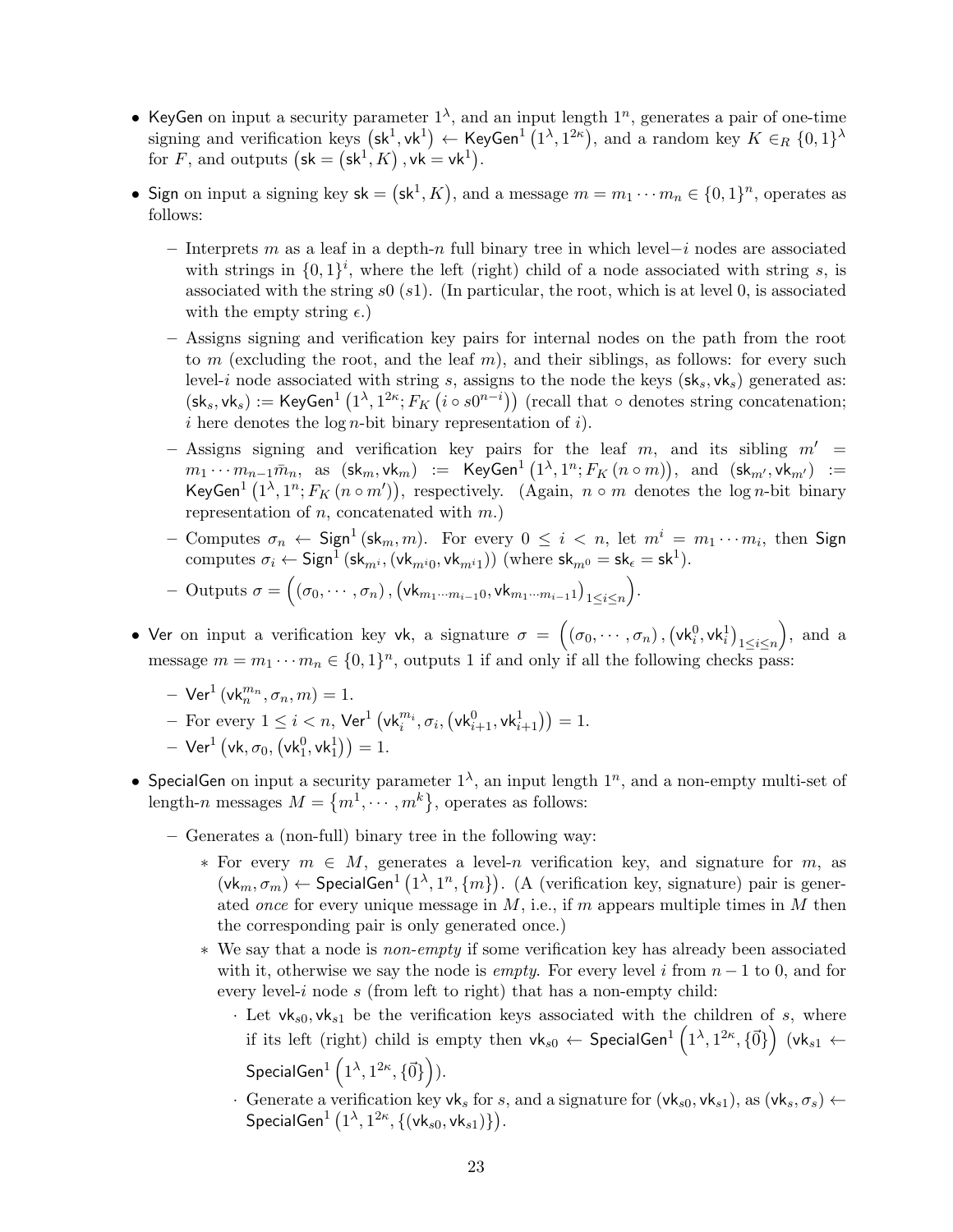$-$  For every  $m \in M$ , sets its signature to be  $\sigma^m = \left( (\sigma_{m^i})_{0 \leq i \leq n}, (\mathsf{vk}_{m^{i-1}0}, \mathsf{vk}_{m^{i-1}1})_{1 \leq i \leq n} \right)$ , where  $m^i = m_1 \cdots m_i$  for every  $0 \leq i \leq n$ .  $-$  Output ( $\mathsf{vk}_{\epsilon}, \{\sigma^m : m \in M\}$ ).

<span id="page-23-0"></span>**Lemma 5.12.** If (KeyGen<sup>1</sup>, Sign<sup>1</sup>, Ver<sup>1</sup>, SpecialGen<sup>1</sup>) is a one-time dual-mode signature scheme, then Construction  $\angle$  is a dual-mode signature scheme.

Moreover, assume that KeyGen<sup>1</sup> on input  $1^{\lambda}$ , 1<sup>n</sup> outputs signing and verification keys of length  $\kappa = \kappa(\lambda)$ , and Sign<sup>1</sup> on input 1<sup> $\lambda$ </sup>, and a length-n message, outputs signatures of length  $\ell = \ell(\lambda)$ . Then KeyGen on input  $1^{\lambda}$ ,  $1^n$  outputs a signing key of length  $\kappa + \lambda$  and a verification key of length  $\kappa$ , and Sign on input  $1^{\lambda}$ , and a length-n message, outputs signatures of length  $(n+1) \cdot (2\kappa+\ell)$ .

Proof. The claim regarding the complexity of the scheme follows directly from the construction, and the assumption regarding the complexity of  $\text{KeyGen}^1$ ,  $\text{Sign}^1$ . We now discuss the properties of the construction.

**Existential unforgeability.** Let  $\mathcal A$  be a polynomial time adversary that succeeds in forging a signature with probability  $\epsilon(\lambda)$ . We use it to construct an adversary  $\mathcal{A}'$  that succeeds in forging a signature in the underlying one-time signature scheme with probability  $\frac{\epsilon(\lambda)}{n \cdot p(\lambda)}$  – negl( $\lambda$ ), where  $p(\lambda) =$  poly ( $\lambda$ ) bounds the running time of A (and consequently, also the number of signatures it requests to receive), and conclude (from the existential-unforgeability of the one-time scheme, and since  $n = \text{poly}(\lambda)$  that  $\epsilon(\lambda) = \text{negl}(\lambda)$ .

 $\mathcal{A}'$  operates as follows. It obtains a verification key vk from its challenger, and honestly generates one-time signing and verification keys  $(\mathsf{sk}^1, \mathsf{vk}^1)$  for the root of the tree, and the key K for F. Then, A' picks  $i^* \in_R [p(\lambda)]$  and  $j^* \in_R \{0, \cdots, n-1\}$ . (Intuitively, A' guesses that the following holds for the message  $m'$  on which A will try to forge a signature: its path in the tree, and the path of the  $i^*$ 'th message on which A will request a signature, have the longest intersection (i.e., agree on the longest prefix of a path, out of all messages on which  $A$  requests a signature; if there are several such messages, then by choosing  $i^*$ ,  $\mathcal{A}'$  guesses that  $i^*$  is the first message for which this holds), and these paths coincide up to level  $j^*$ .) Then,  $\mathcal{A}'$  emulates  $\mathcal{A}$ , where any signing request that  $\mathcal{A}$  makes on message m is answered as follows. If m is not the i<sup>\*</sup>'th signing request of A, then A' generates the signature on m by honestly evaluating the Sign algorithm. If m is the  $i^*$ 'th signing request, then  $\mathcal{A}'$  generates a signature on  $m$  by honestly evaluating the Sign algorithm, except for the following modification: it uses vk as the verification key of the node v which is the sibling of the level- $(j^* + 1)$  node on the path to m (instead of choosing it as specified by the Sign algorithm). We note that if  $\mathcal{A}'$  was wrong in its guess for  $i^*, j^*$ , then v might (have already, or will later) appear on the path to some message on which  $A$  requests a signature (if v has already appeared, its verification key has already been assigned; if it will appear in a later request, then  $A'$  will not be able to generate a signature, since it does not know the corresponding signing key). If this happens,  $\mathcal{A}'$  aborts the forging game. At some point, A provides a message m', and a purported signature  $\sigma' = \left((\sigma_0, \dots, \sigma_n), (\mathsf{vk}_i^0, \mathsf{vk}_i^1)_{1 \leq i \leq n}\right)$  on m'. Finally, A' sends  $\sigma_{j^*+1}$  as the signature on  $(v k_{j^*+2}^0, v k_{j^*+2}^1)$  (if  $j^* < n-1$ ) or on m' (if  $j^* = n-1$ ).

To analyze the success probability of  $\mathcal{A}'$ , we consider a hybrid distribution  $\mathcal{H}$  which consists of the level- $(j^* + 1)$  message on the path to m', and the signature  $\sigma_{j^*+1}$ , in the above interaction between  $A, A'$ , where the challenge verification key vk is generated by running KeyGen<sup>1</sup>  $(1^{\lambda}, 1^t; F_K((j^*+1) \circ \tilde{m}^{j^*} 0^{n-j^*-1})),$  where  $t = 2\kappa$  if  $j^* < n-1$ , otherwise  $t = n$ , and  $\tilde{m}^{j^*} = \tilde{m}$ ,  $\tilde{m} \circ \tilde{m}$  is the  $i^*$ ; the negation on which A request a signature (That is  $\widetilde{m}^{j^*} = \widetilde{m}_1 \cdots \widetilde{m}_{j^*} \overline{\widetilde{m}}_{j^*+1}$  where  $\widetilde{m}$  is the  $i^{*'}$ th message on which A requests a signature. (That is, instead of running  $KovC_n$ <sup>1</sup> with uniformly random bits, as is the gase in the forg instead of running KeyGen<sup>1</sup> with uniformly random bits, as is the case in the forging game of  $\mathcal{A}'$ , it is run with the same random bits with which KeyGen would evaluate it. Notice that this requires knowing  $\tilde{m}^{j^*}$  in advance, which is possible because  $\mathcal{A}'$  can choose  $i^*, j^*$ , and emulate the signatures on the first  $i^* - 1$  messages, before obtaining vk. Therefore, by the time vk is needed,  $\tilde{m}^{j^*}$  has already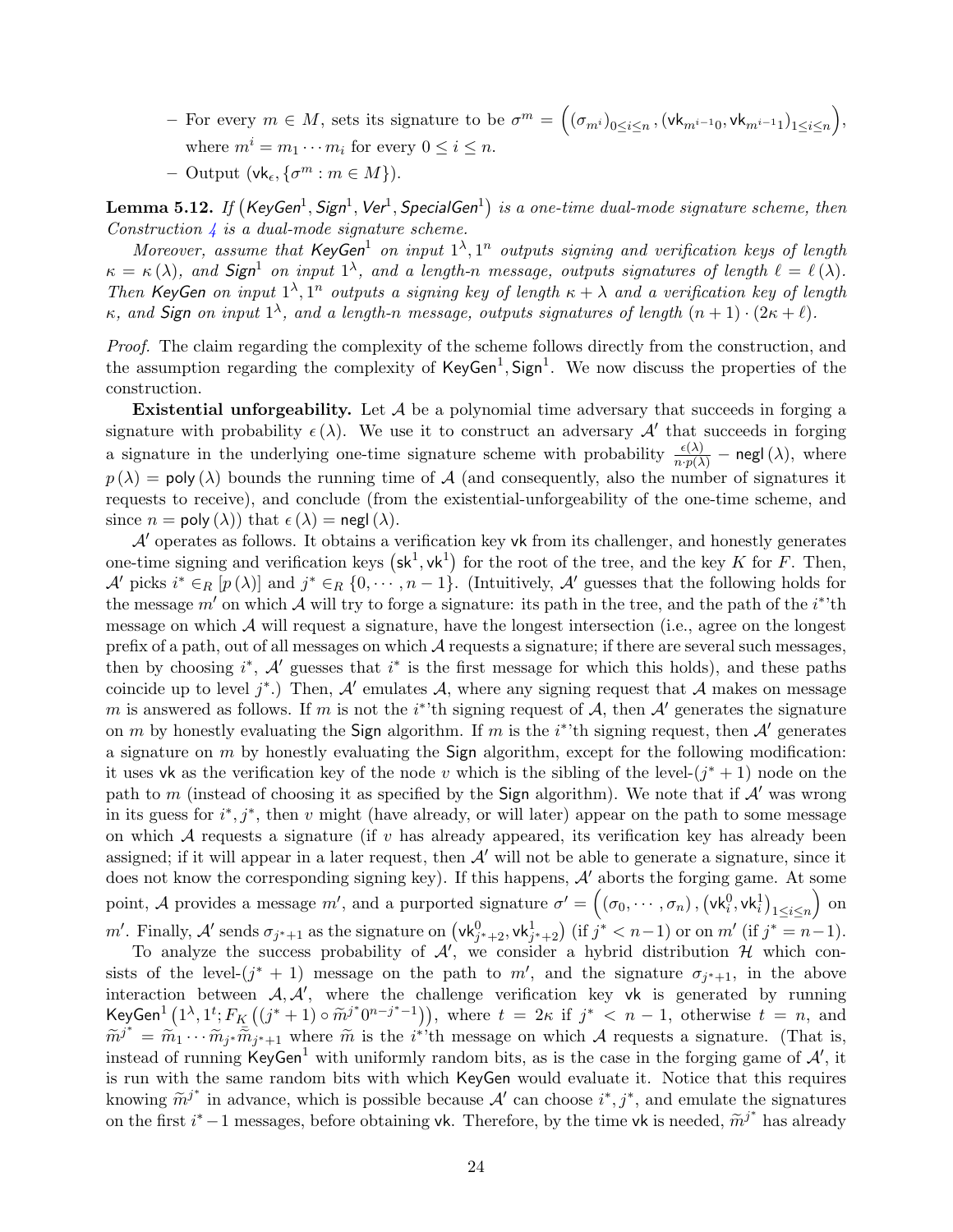been determined.) Notice first that in  $H$ ,  $\mathcal A'$  perfectly emulates the challenger of  $\mathcal A$ . Indeed, the only difference was in how A' chose the verification key for node  $\tilde{m}^{j^*}$ , which in H is chosen exactly as the Sign electric choose it. Therefore, if  $\sigma'$  is a valid signature on  $m'$  (which happens with probthe Sign algorithm chooses it. Therefore, if  $\sigma'$  is a valid signature on  $m'$  (which happens with probability  $\epsilon(\lambda)$ ), then in particular  $\text{Ver}^1(\text{vk}, \sigma_{j^*+1}, m'') = 1$  (where  $m'' = (\text{vk}_{j^*+2}^0, \text{vk}_{j^*+2}^1)$  if  $j^* < n-1$ , otherwise  $m'' = m'$ , meaning that if A' guessed  $i^*, j^*$  correctly (which happens with probability 1  $\frac{1}{n\cdot p(\lambda)}$ , then A' succeeds in forging a signature in H. Therefore, A' succeeds in forging a signature in H with probability  $\frac{\epsilon(\lambda)}{n \cdot p(\lambda)}$ . Second, we claim that H is computationally indistinguishable from the actual interaction between A and  $A'$  (and therefore, A successfully forges a signature on m with probability at least  $\frac{\epsilon(\lambda)}{n \cdot p(\lambda)}$  – negl( $\lambda$ )). Indeed, indistinguishability follows from the psuedorandomness of F. (A distinguisher  $\overline{D}$  can be used to build a distinguisher  $D'$  between a single image of either F or a random function, given poly ( $\lambda$ ) images of F: it simply uses the images to emulate A' in the interaction with  $\mathcal{A}$ , using the challenge image to generate the verification key vk.)

Standard and special modes are indistinguishable. By a standard hybrid argument, the indistinguishability of the standard and special modes of the underlying one-time dual-mode signature  $\mathcal{S}$  scheme (we denote these distributions by  $\mathcal{D}_{\text{standard},1}$ ,  $\mathcal{D}_{\text{special},1}$ , respectively) implies that  $\mathcal{D}^k_{\text{standard},1} \approx$  $\mathcal{D}^k_{\text{special},1}$  for any  $k = \text{poly}(\lambda)$ , where  $\mathcal{D}^k$  denotes k independent samples from  $\mathcal{D}$ .

We prove indistinguishability by a sequence of hybrids in which the signatures are generated using a signing key in which we iteratively replace the layers from "special" to "standard". That is, for  $0 \leq i \leq n+1$ , we define  $\mathcal{H}_i$  as follows. (1) For levels n up to i, generate the verification keys, and signatures, on the paths leading from messages in  $M$  to the root as in the SpecialGen algorithm (i.e., these are generated iteratively using the  ${\sf SpecialGen}^1$  algorithm). (2) For levels  $i-1$  up to 0, generate the signing and verification keys on these paths using  $\text{KeyGen}^1$ , and honestly sign the verification keys on the paths.  $\mathcal{H}_i$  includes the verification key associated with the root, and the signatures on all messages in M. Notice that  $\mathcal{H}_0 \equiv \mathcal{D}_{\text{special}}$  and  $\mathcal{H}_{n+1} \equiv \mathcal{D}_{\text{standard}}$ , so it suffices to prove that for every  $1 \leq i \leq n+1$ ,  $\mathcal{H}_i \approx \mathcal{H}_{i-1}$ .

Fix some i. Notice that the verification keys in levels  $i, \dots, n$ , the signing and verification keys in levels  $0, \dots, i-2$ , and the signatures in all levels except  $i-1, i-2$ , are identically distributed in  $\mathcal{H}_i, \mathcal{H}_{i-1}$ . Therefore, we can fix these values, while preserving the computational distance between the hybrids. Under this fixing,  $\mathcal{H}_i$ ,  $\mathcal{H}_{i-1}$  differ only in the verification key of level  $i-1$ , and the signatures in levels  $i-1$ ,  $i-2$ : in  $\mathcal{H}_{i-1}$  the level- $(i-1)$  verification keys and signatures are generated by running  $\sf SpecialGen^1,$  whereas in  $\mathcal{H}_i$  they are honestly generated using  $\sf KeyGen^1$  and  $\sf Sign^1.$  In both hybrids, the level- $(i-2)$  signatures are honestly generated using Sign, but the signed messages contain the level- $(i - 1)$  verification keys (on which the hybrids differ). In particular, for some  $k = \text{poly}(\lambda)$ ,  $\mathcal{H}_{i-1}$  is efficiently computable from  $\mathcal{D}^k_{\text{special},1}$  given the fixed values (one need only generate the level- $(i-2)$  signatures, for which the signing key has been fixed), whereas  $\mathcal{H}_i$  is efficiently computable from  $\mathcal{D}^k_{\text{standard},1}$  (using the same function and fixed values), and so  $\mathcal{H}_i \approx \mathcal{H}_{i-1}$  by the indistinguishability of standard and special modes of the underlying one-time scheme. (That is, given a distinguisher D between  $\mathcal{H}_i, \mathcal{H}_{i-1}$ , we construct a distinguisher  $D_1$  between  $\mathcal{D}^k_{\text{standard},1}, \mathcal{D}^k_{\text{special},1}$ , by hard-wiring all the fixed values, as well as the level- $(i - 2)$  signing keys, into  $D_1$ . Given the verification keys and signatures for level  $i-1$ ,  $D_1$  uses the signing keys of level  $i-2$  to generate the level- $(i-2)$  signatures which, together with the fixed values, constitutes the inputs to  $D$ .)

Special mode cannot sign additional messages. The argument is similar to the proof that the scheme is existentially unforgeable. Given an adversary  $A = (A_1, A_2)$  that succeeds in forging a signature in the special mode with probability  $\epsilon(\lambda)$ , we construct an adversary  $\mathcal{A}'$  that succeeds (with probability  $\frac{\epsilon(\lambda)}{n \cdot p(\lambda)}$  – negl( $\lambda$ )) in forging a signature in the underlying one-time signature scheme (where  $p(\lambda)$  bounds the running time of  $\mathcal{A}$ ).

 $\mathcal{A}'$  operates as follows. First, it obtains from its challenger a verification key vk. Then, it runs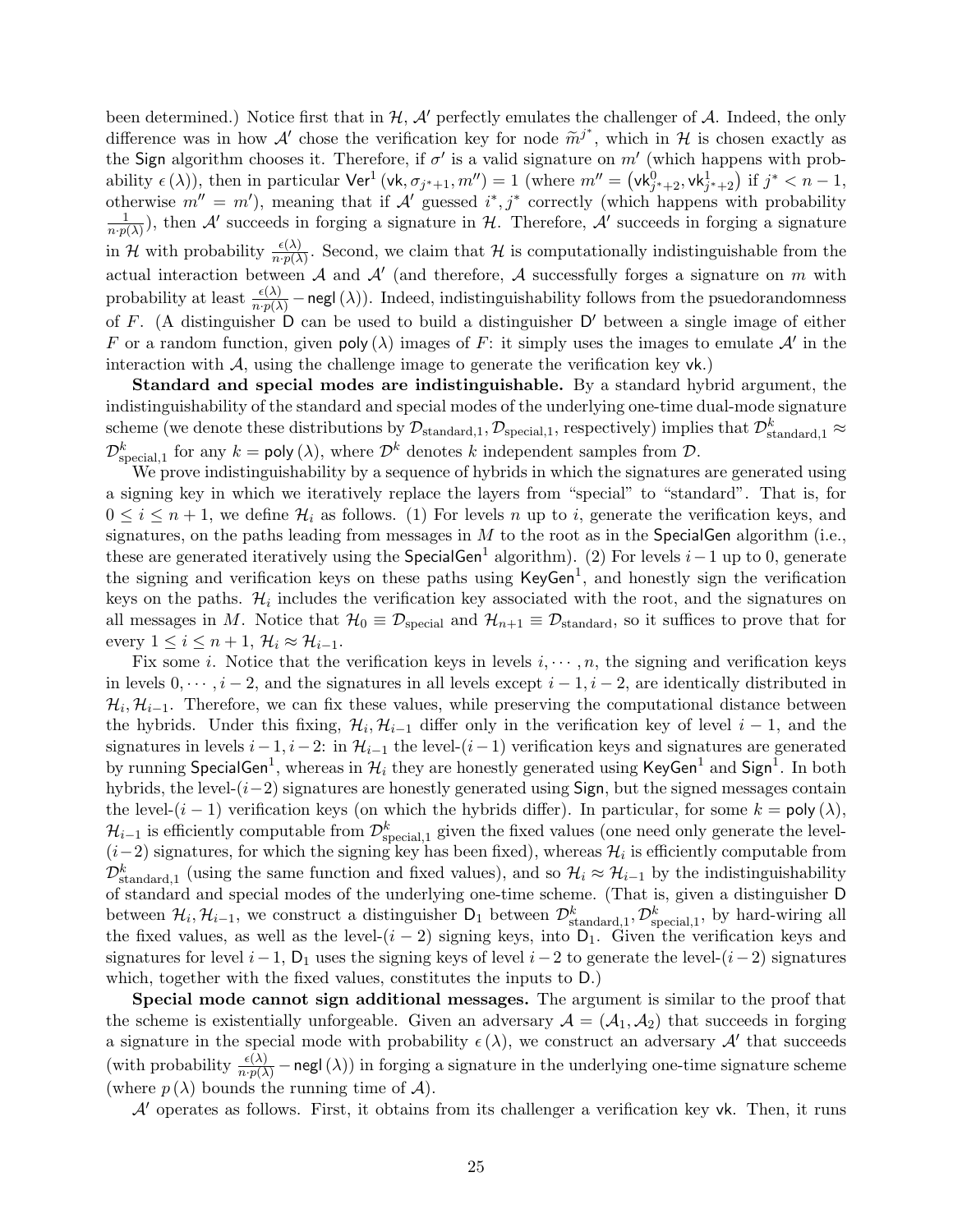$A_1$  to obtain a list M of messages for which A requests special-mode signatures, and a state St. Then, A' picks  $i^* \in_R [p(\lambda)]$  and  $j^* \in_R \{0, \dots, n-1\}$ . (Intuitively, A' guesses that the following holds for the message  $m'$  on which A will try to forge a signature: its path in the tree, and the path of the  $i^*$ 'th message in  $M$ , have the longest intersection (i.e., agree on the longest prefix of a path, out of all messages in  $M$ ), and these paths coincide up to level  $j^*$ .) Next,  $A'$  emulates SpecialGen to generate the verification key  $\mathsf{vk}_\epsilon$  of the root, and the signatures on the messages in M, with the following modification: it uses vk as the verification key of the level- $(j^* + 1)$  node v who is the sibling of the level- $(j^* + 1)$  node on the path of the i<sup>\*</sup>'th message in M (instead of choosing it as specified by the SpecialGen algorithm). Notice that if  $\mathcal{A}'$  was wrong in its guess for  $i^*, j^*$ , then v might appear on the path to some message in M (in which case  $A'$  cannot generate a signature, since it does not know the corresponding signing key). If this happens,  $\mathcal{A}'$  aborts the forging game. Then,  $\mathcal{A}'$ runs  $A_2$  with St, vk<sub>e</sub>, and these signatures, and obtain a message m', and a purported signature  $\sigma' = \left((\sigma_0, \cdots, \sigma_n), (\mathsf{vk}_i^0, \mathsf{vk}_i^1)_{1 \leq i \leq n}\right)$  on m'. Finally,  $\mathcal{A}'$  sends  $\sigma_{j^*+1}$  as the signature on the message  $(vk_{j^*+2}^0, vk_{j^*+2}^1)$  (or, if  $j^* = n - 1$ , on the message m').

We claim that A' successfully forges a signature (on  $(v k_{j^*+2}^0, v k_{j^*+2}^1)$  if  $j^* < n-1$ , and on m' if  $j^* = n - 1$ ) with probability  $\frac{\epsilon(\lambda)}{n \cdot p(\lambda)}$ . Notice first that the game between  $\mathcal{A}'$  and  $\mathcal{A}$  is computationally indistinguishable from the actual special-mode forging game of  $A$  (of Definition [5.9\)](#page-19-1). Indeed, the only difference is in the verification key vk used in the level- $(j^* + 1)$  node which is the sibling of the level- $(j^* + 1)$  node on the path to the leaf of the *i*<sup>\*</sup>'th message: in the special-mode forging game this is a special-mode verification key, whereas in the game with  $A'$  it is an actual (standard-mode) verification key (generated by KeyGen<sup>1</sup>). However, these keys are indistinguishable by the indistinguishability of special and standard modes of the underlying one-time scheme and Remark [5.10.](#page-20-1) (More specifically, given a distinguisher D between the actual special-mode forging game, and the interaction between  $A, A'$ , one can construct a distinguisher D' between standard and special-mode verification keys: given (a standard or special-mode) verification key vk,  $D'$  emulates the interaction between  $A, A'$ , using vk as the challenge verification key. It then runs D on the transcript obtained in this way, and outputs whatever D outputs.) Therefore, if  $\sigma'$  is a valid signature on m' (which happens with probability  $\epsilon(\lambda)$ ), then in particular  $\text{Ver}^1(\text{vk}, \sigma_{j^*+1}, m'') = 1$  (where  $m'' = (\text{vk}_{j^*+2}^0, \text{vk}_{j^*+2}^1)$  if  $j^* < n-1$ , otherwise  $m'' = m'$ , i.e., if A' guessed  $i^*, j^*$  correctly, then it successfully forges a signature.  $\Box$ 

By applying the transformation of Lemma [5.12](#page-23-0) to the one-time dual-mode signatures of Lemma [5.11,](#page-20-2) we obtain the following result:

<span id="page-25-1"></span>Theorem 5.13. Assume that OWPs and CRHFs exist. Then there exists a dual-mode signature scheme. Moreover, there exists a polynomial  $p(\lambda)$  such that signatures on length-n messages have length  $5p(\lambda) \cdot (n+1)$ , signing keys have length  $2p(\lambda) + \lambda$ , and verification keys have length  $2p(\lambda)$ .

#### <span id="page-25-0"></span>5.2.2 The MKSE Scheme

In this section we use dual-mode signatures to construct an MKSE scheme based on pc-diO. Concretely, we instantiate Construction [2](#page-13-0) with a pc-diO obfuscator and the dual-mode signatures of Theorem [5.13.](#page-25-1) The properties of the resultant scheme are summarized in the following claim (whose proof is similar to that of Claim [5.4\)](#page-14-1).

<span id="page-25-2"></span>Claim 5.14 (MKSE (Short Share Keys) from pc-diO). Assume that Construction [2](#page-13-0) is instantiated with:

- a secure pc-diO obfuscator  $\mathcal O$  for TMs,
- a family of collision-resistent hash functions h,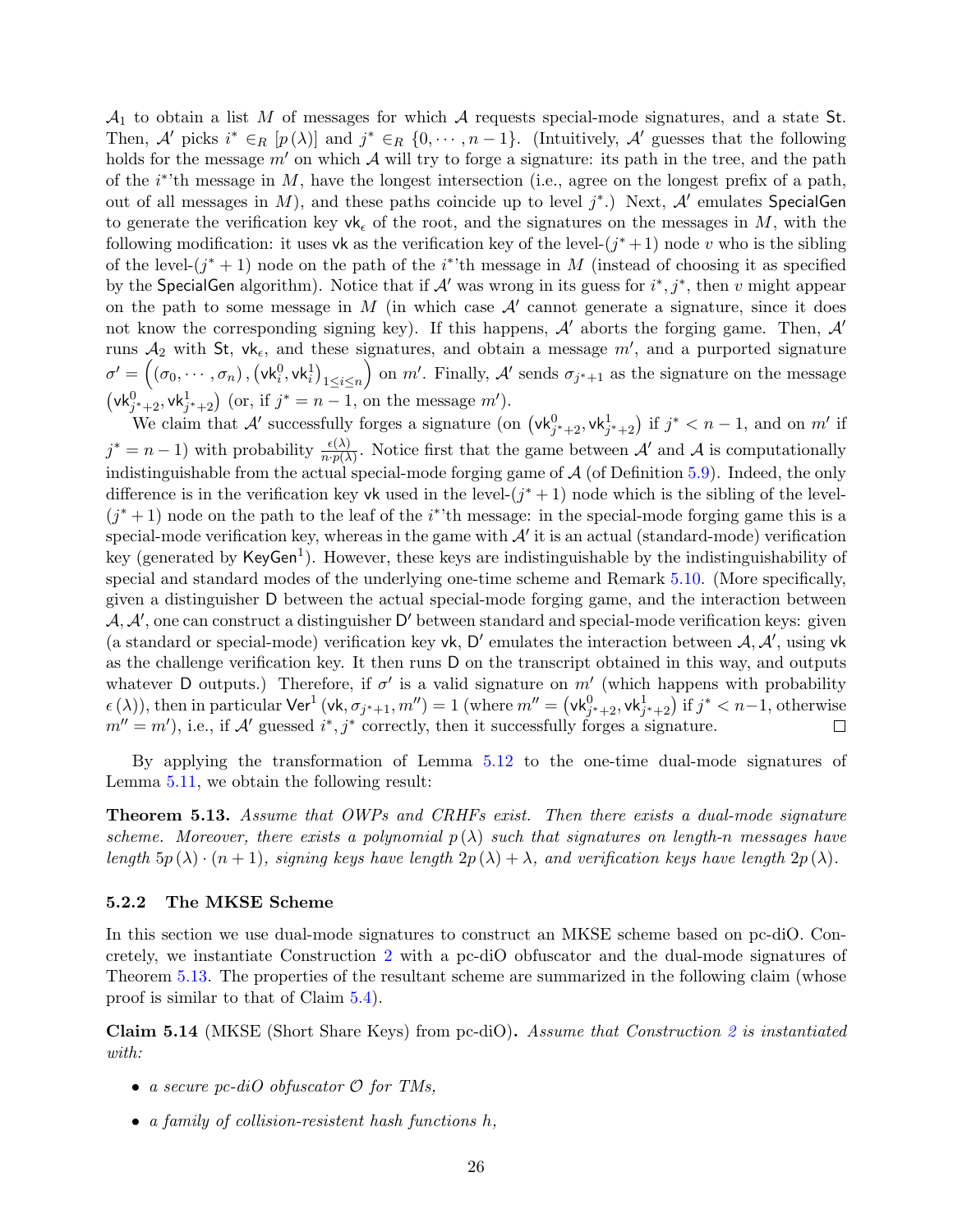- a double symmetric encryption scheme (KeyGen<sup>2</sup>, Enc<sup>2</sup>, Dec<sup>2</sup>), and
- a secure dual-mode signature scheme,

#### then Construction [2](#page-13-0) is a secure MKSE.

Moreover, if on messages of length n the dual-mode signature scheme outputs signing and verification keys of length poly  $(\lambda)$ , and signatures of length n·poly  $(\lambda)$ , then the following holds for the MKSE scheme for universe U. Data and query keys have length poly  $(\lambda)$ , queries have length  $\log |\mathcal{U}| \cdot \text{poly}(\lambda)$ , and for a set S, its corresponding processed set has size  $|S| \cdot \text{poly}(\lambda)$ . Furthermore, if: (1) evaluating h on length-n inputs takes  $H_T(n)$  time, and outputs a hash of length  $H_\ell(n)$ ; and (2) there exist functions  $\mathsf{s}, T_{\mathcal{O}} : \mathbb{N} \to \mathbb{N}$  such that for every TM M,  $|\mathcal{O}(M)| \leq \mathsf{s}(|M|)$ , and running  $\mathcal{O}(M)$  on inputs of length n takes  $T_{\mathcal{O}}($ TIME $(M, n)$ ) time, where TIME $(M, n)$  is the running time of M on length-n inputs; then: running Search on a set S takes  $T_{\mathcal{O}}(H_T(|S| \cdot \text{poly}(\lambda)) + |S| \cdot \text{poly}(\lambda) + \text{poly}(\lambda, \log |\mathcal{U}|))$ time, and share keys have size  $\mathsf{s}(H_\ell(|S| \cdot \mathsf{poly}(\lambda)) \cdot \mathsf{poly}(\lambda)).$ 

Proof. The correctness and complexity of the scheme is proven similarly to Claim [5.4.](#page-14-1) (The only difference is in the length of queries, which contain a signature on a keyword  $w \in \mathcal{U}$ , and the running time of Search, which needs to verify the signature. In both cases, the increase in complexity is caused because signatures on  $w \in \mathcal{U}$  have length  $\log |\mathcal{U}| \cdot \text{poly}(\lambda)$ .)

The security proof proceeds in a sequence of hybrids similar to the proof of Claim [5.4,](#page-14-1) but introduces additional complications due to using a weaker obfuscator primitive. More specifically, let A be a PPT adversary in the security game of Definition [3.1,](#page-7-2) and let view,  $b \in \{0,1\}$  denote its view in the security game with bit b. We define hybrids  $\mathcal{H}_0, \mathcal{H}_1$ , and  $\mathcal{H}_2$  as in the proof of Claim [5.4,](#page-14-1) and view<sub>0</sub>  $\approx$   $\mathcal{H}_0$  by the same arguments. Indeed, as discussed there, the obfuscated programs in view<sub>0</sub>,  $\mathcal{H}_0$  are differing inputs in relation to *every* auxiliary input, and in particular when this auxiliary input is the randomness used by the sampler to sample the programs.  $\mathcal{H}_0 \approx \mathcal{H}_2$  because the indistinguiushability argument did not use diO security.

Next, we define a new hybrid  $\mathcal{H}'_2$  in which the signatures on the queries  $\mathcal{W}_j^0$  of every querier j, and his verification key  $vk_j$ , are generated using the SpecialGen algorithm (instead of the KeyGen and Sign algorithms). We show that  $\mathcal{H}'_2 \approx \mathcal{H}_2$  by the indistinguishability of standard and special modes of the dual-mode signature scheme. We condition both hybrids on the values of the sets  $S_i^0, S_i^1$  of data owners, their data keys, the processed sets, the encryption keys of the queriers, the keywords they search for, and their encryptions. (This is possible by an averaging argument, since these values are identically distributed in both hybrids.) Let  $m$  denote the number of queriers, then we define a sequence of hybrids  $\mathcal{H}^0, \dots, \mathcal{H}^m$ , where in  $\mathcal{H}^j$ , the signatures and verification key of the first j queriers are generated using SpecialGen, and the signatures and verification keys of all other queriers are honestly generated (using KeyGen and Sign). We prove that  $\mathcal{H}^j \approx \mathcal{H}^{j-1}$  for every  $1 \leq j \leq m$ , and conclude that  $\mathcal{H}_2 = \mathcal{H}^0 \approx \mathcal{H}^m = \mathcal{H}'_2$ .

Fix some j. Given a distinguisher D between  $\mathcal{H}^j$ ,  $\mathcal{H}^{j-1}$ , we construct a distinguisher D' (with the same distinguishing advantage) between  $\mathcal{D}_{standard}$  and  $\mathcal{D}_{special}$  (of Definition [5.9\)](#page-19-1), when these are generated for the ciphertexts encrypting the keywords in  $\mathcal{W}_j^0$ , and conclude that  $\mathcal{H}^j \approx \mathcal{H}^{j-1}$  by the indistinguishability of standard and special modes property. We hard-wire into  $D'$  the signing, verification keys, and queries of every  $j' \neq j$ , as well as all share keys  $\Delta_{j',i}$  for  $i \in \mathcal{D}$  (this is possible because these values are identically distributed in  $\mathcal{H}^{j}$ ,  $\mathcal{H}^{j-1}$  and so we can fix them into both hybrids). Given a verification key vk, and a list L of signatures on the ciphertexts of querier j,  $D'$  generates for every edge  $(j,i) \in E$  the program  $P_{\mathsf{K},(\mathsf{K}^u,\mathsf{vk}),h(T)}$  (where  $\mathsf{K},\mathsf{K}^u$ , and  $h(T)$  are taken from the hard-wired values), and uses  $\mathcal O$  to generate the obfuscated program  $\Delta_{j,i}$ . Then, D' generates the queries of querier j by concatenating the corresponding signature to each ciphertext of j. Together with the hard-wired values, this gives the entire hybrid, and  $D'$  runs D on the hybrid, and outputs whatever D outputs. Notice that if vk and the signatures were honestly generated, then the input to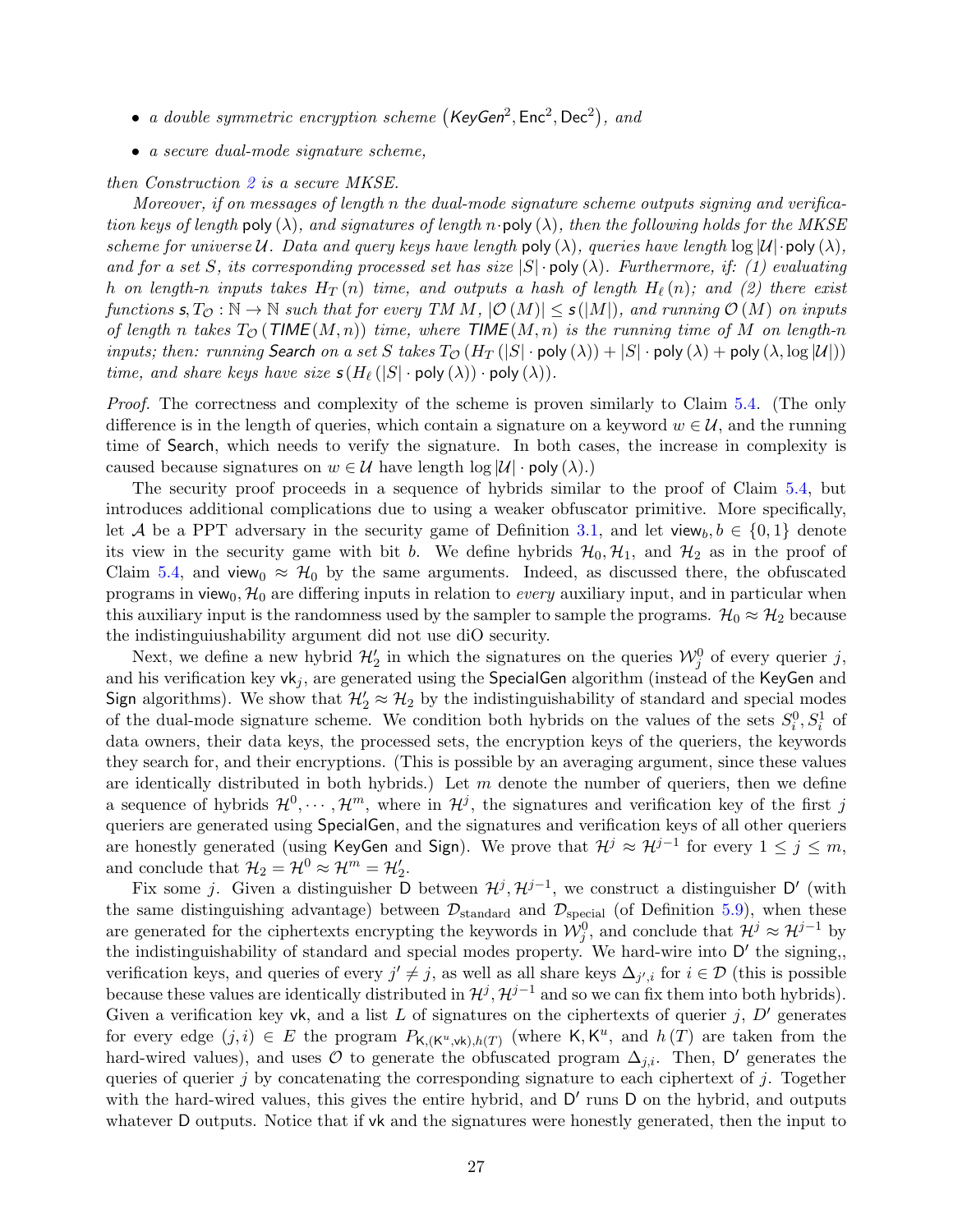D is distributed according to  $\mathcal{H}^{j-1}$ , otherwise it is distributed according to  $\mathcal{H}^j$ , so D' and D have the same distinguishing advantage.

Next, we define  $\mathcal{H}_3$  as in the proof of Claim [5.4](#page-14-1) (but notice that the verification keys in every  $\Delta_{j,i}$ were generated using SpecialGen), and claim that  $\mathcal{H}'_2 \approx \mathcal{H}_3$  by the pc-diO security of  $\mathcal{O}$ . We define the hybrids  $\mathcal{H}^0, \cdots, \mathcal{H}^d$  as in the argument that  $\mathcal{H}_2 \approx \mathcal{H}_3$  in the proof of Claim [5.4](#page-14-1) (except that we use  $\mathcal{H}'_2$  instead of  $\mathcal{H}_2$ ), and show that  $\mathcal{H}^l \approx \mathcal{H}^{l-1}$  for every  $1 \leq l \leq d$ .

Fix some  $1 \leq l^* \leq d$ , and let  $(j, i)$  be the edge for which  $\Delta^{l^*}$  was generated. We hard-wire the sets  $S_{i'}^0, S_{i'}^1, i' \in \mathcal{D}$ , and all the keywords that queriers ask about (in both the 0-experiment and the 1-experiment), into  $\mathcal{H}^{l^*}, \mathcal{H}^{l^*-1}$  (this is possible because these values are identical in both hybrids). We additionally hard-wire the keys of every querier  $j', j' \neq j$  and data owner  $i', i' \neq i$ , the encrypted sets  $T_{i'}$ ,  $i' \neq i$ , the queries of querier j', and the share keys  $\Delta_{j',i'}$ ,  $\Delta'_{j',i'}$  ( $\Delta_{j',i'}$  denotes a key in  $\mathcal{H}'_2$ ,  $\Delta'_{j',i'}$  denotes a key in  $\mathcal{H}_3$ ). (This is possible because these values are identically distributed in both hybrids.) We show that  $\Delta_{j,i}$ ,  $\Delta'_{j,i}$  sampled in  $\mathcal{H}^{l^*-1}, \mathcal{H}^{l^*}$  (respectively) form a public-coin differing-inputs family of TMs (and conclude that  $\mathcal{H}^{l^*-1} \approx \mathcal{H}^{l^*}$  by the pc-diO security of  $\mathcal{O}$ ).

Let P, P' denote the distributions over programs obfuscated in  $\Delta_{j,i}, \Delta'_{j,i}$ , and let D be a PPT algorithm that obtains  $(P, P') \leftarrow P \times P'$  and r, where r is the randomness used to sample P, P'. We assume the "worst-case" scenario in which all the values we have fixed into  $\mathcal{H}^{l^*}, \mathcal{H}^{l^*-1}$  are known to D. Notice that from the randomness r of the sampler, D learns the encryption keys  $\mathsf{K}_i$ ,  $\mathsf{K}_j^u$  (the left component of these keys is needed to generate  $P$ , whereas the right component is needed to generate  $P'$ ), as well as the encrypted set  $T_i$ , the verification key vk<sub>y</sub><sup>u</sup> for signatures of querier j, and the queries of  $j$  (which consist of encryptions of keywords, and signatures on these encryptions; the signatures were generated together with the verification key by SpecialGen). (We note that from these values D can compute on its own the share keys  $\Delta_{j',i}, \Delta'_{j',i}$  for  $(j',i) \in E$ , and  $\Delta_{j,i'}$ ,  $\Delta'_{j,i'}$  for  $(j,i') \in E$ .) We show that D succeeds in finding a differing input only with negligible probability.

Consider first the inputs (for  $P, P'$ ) which D knows (from the hard-wired values, or what it can deduce from r), i.e., the encrypted set  $T_i$  (which encrypts the elements of  $S_i^0$  in the left components, and the elements of  $S_i^1$  in the right components; for  $i \in \mathcal{D}_c$  this holds since  $S_i^0 = S_i^1$ , and the queries of querier j. For every such query q there exists a pair  $(w_L, w_R)$  of keywords such that q is of the form  $q = (c = (c_L, c_R), \sigma)$  where  $c_{\star} \leftarrow \textsf{Enc}(\mathsf{K}_{\star,j}^u, m_{\star}), \star \in \{L, R\}, \sigma$  is a valid signature on c (generated by SpecialGen), and  $w_L \in S_i^0 \Leftrightarrow w_R \in S_i^1$ . In particular,  $P(q,T_i) = P'(q,T_i)$  except with negligible probability since except with negligible probability, the checks in Steps [\(1\)](#page-14-2)-[\(2\)](#page-14-3) succeed in both cases (by indistinguishability of the standard and special modes of the signature scheme,  $\sigma$ is indistinguishable from a valid signature on  $c$ , which by the correctness of the signature scheme, would pass verification), and Steps [\(4\)](#page-14-4)-[\(5\)](#page-14-5) return the same outcome (P searches for  $w_L$  in  $S_i^0$ , since it decrypts using  $\text{Dec}^2$ , whereas P' searches for  $w_R$  in  $S_i^1$ , since it decrypts with  $\text{Dec}^R$  and the right component of  $T_i$  encrypts  $S_i^1$ ; and  $w_L \in S_i^0 \Leftrightarrow w_R \in S_i^1$ .

Next, we claim that for every other possible input  $(T', c', \sigma')$  that D chooses,  $P(T', c', \sigma') =$  $P'(T', c', \sigma') = 0$  except with negligible probability. Indeed, if c' is not the encryption of a pair  $\left(w_{j,l}^0, w_{j,l}^1\right)$  of keywords for some  $1 \leq l \leq k_j$  (i.e., for some pair of keyword queries of querier j) then by the property that special-mode keys cannot sign additional messages, with overwhelming probability  $\sigma'$  is not a valid signature for c', so the check in Step [\(1\)](#page-14-2) fails in both P, P'. Moreover, if  $T' \neq T_i$  then by the collision resistance of h, with overwhelming probability  $h(T') \neq h(T_i)$ , so the check in Step  $(2)$  fails. Therefore,  $P, P'$  are public-coin differing-inputs.

We now define the last set of hybrids. (These hybrids differ from the corresponding hybrids in the proof of Claim [5.4](#page-14-1) only in that the verification keys and signatures are generated in the special mode.)

$$
\mathcal{H}_4: \quad \text{In hybrid } \mathcal{H}_4 \text{, the queries } \left(w_{j,1}^1, \cdots, w_{j,k_j}^1\right) \text{ of every querier } j \in \mathcal{Q} \text{ are generated using } \mathsf{Enc}^2
$$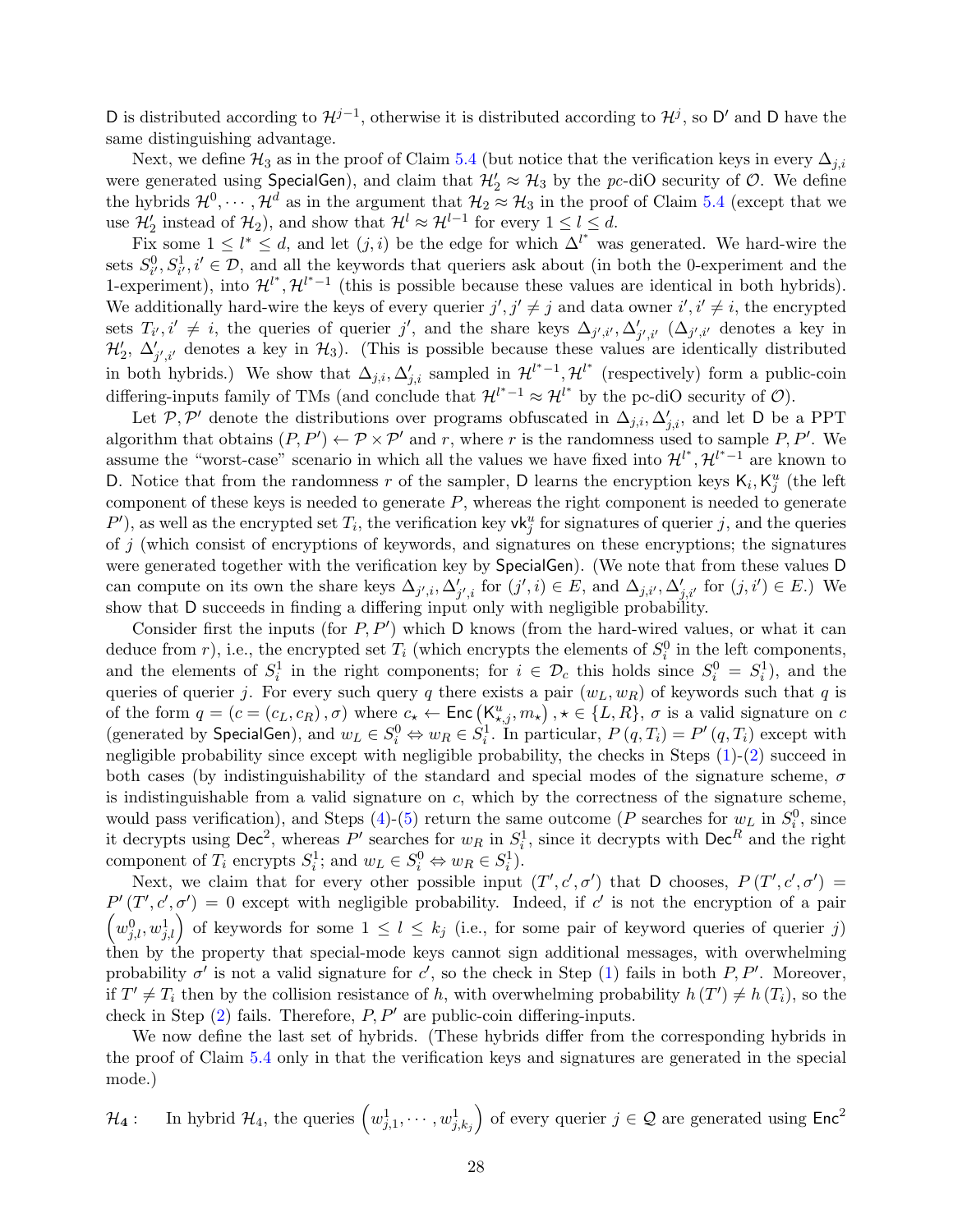with message  $(w_{j,l}^1, w_{j,l}^1), 1 \leq l \leq k_j$ , instead of  $\text{Enc}^L$  with message  $(w_{j,l}^0, w_{j,l}^1), 1 \leq l \leq k_j$ .

 $\mathcal{H}_3 \approx \mathcal{H}_4$  by a similar argument to the one used to prove  $\mathcal{H}_1 \approx \mathcal{H}_2$  (except that SpecialGen is used to generate verification keys and signatures, instead of KeyGen and Sign).

 $\mathcal{H}_5$ : In hybrid  $\mathcal{H}_5$ , the encrypted set  $T_i$  of every honest data owner  $i \notin \mathcal{D}_c$  is generated as the encryption of  $(S_i^1, S_i^1)$  with  $\mathsf{Enc}^2$  instead of with  $\mathsf{Enc}^L$ .

 $\mathcal{H}_4 \approx \mathcal{H}_5$  by a similar argument to the one used to prove  $\mathcal{H}_0 \approx \mathcal{H}_1$ .

 $\mathcal{H}_6$ : In hybrid  $\mathcal{H}_6$ , the obfuscated program for every edge  $(j, i) \in E$  is generated as follows: (1) the hard-wired keys are  $\mathsf{K} = (\mathsf{K}_{L,i}, \mathsf{K}_{R,i})$ ,  $\mathsf{K} = (\mathsf{K}_{L,j}^u, \mathsf{K}_{R,j}^u)$ , instead of  $\mathsf{K}' = (\vec{0}, \mathsf{K}_{R,i})$ ,  $\mathsf{K}^w =$  $(\vec{0}, K_{R,j}^u)$ ; and (2) Dec<sup>2</sup> is used for decryption (instead of Dec<sup>R</sup>).

We show that  $\mathcal{H}_6 \approx \mathcal{H}_5$  follows from the pc-diO security of O by a standard hybrid argument in which the obfuscated programs are replaced one at a time. When replacing the program for edge  $(j, i)$  from P' (in  $H_5$ ) to P (in  $H_6$ ), we hard-wire into the PPT D (which should find a differing input) the sets  $S_{i'}^1$  for every  $i' \in \mathcal{D}$ , the keywords searched for (in the 1-experiment) by all queriers, the encryption keys of all data owners  $i', i' \neq i$  and queriers  $j', j' \neq j$ , the signing, verification keys, and queries of all queriers  $j', j' \neq j$ , and all encrypted sets  $T_{i'}, i' \neq i$ . Also, from the randomness r of the sampler (of P, P'), D learns the encryption keys  $\mathsf{K}_i, \mathsf{K}_j^u$ , the (special-mode) verification key  $\mathsf{vk}_{s,j}^u$ , the encryptions of the keywords which querier  $j$  searches for, together with the signatures on these ciphertexts, and the encrypted set  $T_i$ .

We claim that D finds a differing input only with negligible probability. The argument is similar to that used to prove  $\mathcal{H}_3 \approx \mathcal{H}'_2$ . The inputs (for P, P') available to D (from the hard-wired values, and the randomness of the sampler), i.e., the encrypted set  $T_i$ , and queries  $q = (c, \sigma)$  of querier j, where  $c \leftarrow \text{Enc}^2(\mathsf{K}_j^u, m)$  for some m, and  $\sigma$  is a signature for c (generated using SpecialGen), are not differing-inputs (even though  $P'$  decrypts the right component of c, whereas P decrypts the left component) because both components of c encrypt m according to  $\mathsf{Enc}$  (so both  $P, P'$  search for m in  $S_i^1$ ), where Enc is the encryption scheme underlying  $Enc^2$ , Enc<sup>L</sup>, Enc<sup>R</sup>. For every other possible input  $(T', c', \sigma')$  that D chooses,  $P(T', c', \sigma') = P'(T', c', \sigma') = 0$  except with negligible probability: if c' does not encrypt  $(w_{j,l}^1, w_{j,l}^1)$  for some  $1 \leq l \leq k_j$  then with overwhelming probability  $\sigma'$  is not a valid signature on  $c'$  (by the property that special-mode signatures cannot sign additional messages); whereas if  $T' \neq T_i$  then with overwhelming probability  $h(T') \neq h(T_i)$  (by the collision resistance of  $(h).$ 

In our final new hybrid  $\mathcal{H}'_6$ , the signatures on the queries  $\mathcal{W}^1_j$  of every querier j, and his verification key vk<sub>j</sub>, are honestly generated (using the KeyGen and Sign algorithms). Then view $_1=\mathcal{H}_6'\approx\mathcal{H}_6$  by the same arguments used to show  $\mathcal{H}'_2 \approx \mathcal{H}_2$ .  $\Box$ 

Theorem [5.8](#page-18-2) now follows as a corollary from Claim [5.14](#page-25-2) and Theorem [5.13,](#page-25-1) and since the existence of a symmetric encryption scheme follows from the existence of a CRHF.

### <span id="page-28-0"></span>6 Extensions and Open Problems

In this section we discuss possible extensions of our MKSE definition and constructions, and point out a few open problems in the field.

We have focused on a *selective, indistinguishability-based* MKSE notion (Definition [3.1\)](#page-7-2). One could also consider several other formulations, as we now discuss.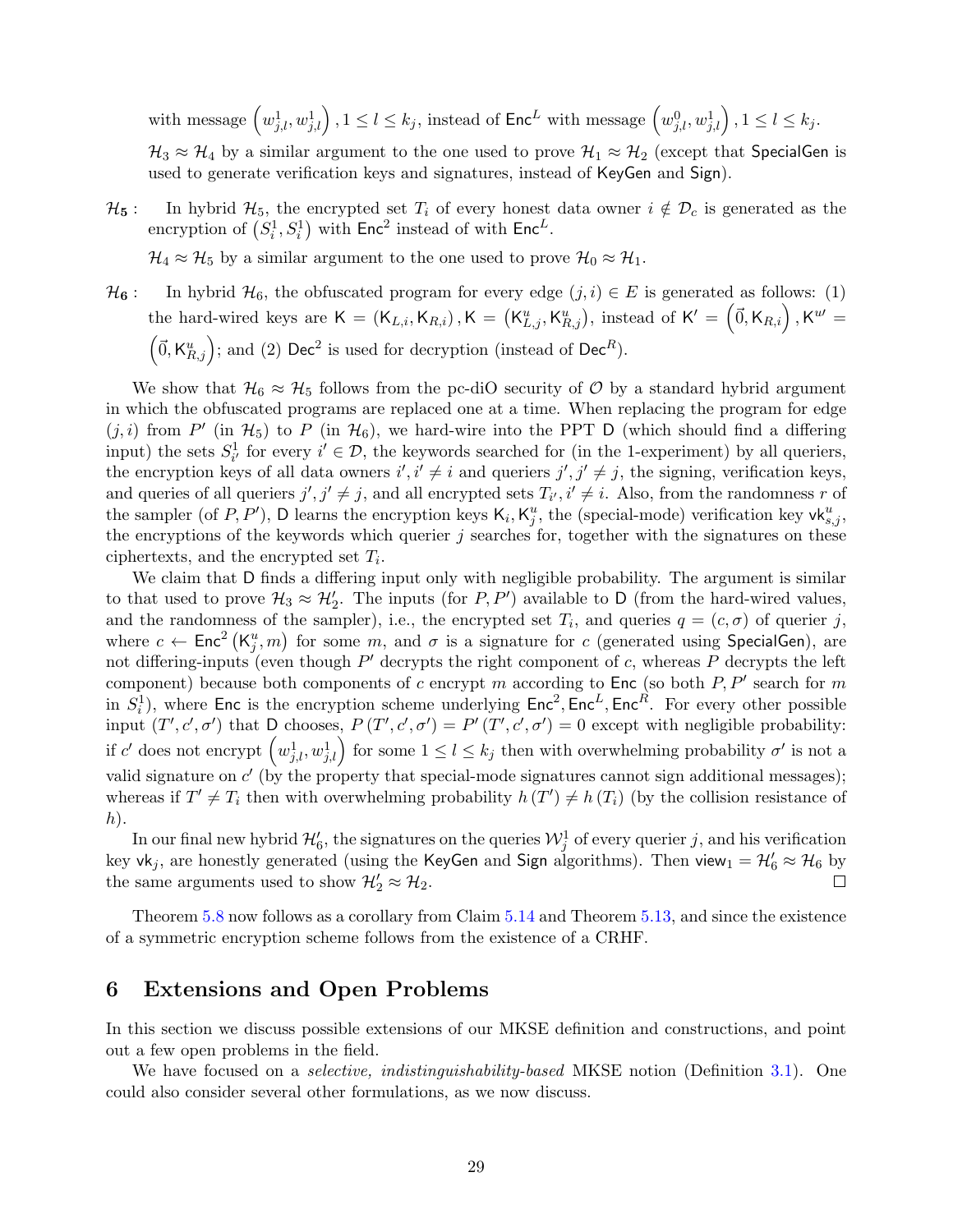Simulation-based security. First, one can consider a *selective simulation-based notion*, in which the real-world view of any PPT adversary can be efficiently simulated given only "minimal" information. More specifically, at the onset of the execution the adversary chooses (as in Definition [3.1\)](#page-7-2) sets of queriers, data owners, and corrupted data owners; a share graph; keyword sets for all data owners; data keys for corrupted data owners; and a (possibly empty) set of keyword queries for each querier. The simulator is then given the sets and data keys of corrupted data owners; the sizes of the sets of honest data owners; the share graph; for each keyword query  $w$  of querier  $j$ , and every edge  $(j, i)$  in the graph, whether  $w \in S_i$  or not (where  $S_i$  is the set of data owner i); and for each querier  $j$ , which of his queries are on the same keywords. The simulator then generates a complete simulated adversarial view, namely processed sets for all data owners, share keys for all edges in the share graph, and queries for every keyword query. Intuitively, we say that an MKSE is *simulation*secure if for every PPT adversary there exists a PPT simulator as above, such that the real and simulated views are computationally indistinguishable. The PRF-based MKSE (Construction [1\)](#page-9-1) is simulation-secure (see Remark [4.5\)](#page-11-0), and we leave it as an open problem to determine whether the MKSE with short share keys (Construction [2,](#page-13-0) based on diO or pc-diO) is simulation-secure.

A natural question that arises in this context is whether indistinguishability-based security (as in Definition [3.1\)](#page-7-2) implies simulation-based security (as outlined above). One approach towards tackling this question is to describe an algorithm that, given the input of the simulator (as specified above), generates an assignment for the sets of the honest data owners, and for all keyword queries, in a way that is consistent with the outcome of searching for these keywords. Concretely, this approach reduces the task of constructing a simulator to the following graph problem: given a bipartite graph  $G = (L, R, E)$ ; a set  $\{n_v : v \in R\}$  of natural numbers; and for every  $u \in L$ , a set of coloring of the edges touching u in two colors (blue and red), assign a set  $S_v \subseteq U$  to every  $v \in R$  (recall that U is a universe of possible keywords), and a value  $w_u^c \in \mathcal{U}$  to every  $u \in L$  and every coloring c of the edges that touch  $u$ , such that the following holds:

- <span id="page-29-0"></span>1. for every  $v \in R$ ,  $|S_v| = n_v$ ,
- <span id="page-29-1"></span>2. for every  $u \in L$ , every coloring c of the edges that touch u, and every edge  $(u, v) \in E$ ,  $c(u, v) =$  blue if and only if  $w_u^c \in S_v$ , where  $c(u, v)$  is the color of the edge  $(u, v)$  in the coloring c, and
- <span id="page-29-2"></span>3. for every  $u \in L$ , and two colorings  $c_1, c_2$  of the edges touching  $u, w_u^{c_1} \neq w_u^{c_2}$ .

(We note that Item [1](#page-29-0) guarantees that sets have the "right" size; Item [2](#page-29-1) guarantees that the assignments to the sets and keywords searched for are consistent; and Item [3](#page-29-2) guarantees consistency with the pattern of repeated qeuries of each querier.<sup>[3](#page-29-3)</sup>) At a high level, the main challenge is in finding an assignment for the set that would be consistent over the queries of *multiple* queriers, while simultaneously satisfying the restriction on the size of the set. Intuitively, this issue does not arise in the PRF-based construction since each share key  $\Delta_{j,i}$  encodes the entire set, and the Search algorithm does not use the processed set at all (so issues of consistency across *different* queriers do not arise).

Adaptive security. Another possible dimension of generalizing Definition [3.1](#page-7-2) is to consider an (either indistinguishability-based or simulation-based) adaptive definition. At a high level, in this setting the adversary may adaptively generate queriers, data owners (with their sets and data keys), edges in the share graph, and keyword queries, and immediately receives the resultant values. (For example, when an adversary specifies a new data owner and his data key and set, he receives the corresponding processed set; when he adds an edge to the share graph, he receives the corresponding

<span id="page-29-3"></span><sup>3</sup>Though repeated queries are allowed, when reducing the problem of constructing a simulator to the problem of designing an algorithm that solves the graph problem, we provide only one coloring for every keyword searched for by every querier j. Therefore, the label assignments (which correspond to assigning keywords to queries) must be distinct.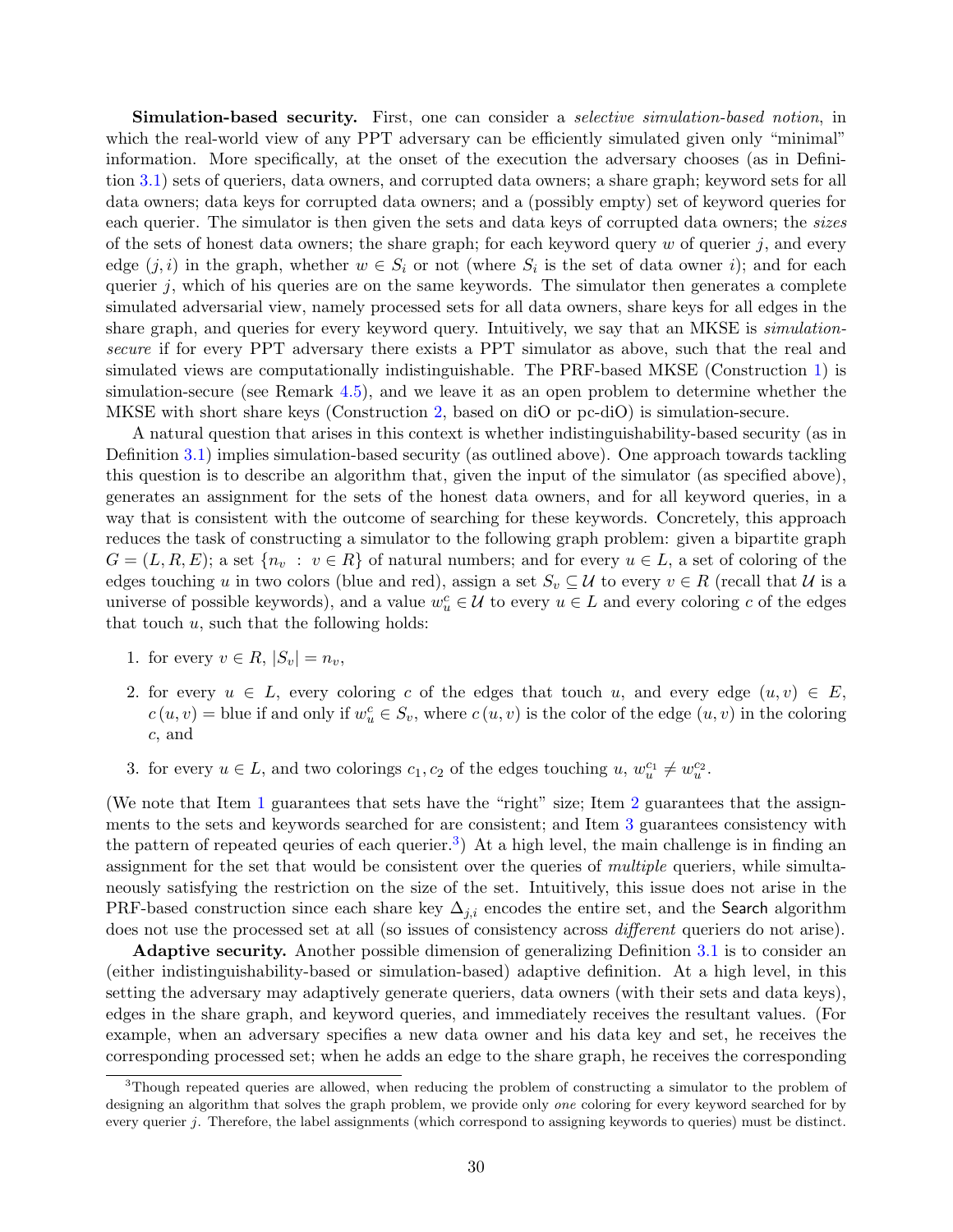share key, etc.) The security requirement should hold as long as at the end of the execution, the data sets, share graph, and queries satisfy the restrictions imposed by the (selective) security definition.

Natural approaches towards proving adaptive security, even for the PRF-based construction (Con-struction [1\)](#page-9-1), seem to run into "selective opening type" issues: in the security proof, we would naturally want to replace the pseudorandom images of the PRF  $F$  in share keys with random values, however we do not a-priori know which values the adversary will ask to be "opened" (by making a keyword query for a keyword in the set corresponding to the share key; recall that these queries constitute a key for  $F$ ). Consequently, we cannot a-priori determine which values should remain pseudorandom (so that they can later be opened). However, we can show that Construction [1](#page-9-1) is adaptively simulation-secure in the Random Oracle model, namely when all evaluations of F are replaced with calls to the random oracle (replacing  $F_K(x)$  with a call to RO  $(K, x)$ ). The random oracle circumvents such "selective opening type" issues since any (randomly assigned) output of the random oracle can later be "explained" by consistently assigning the random oracle outputs at other (related) points.

Efficiency and security tradeoffs. Finally, an interesting avenue for future research is exploring the tradeoffs between efficiency of the MKSE scheme, and the underlying assumptions. Our MKSE with short share keys (Construction [2\)](#page-13-0) indicates the hardness of proving an unconditional lower bound on the size of share keys, since it would require ruling out the existence of diO for a specific class of samplers. However, it does not rule out the possibility of constructing an MKSE scheme with short share keys based on weaker assumptions (such as the existence of iO for TMs, or ideally, on the existence of OWFs). More generally, one could ask how the search time, and size of share keys, relate to each other; and if there is a lower bound on "search time plus share key size".

### Acknowledgments

We thank the anonymous PKC reviewers for suggesting to use hashing to reduce search time to  $O(1)$ in Construction [1.](#page-9-1) We would also like to thank Joseph Jaeger for pointing out a bug in an earlier version of Definition [3.1.](#page-7-2) This work was supported by NSF grants CNS-1314722, CNS-1413964, TWC-1664445 and TWC-1646671. The third author was supported in part by The Eric and Wendy Schmidt Postdoctoral Grant for Women in Mathematical and Computing Sciences.

### References

- <span id="page-30-3"></span>[ABG+13] Prabhanjan Ananth, Dan Boneh, Sanjam Garg, Amit Sahai, and Mark Zhandry. Differing-inputs obfuscation and applications. Cryptology ePrint Archive, Report 2013/689, 2013. <http://eprint.iacr.org/2013/689>.
- <span id="page-30-2"></span>[BGI+01] Boaz Barak, Oded Goldreich, Russell Impagliazzo, Steven Rudich, Amit Sahai, Salil P. Vadhan, and Ke Yang. On the (im)possibility of obfuscating programs. In Joe Kilian, editor, CRYPTO 2001, volume 2139 of LNCS, pages 1–18. Springer, Heidelberg, August 2001.
- <span id="page-30-0"></span>[BHJP14] Christoph Bösch, Pieter Hartel, Willem Jonker, and Andreas Peter. A survey of provably secure searchable encryption. ACM Comput. Surv., 47(2):18:1–18:51, August 2014.
- <span id="page-30-1"></span>[BSW16] Mihir Bellare, Igors Stepanovs, and Brent Waters. New negative results on differinginputs obfuscation. In EUROCRYPT 2016, Proceedings, Part II, pages 792–821, 2016.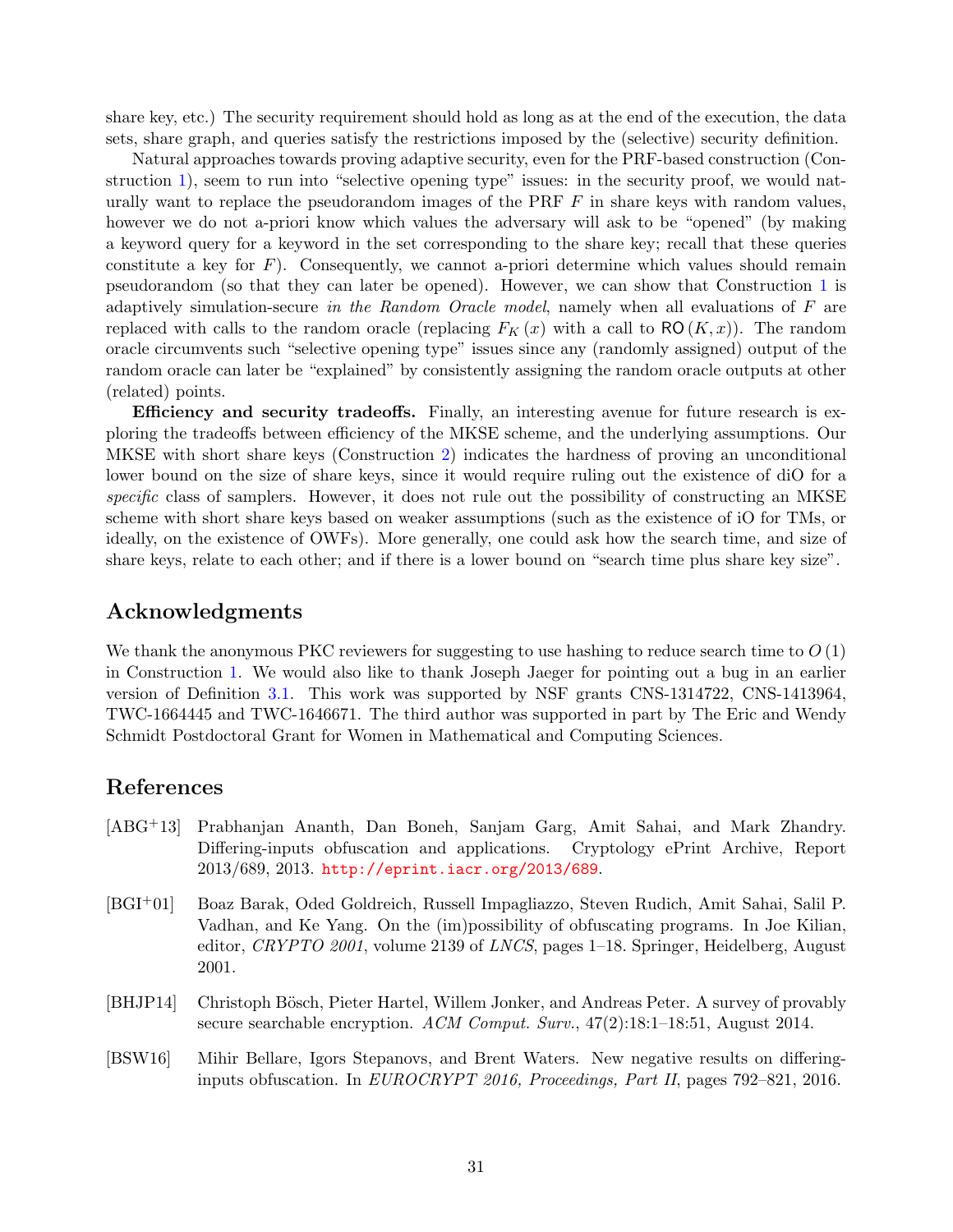- <span id="page-31-2"></span>[CGKO06] Reza Curtmola, Juan A. Garay, Seny Kamara, and Rafail Ostrovsky. Searchable symmetric encryption: improved definitions and efficient constructions. In Ari Juels, Rebecca N. Wright, and Sabrina De Capitani di Vimercati, editors, ACM CCS 06, pages 79–88. ACM Press, October / November 2006.
- <span id="page-31-5"></span>[CGPR15] David Cash, Paul Grubbs, Jason Perry, and Thomas Ristenpart. Leakage-abuse attacks against searchable encryption. In Indrajit Ray, Ninghui Li, and Christopher Kruegel:, editors, ACM CCS 15, pages 668–679. ACM Press, October 2015.
- <span id="page-31-3"></span>[CJJ+14] David Cash, Joseph Jaeger, Stanislaw Jarecki, Charanjit S. Jutla, Hugo Krawczyk, Marcel-Catalin Rosu, and Michael Steiner. Dynamic searchable encryption in very-large databases: Data structures and implementation. In NDSS 2014. The Internet Society, February 2014.
- <span id="page-31-9"></span>[CLH+14] Xiaofeng Chen, Jin Li, Xinyi Huang, Jingwei Li, Yang Xiang, and Duncan S. Wong. Secure outsourced attribute-based signatures. IEEE Trans. Parallel Distrib. Syst., 25(12):3285–3294, 2014.
- <span id="page-31-10"></span>[CLW16] Baojiang Cui, Zheli Liu, and Lingyu Wang. Key-aggregate searchable encryption (KASE) for group data sharing via cloud storage. IEEE Transactions on computers, 65(8):2374–2385, 2016.
- <span id="page-31-1"></span>[CM05] Yan-Cheng Chang and Michael Mitzenmacher. Privacy preserving keyword searches on remote encrypted data. In John Ioannidis, Angelos Keromytis, and Moti Yung, editors, ACNS 05, volume 3531 of LNCS, pages 442–455. Springer, Heidelberg, June 2005.
- <span id="page-31-8"></span>[DRD11] Changyu Dong, Giovanni Russello, and Naranker Dulay. Shared and searchable encrypted data for untrusted servers. Journal of Computer Security, 19(3):367–397, 2011.
- <span id="page-31-6"></span>[FKS82] Michael L. Fredman, János Komlós, and Endre Szemerédi. Storing a sparse table with  $O(1)$  worst case access time. In *FOCS 1982*, pages 165–169, 1982.
- <span id="page-31-7"></span>[FVY+17] Benjamin Fuller, Mayank Varia, Arkady Yerukhimovich, Emily Shen, Ariel Hamlin, Vijay Gadepally, Richard Shay, John Darby Mitchell, and Robert K. Cunningham. Sok: Cryptographically protected database search. In 2017 IEEE Symposium on Security and Privacy, SP 2017, San Jose, CA, USA, May 22-26, 2017, pages 172–191, 2017.
- <span id="page-31-13"></span>[GGHW14] Sanjam Garg, Craig Gentry, Shai Halevi, and Daniel Wichs. On the implausibility of differing-inputs obfuscation and extractable witness encryption with auxiliary input. In CRYPTO 2014, Proceedings, Part I, pages 518–535, 2014.
- <span id="page-31-4"></span>[GMN+16] Paul Grubbs, Richard McPherson, Muhammad Naveed, Thomas Ristenpart, and Vitaly Shmatikov. Breaking web applications built on top of encrypted data. In Edgar R. Weippl, Stefan Katzenbeisser, Christopher Kruegel, Andrew C. Myers, and Shai Halevi, editors, ACM CCS 16, pages 1353–1364. ACM Press, October 2016.
- <span id="page-31-0"></span>[Goh03] Eu-Jin Goh. Secure indexes. Cryptology ePrint Archive, Report 2003/216, 2003.
- <span id="page-31-11"></span>[Gol01] Oded Goldreich. The Foundations of Cryptography - Volume 1, Basic Techniques. Cambridge University Press, 2001.
- <span id="page-31-12"></span>[Gol04] Oded Goldreich. The Foundations of Cryptography - Volume 2, Basic Applications. Cambridge University Press, 2004.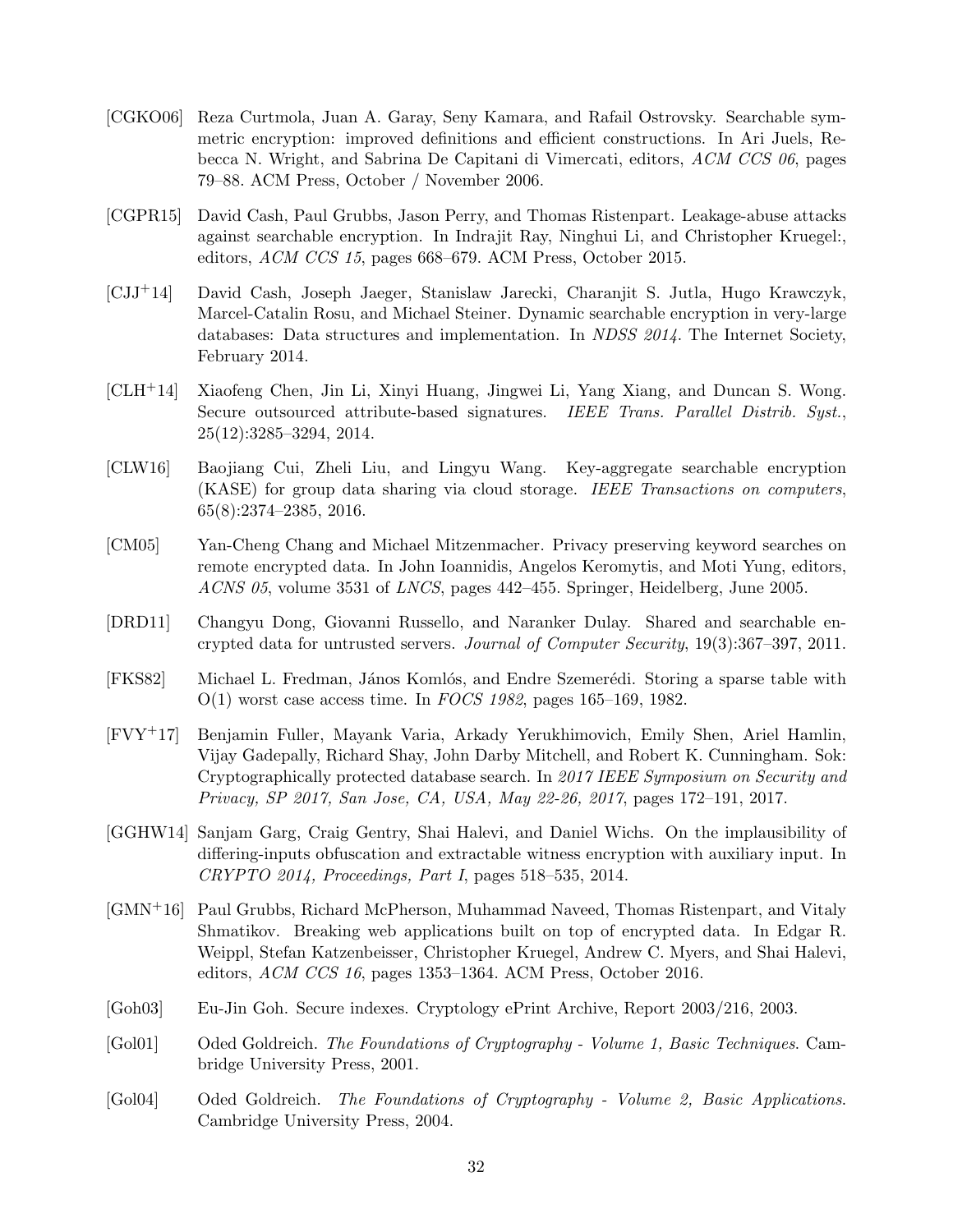- <span id="page-32-6"></span>[GSB+17] Paul Grubbs, Kevin Sekniqi, Vincent Bindschaedler, Muhammad Naveed, and Thomas Ristenpart. Leakage-abuse attacks against order-revealing encryption. In 2017 IEEE Symposium on Security and Privacy, pages 655–672. IEEE Computer Society Press, May 2017.
- <span id="page-32-5"></span>[IPS15] Yuval Ishai, Omkant Pandey, and Amit Sahai. Public-coin differing-inputs obfuscation and its applications. In Yevgeniy Dodis and Jesper Buus Nielsen, editors, TCC 2015, Part II, volume 9015 of LNCS, pages 668–697. Springer, Heidelberg, March 2015.
- <span id="page-32-2"></span>[KKNO16] Georgios Kellaris, George Kollios, Kobbi Nissim, and Adam O'Neill. Generic attacks on secure outsourced databases. In Edgar R. Weippl, Stefan Katzenbeisser, Christopher Kruegel, Andrew C. Myers, and Shai Halevi, editors, ACM CCS 16, pages 1329–1340. ACM Press, October 2016.
- <span id="page-32-4"></span>[KOR+16] Aggelos Kiayias, Ozgur Oksuz, Alexander Russell, Qiang Tang, and Bing Wang. Efficient encrypted keyword search for multi-user data sharing. In Ioannis G. Askoxylakis, Sotiris Ioannidis, Sokratis K. Katsikas, and Catherine A. Meadows, editors, ESORICS 2016, Part I, volume 9878 of LNCS, pages 173–195. Springer, Heidelberg, September 2016.
- <span id="page-32-0"></span>[KPR12] Seny Kamara, Charalampos Papamanthou, and Tom Roeder. Dynamic searchable symmetric encryption. In Ting Yu, George Danezis, and Virgil D. Gligor, editors, ACM CCS 12, pages 965–976. ACM Press, October 2012.
- <span id="page-32-11"></span>[Lam79] Leslie Lamport. Constructing digital signatures from a one-way function. Technical report, Technical Report CSL-98, SRI International Palo Alto, 1979.
- <span id="page-32-9"></span>[LCL+14] Jin Li, Xiaofeng Chen, Mingqiang Li, Jingwei Li, Patrick PC Lee, and Wenjing Lou. Secure deduplication with efficient and reliable convergent key management. IEEE transactions on parallel and distributed systems, 25(6):1615–1625, 2014.
- <span id="page-32-7"></span>[LLC+12] Jingwei Li, Jin Li, Xiaofeng Chen, Chunfu Jia, and Zheli Liu. Efficient keyword search over encrypted data with fine-grained access control in hybrid cloud. In Network and System Security - 6th International Conference, NSS 2012, pages 490–502, 2012.
- <span id="page-32-8"></span>[LWC+13] Zheli Liu, Zhi Wang, Xiaochun Cheng, Chunfu Jia, and Ke Yuan. Multi-user searchable encryption with coarser-grained access control in hybrid cloud. In 2013 Fourth International Conference on Emerging Intelligent Data and Web Technologies, 2013, pages 249–255, 2013.
- <span id="page-32-1"></span>[NKW15] Muhammad Naveed, Seny Kamara, and Charles V. Wright. Inference attacks on property-preserving encrypted databases. In Indrajit Ray, Ninghui Li, and Christopher Kruegel:, editors, ACM CCS 15, pages 644–655. ACM Press, October 2015.
- <span id="page-32-12"></span>[NY89] Moni Naor and Moti Yung. Universal one-way hash functions and their cryptographic applications. In STOC 1989, pages 33–43, 1989.
- <span id="page-32-10"></span>[NY90] Moni Naor and Moti Yung. Public-key cryptosystems provably secure against chosen ciphertext attacks. In STOC 1990, pages 427–437, 1990.
- <span id="page-32-3"></span>[PSV+14] Raluca Ada Popa, Emily Stark, Steven Valdez, Jonas Helfer, Nickolai Zeldovich, and Hari Balakrishnan. Building web applications on top of encrypted data using Mylar. In Proceedings of the 11th USENIX Symposium on Networked Systems Design and Implementation, NSDI 2014, pages 157–172, 2014.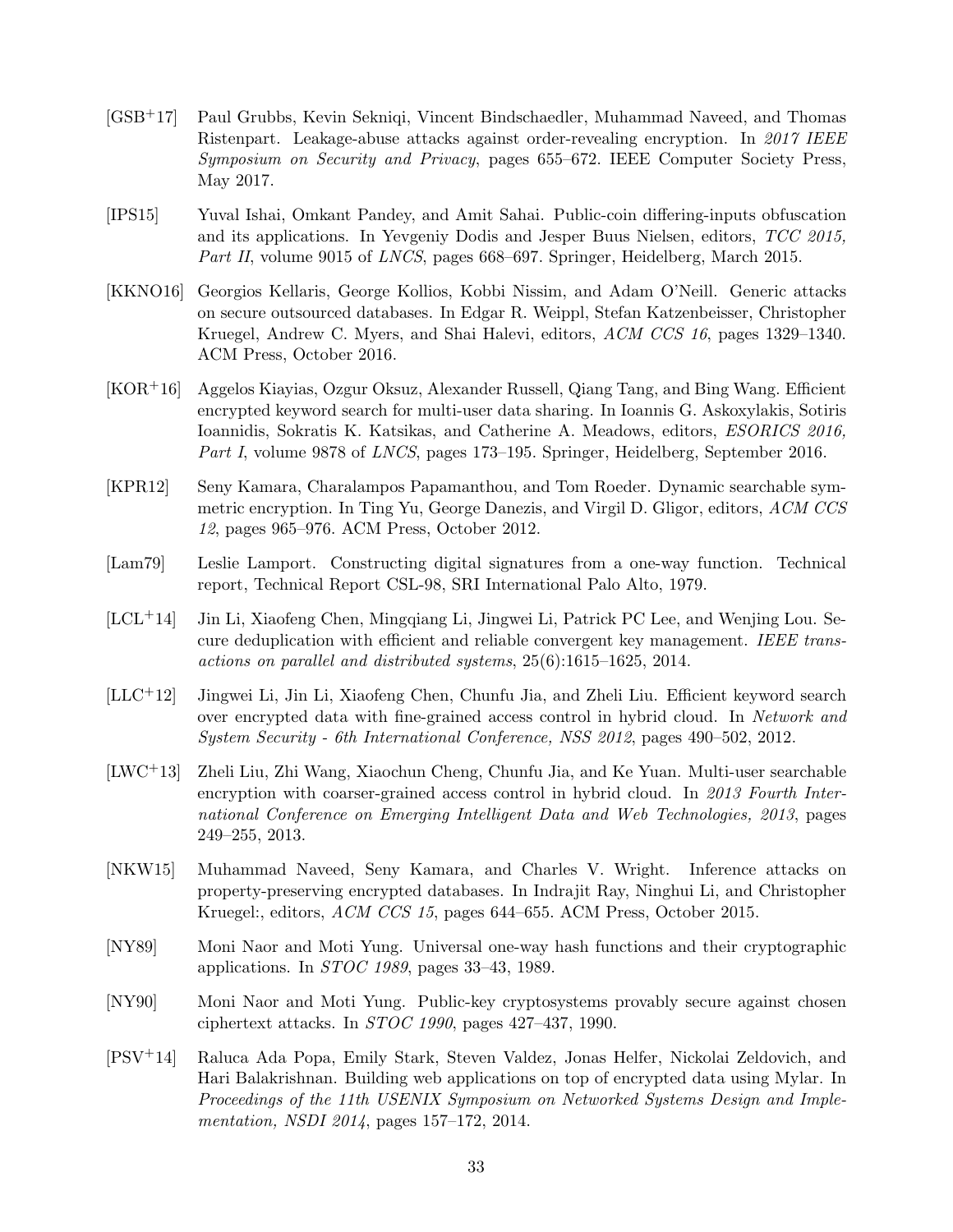- <span id="page-33-7"></span>[PW16] David Pouliot and Charles V. Wright. The shadow nemesis: Inference attacks on efficiently deployable, efficiently searchable encryption. In Edgar R. Weippl, Stefan Katzenbeisser, Christopher Kruegel, Andrew C. Myers, and Shai Halevi, editors, ACM CCS 16, pages 1341–1352. ACM Press, October 2016.
- <span id="page-33-4"></span>[PZ13] Raluca Ada Popa and Nickolai Zeldovich. Multi-key searchable encryption. Cryptology ePrint Archive, Report 2013/508, 2013.
- <span id="page-33-5"></span>[RMO17] Cédric Van Rompay, Refik Molva, and Melek Onen. A leakage-abuse attack against multi-user searchable encryption. PoPETs, 2017(3):168, 2017.
- <span id="page-33-2"></span>[SPS14] Emil Stefanov, Charalampos Papamanthou, and Elaine Shi. Practical dynamic searchable encryption with small leakage. In NDSS 2014. The Internet Society, February 2014.
- <span id="page-33-1"></span>[SWP00] Dawn Xiaodong Song, David Wagner, and Adrian Perrig. Practical techniques for searches on encrypted data. In 2000 IEEE Symposium on Security and Privacy, pages 44–55. IEEE Computer Society Press, May 2000.
- <span id="page-33-6"></span>[Tan14] Qiang Tang. Nothing is for free: security in searching shared and encrypted data. IEEE Transactions on Information Forensics and Security, 9(11):1943–1952, 2014.
- <span id="page-33-3"></span>[ZKP16] Yupeng Zhang, Jonathan Katz, and Charalampos Papamanthou. All your queries are belong to us: The power of file-injection attacks on searchable encryption. In 25th USENIX Security Symposium, USENIX Security 2016, pages 707–720, 2016.
- <span id="page-33-8"></span>[ZNS11] Fangming Zhao, Takashi Nishide, and Kouichi Sakurai. Multi-user keyword search scheme for secure data sharing with fine-grained access control. In International Conference on Information Security and Cryptology, pages 406–418. Springer, 2011.

## <span id="page-33-0"></span>A Obfuscation Definitions

In this section we formally define the notions of program obfuscation which we use: differing-inputs obfuscation (diO)  $[{\rm BGI^+01}]$ , and public-coin differing-inputs obfuscation (pc-diO)  $[{\rm IPS15}]$ . Throughout the section, we use steps  $(M, x)$  to denote the number of steps the Turing Machine M takes when running on input  $x$ . We first define differing-inputs Turing Machine (TM) families.

<span id="page-33-9"></span>**Definition A.1** (Differing-inputs TM family  $[BGI^+01, ABG^+13]$  $[BGI^+01, ABG^+13]$  $[BGI^+01, ABG^+13]$  $[BGI^+01, ABG^+13]$ ). A family M of Turing Machines, associated with an efficient sampler  $S$ ampler $\mathcal{M}$ , is a Differing-Inputs Turing Machine Family if the output of Sampler<sub>M</sub> is a pair of Turing machines  $(M_0, M_1) \in \mathcal{M} \times \mathcal{M}$  such that  $|M_0| = |M_1|$ , and for every (possibly non-uniform) polynomial adversary  $A$ , there exists a negligible function  $\epsilon$  such that for any  $\lambda$ :

$$
\Pr\left[\begin{array}{cc} M_0(x)\neq M_1(x)\,\wedge\, & (M_0,M_1,\mathsf{aux})\leftarrow\mathsf{Sampler}_M\left(1^{\lambda}\right)\\ \mathsf{steps}(M_0,x)=\mathsf{steps}(M_1,x)=t & (x,1^t)\leftarrow\mathcal{A}\left(1^{\lambda},M_0,M_1,\mathsf{aux}\right) \end{array}\right]\leq\epsilon\left(\lambda\right)
$$

**Definition A.2** (Differing-inputs Obfuscator for TMs  $[{\rm BGI^+01, ABG^+13}]$  $[{\rm BGI^+01, ABG^+13}]$  $[{\rm BGI^+01, ABG^+13}]$ ). A uniform PPT machine O is a differing-inputs Obfuscator (diO) for a differing-inputs Turing Machine family M if the following holds:

• Correctness: for all security parameters  $\lambda \in \mathcal{N}$ ,  $M \in \mathcal{M}$ , and inputs x,

$$
\Pr\left[M'(x) = M(x) : M' \leftarrow \mathcal{O}(1^{\lambda}, M)\right] = 1.
$$